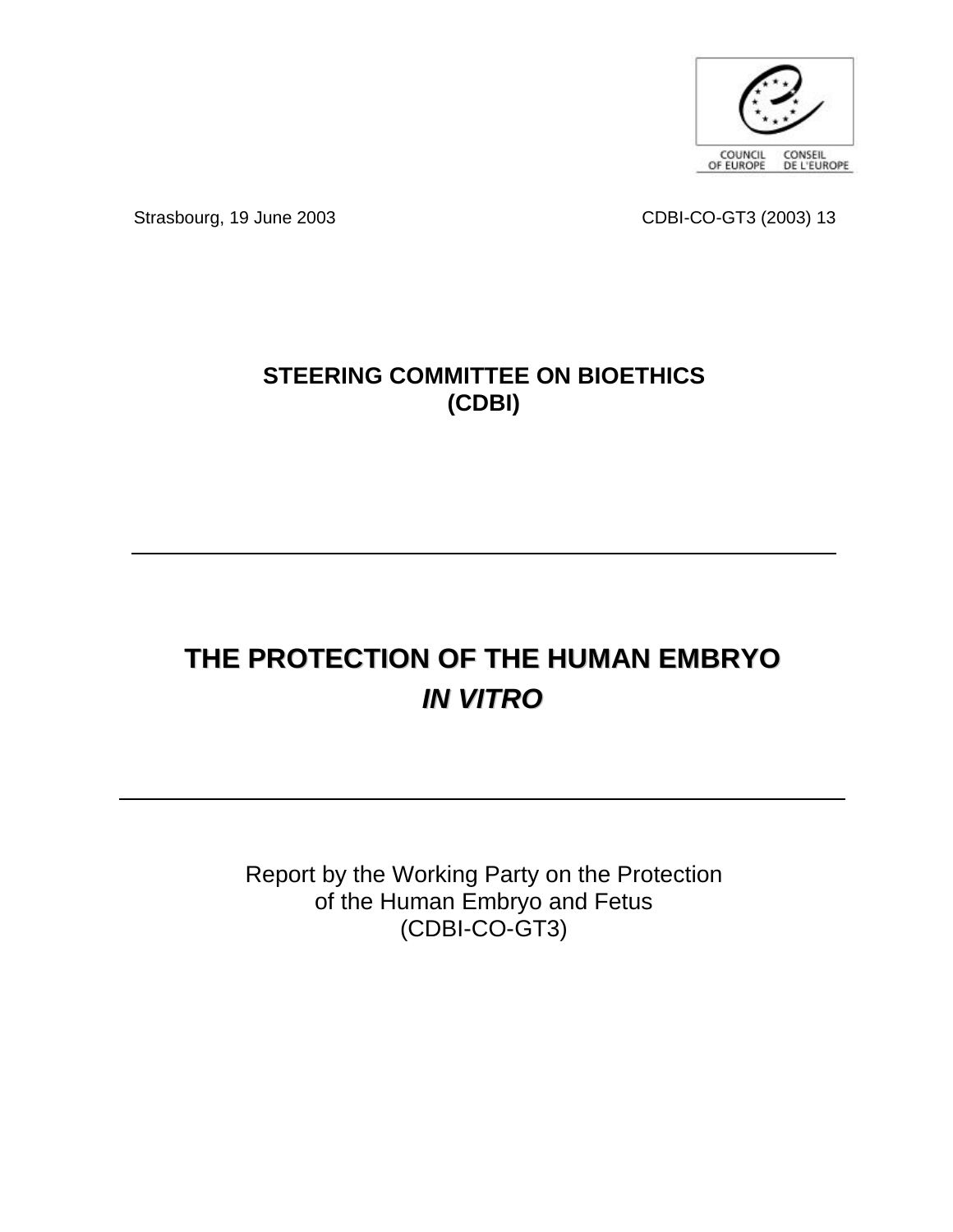# Table of contents

| I.        |                                                                                                        |  |
|-----------|--------------------------------------------------------------------------------------------------------|--|
| Ш.        |                                                                                                        |  |
| А.        |                                                                                                        |  |
| <b>B.</b> |                                                                                                        |  |
| C.        |                                                                                                        |  |
| D.        |                                                                                                        |  |
| Е.        |                                                                                                        |  |
| F.        |                                                                                                        |  |
| Ш.        |                                                                                                        |  |
| А.        |                                                                                                        |  |
| В.        |                                                                                                        |  |
| C.        |                                                                                                        |  |
| D.        |                                                                                                        |  |
| Е.        |                                                                                                        |  |
| IV.       |                                                                                                        |  |
| А.        |                                                                                                        |  |
| В.        |                                                                                                        |  |
| С.        |                                                                                                        |  |
| D.        | Use of embryos that are no longer part of a parental project for research (including for collection of |  |
|           |                                                                                                        |  |
| Ε.        |                                                                                                        |  |
| V.        |                                                                                                        |  |
| Α.        |                                                                                                        |  |
| В.        | Ethical aspects and social consequences, in particular the issue of eugenics31                         |  |
| C.        |                                                                                                        |  |
| D.        |                                                                                                        |  |
| VI.       |                                                                                                        |  |
|           |                                                                                                        |  |
|           |                                                                                                        |  |
|           |                                                                                                        |  |
|           |                                                                                                        |  |
|           |                                                                                                        |  |
|           |                                                                                                        |  |
|           |                                                                                                        |  |
|           |                                                                                                        |  |
|           |                                                                                                        |  |
|           |                                                                                                        |  |
|           |                                                                                                        |  |
|           |                                                                                                        |  |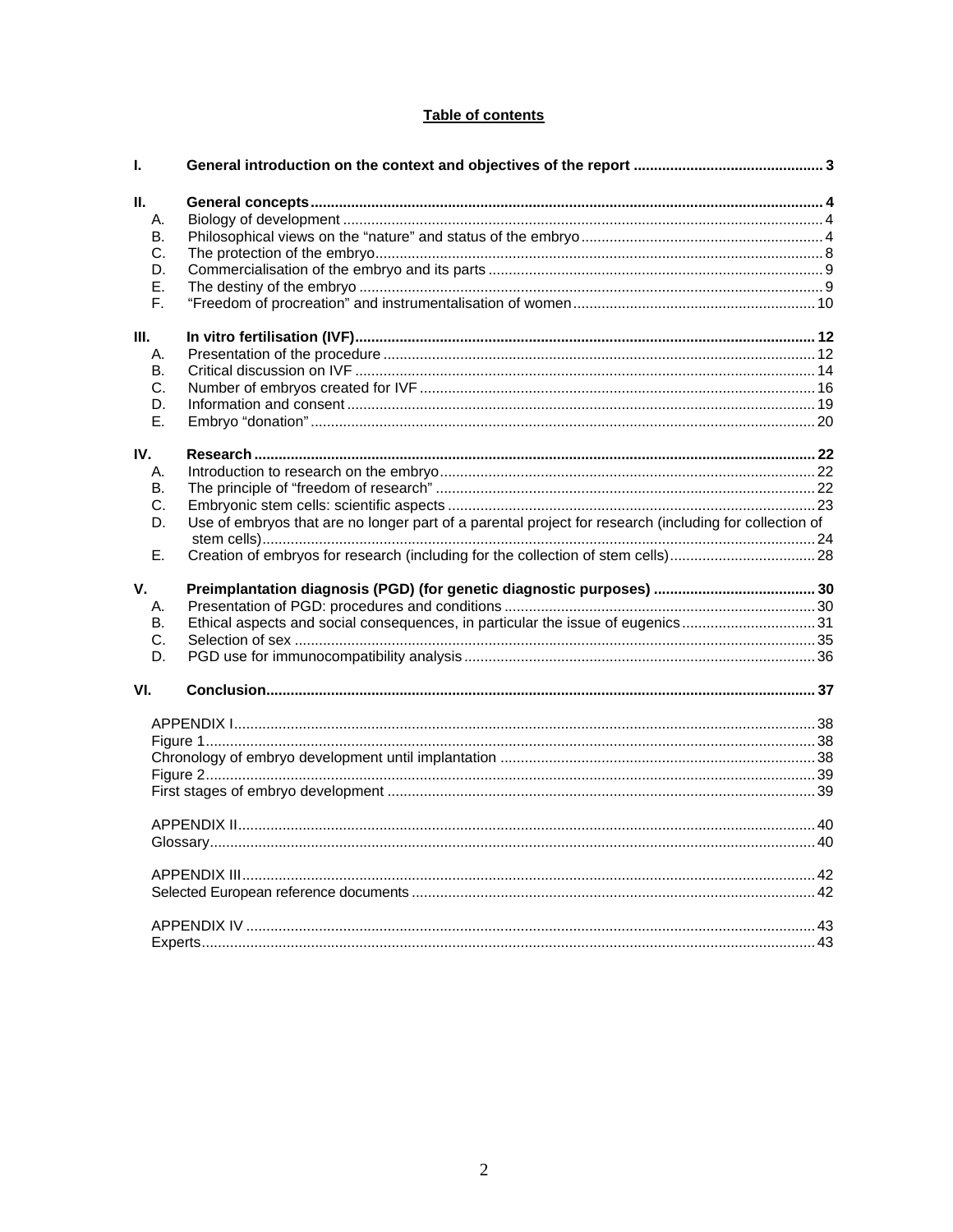#### **Report on the protection of the human embryo** *in vitro*

#### **I. General introduction on the context and objectives of the report**

Reflecting on ethical questions concerning the protection of the human embryo *in vitro* and the use of medically assisted procreation have formed an important part of the Council of Europe's work in bioethics for nearly fifteen years. The extent of this reflection is a measure of the complexity and difficulty of the ethical questions concerned, of the significant scientific developments that have taken place over that period, and of the evolution of opinion on these difficult matters.

In 1989, the Ad hoc Committee of Experts on Bioethics (CAHBI), the predecessor to the current Steering Committee on Bioethics (CDBI) issued a report on human artificial procreation. Although not a legally binding text, that report set out a number of principles that were useful as a source of guidance to member States in an area which was still at a relatively early stage of development.

In 1992, the CAHBI, and then the CDBI, began its work to develop a framework convention, setting out common general standards for the protection of the human person in the context of the biomedical sciences. That work culminated in the opening for signature of the *Convention for the Protection of Human Rights and Dignity of the Human Being with regard to the Application of Biology and Medicine* (Convention on Human Rights and Biomedicine; ETS 164) in April 1997.

Article 14 of that Convention sets out the general principle of prohibition of the use of techniques of medically assisted procreation for the purposes of sex selection except in very restricted health-related circumstances. Article 18 of the Convention is a general provision concerning research on embryos *in vitro.*  The general standards set by the Convention on matters such as consent, professional obligations and standards and the prohibition of financial gain from the human body and its parts, as such, would be as relevant to medically assisted procreation as they are to other health care interventions.

The need to undertake a more wide ranging reflection on questions concerning the protection of the embryo *in vitro* and the use of medically assisted procreation lead to the setting up in 1995 of a Working Party, chaired initially by Mr Jean MICHAUD (France) and then by Professor Daniel SERRAO (Portugal), to examine these questions. (The membership of the Working Party, as well as the experts not members of the Working Party who contributed to the report, can be found in Appendix IV).

To confront the different opinions on these questions and to contribute to the reflection to be undertaken by the Working Party, a symposium on medically assisted procreation and protection of the human embryo was organised on 15 – 18 December 1996 (see the proceedings of the symposium on the web site: http://www.coe.int/bioethics).

The birth of Dolly the sheep in 1997 lead to worldwide concerns about the possibility of the reproductive cloning of human beings. These concerns were addressed by the Working Party which was then entrusted with the task of preparing a draft additional Protocol to the Convention on cloning. The *Protocol to the Convention on Human Rights and Biomedicine on the Prohibition of Cloning Human Beings* (ETS 168) was opened for signature in January 1998.

After the symposium, to further assist the reflections of the Working Party, a comparative study of the position of the then member States, and those States having observer status with the CDBI on relevant issues was conducted and published in 1998 (see document CDBI-INF(98)8 *Medically assisted procreation and the protection of the human embryo: comparative study on the situation in 39 States; Cloning: comparative study on the situation in 44 States*).

Whilst on many of the issues covered by this report there is a broad consensus at European level, on other matters a considerable diversity of opinion exists, which makes it difficult to identify common approaches at the present time. In this context, the elaboration of a report on the protection of the human embryo *in vitro* was considered as a useful step to progress in the ethical discussion around these issues. The Working Party started the elaboration of this report in September 2002.

Its purpose is to aid reflection on these topics, by outlining the various existing positions on the subjects covered by the Report and the arguments on which those positions are based, without taking a stance on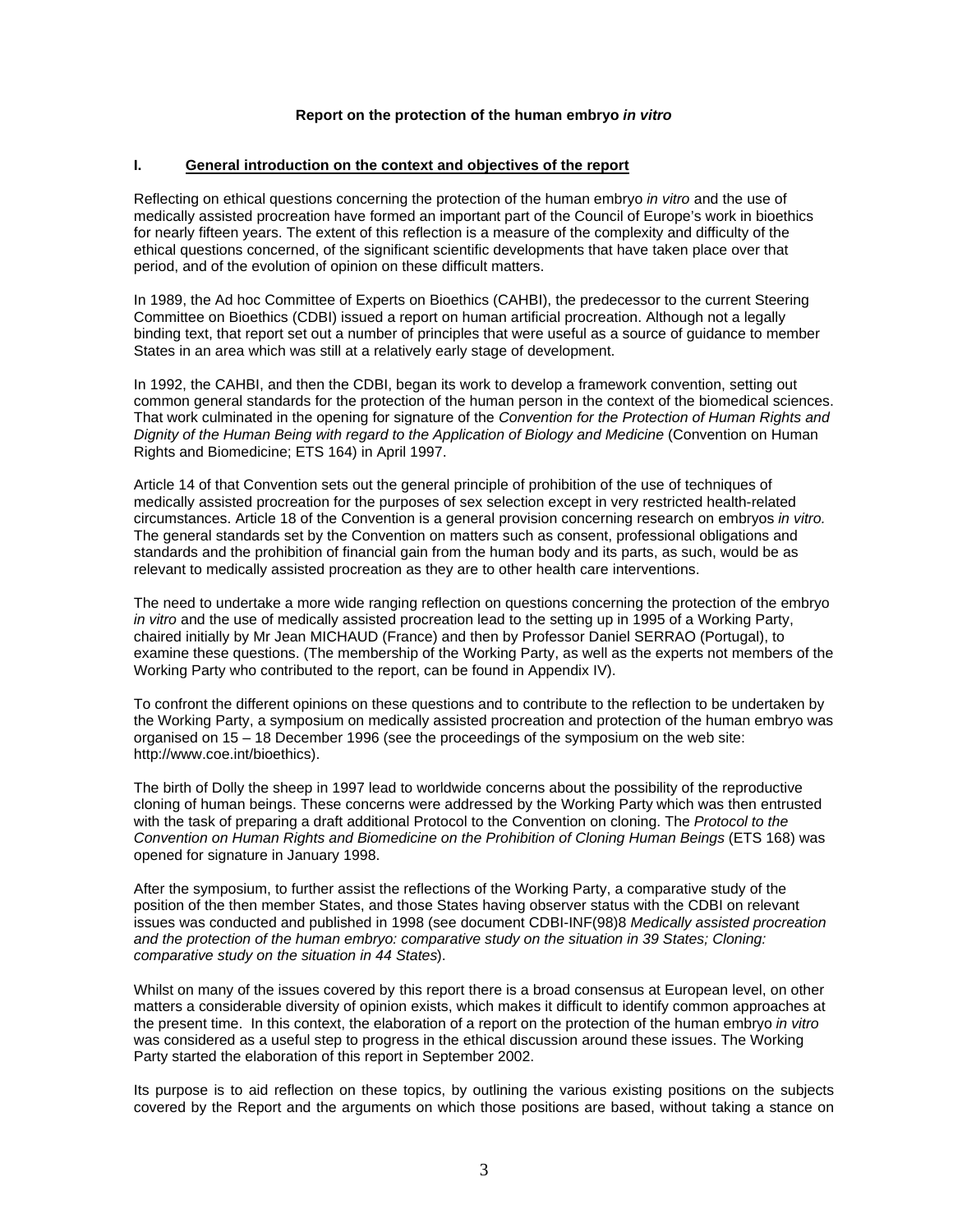the issues raised. The Report provides a brief introduction to the scientific issues involved as an aid to understanding of the ethical questions raised, but does not intend to provide a comprehensive scientific review of the relevant topics.

In developing laws and regulations concerning *in vitro* fertilisation, it is recognised that legal questions within the field of family law, for example concerning the parentage of a child to be born, will need to be considered. However such questions, which are beyond the scope of the protection of the embryo, are also beyond the scope of this Report.

The Report is organised in four main sections. The first section addresses issues of principle concerning the protection of the human embryo *in vitro* that are relevant to all of the topics discussed in this report. It is then followed by three sections discussing the issues raised respectively by *in vitro* fertilisation, by research on the embryo *in vitro* and by preimplantation genetic diagnosis.

# **II. General concepts**

#### **A. Biology of development**

Fertilisation occurs 24 hours after ovulation in the upper segment of the Fallopian tube. The male and female pronuclei come together in the ovum, and the two sets of chromosomes – one from the male and one from the female gamete – join. The single-cell zygote then undergoes cleavage through a series of mitotic divisions. The first cleavage of the zygote occurs in the tube, 1.5-2.5 days after fertilisation (see fig. 1, in Appendix I).

The two cells (blastomeres) of the embryo possess equal potential for development, that is both blastomeres are totipotent. Each blastomere is still able to form an entire embryo and then a fetus on its own, with all cell types required for differentiation into foetal tissues and extraembryonic membranes after fertilisation. By 3-4 days, the multicellular morula is formed. Blastomeres in the mouse embryo are not totipotent after the 2-cell stage, but sheep and cattle blastomeres are totipotent even at the 8-cell stage, with human embryos perhaps intermediate. At all stages up to implantation, the human embryo is surrounded by a non-cellular transparent membrane, the zona pellucida. By 5 days the blastocyst is formed (see fig. 2, in Appendix I). A fluid-filled cavity (the blastocyst cavity, or blastocoele) is formed among the blastomeres. At one of its poles an agglomeration of cells is noted (the inner cell mass – ICM). The outer one-cell layer of the blastocyst forms the trophectoderm. Thus for the first time in the developing human embryo two different cell types appear: the functions of the trophectoderm are the nutritional supply and the implantation of the embryo, while the ICM contains all the cells that will generate the fetus. The cells of the ICM are pluripotent. They are not totipotent because they cannot make a fetus on their own.

At 6-7 days the embryo separates from the zona pellucida "by hatching" and begins implanting through the uterine epithelium and more deeply into the uterine wall. The trophoblast, differentiated from the trophectoderm, establishes contact with uterine cells and maternal blood vessels, building up the placenta. At the beginning of the second week the primitive (embryonic) endoderm cells separate from the rest of the ICM to line the blastocoele cavity. This primitive endoderm (hypoblast, an extraembryonic tissue) gives rise to the yolk sac endoderm (see fig. 2, in Appendix I). The remaining ICM cells are now called the epiblast or ectoderm.

During days 7-14 the blastocyst becomes more deeply implanted in the uterine endometrium. The amniotic and exocoelomic cavities are formed. The primitive streak is formed in the midline, at the posterior end of the ectoderm. The precursor cells of foetal endoderm and mesoderm split off from the ectoderm and migrate through the primitive streak. Gastrulation is characterized by the formation of three definitive embryo layers: ectoderm, endoderm and mesoderm which are required for further organogenesis.

#### **B. Philosophical views on the "nature" and status of the embryo**

The status of the embryo is fundamental to the ethical controversy about the protection to which it should be entitled. Different assumptions about the status of an embryo have led to different conclusions about the appropriate protection of the embryo *in vitro* both in terms of its starting point and its level. These different arguments have been combined in various ways. As a result of these combinations different moral positions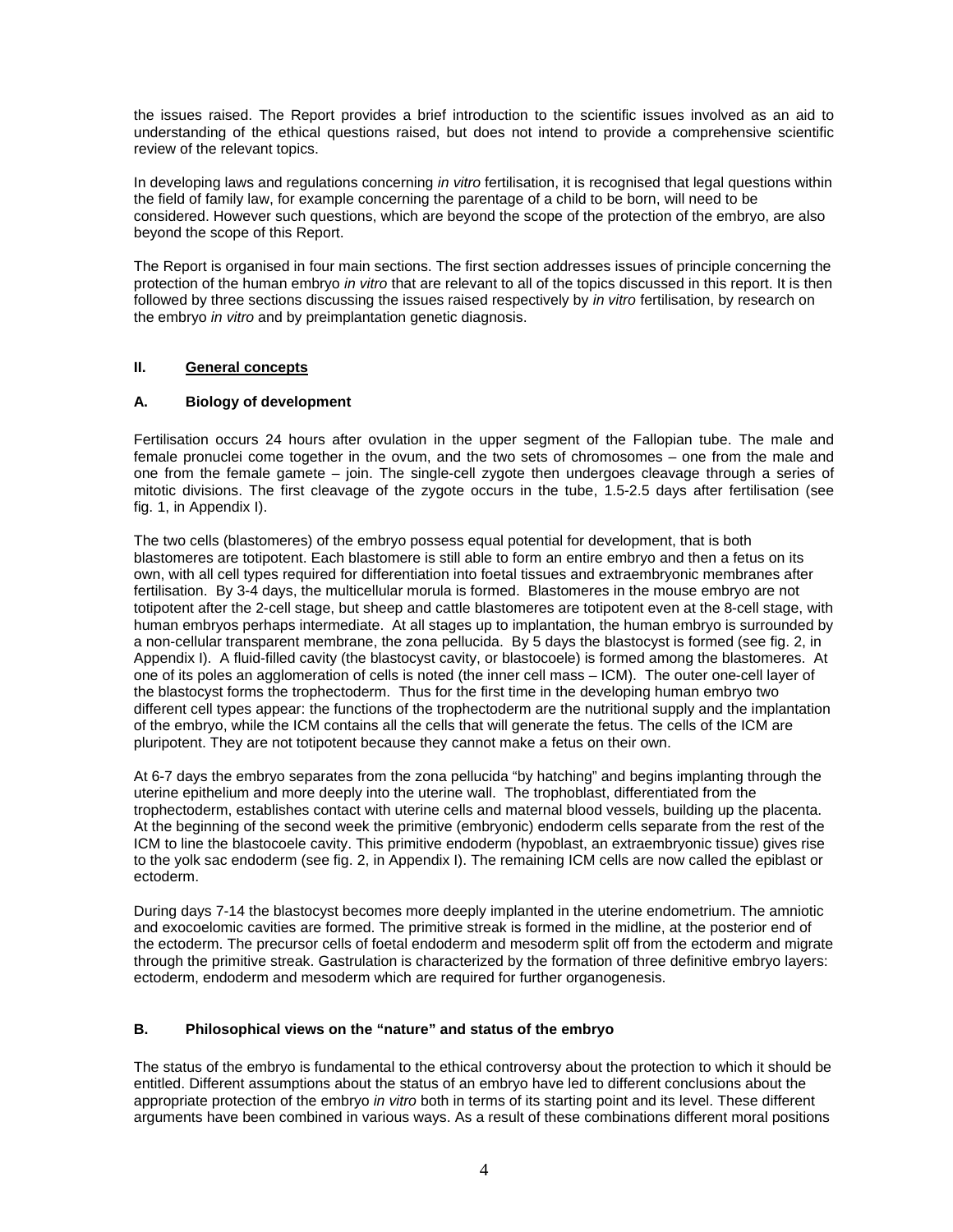on the status of the embryo are defined. Four main moral positions can be identified. However, among individuals or groups that would broadly accept a particular position, there may be variations in the status accorded to an embryo, and hence the distinctions between positions are not necessarily as sharp as they might appear. Some people may therefore not recognise their own views in any of these four positions. Nevertheless, attempts are often made to draw clear boundaries, not least because such boundaries are necessary for the development of clear and enforceable legislation.

#### The four main moral positions on the status of the embryo

#### *The two more opposite positions*

They are both clear, simple and unambiguous.

In the first case, a fertilised egg is regarded as a human being. Therefore, in principle a fertilised egg, or an embryo, has inviolable value (as do all human beings), and a right to life. Therefore, nothing should be done to prevent, or make difficult or impossible, the further development of the embryo. If natural processes may jeopardise such further development, there may be an obligation to attempt to counteract such processes, in the same way that there may be an obligation to counteract life-threatening diseases of individuals. However, in the same way that there can be no obligation on a State to ensure implementation of all forms of life-prolonging treatment, such an obligation cannot be absolute.

Because each fertilised egg or embryo has equal value, it follows that any form of selection between individual fertilised eggs or embryos is impermissible. Those who support this position consider that in principle termination of pregnancy or embryo research that entails the destruction of the embryo would be unacceptable. The only possible exception may arise when the continuation of pregnancy poses a definite threat to the life of the mother.

In the other position the embryo is considered to have very little or no moral value. Hence, it is not considered to need any particular protection, nor would it be regarded as having a right to life.

In consequence, those who hold this position consider that in principle it may be acceptable to carry out research that may entail the destruction of the embryo. If, for some reason, a selection between embryos or fertilised eggs has to be made, it should be done on the basis of the interests at stake, and fertilised eggs as such have no interests; the interests concerned are those of the other stakeholders. Thus this position leaves the embryo without any protection.

#### *The "gradualist" positions*

Holders of these types of positions note that both the sperm and the egg are living entities before the fertilisation process, and consider that the fertilised egg is gradually developing into a human being. The embryo is considered to have significant, but not absolute, value. With regard to the right to life, a range of opinions may be held; some may consider that the embryo has a right to life, whereas others will refer to a right to develop.

Holders of gradualist positions consider that the rights of the embryo are reinforced in the course of the development process. Hence, other rights or interests, such as the health of the mother, may override these rights provided they are stronger. Critics of the position express concern that a gradualist position may undermine respect for human dignity and the equal moral value of persons because of the variable degrees of protection afforded to the embryo/fetus. In a gradualist position, if a selection has to be made between embryos for some reason, this should only be made on the basis of stronger and overriding interests.

As has been indicated, within the gradualist position different shades of opinion exist about the implications of the position for the protection of the embryo which differ on the period at which a maximum level of protection is granted. Two positions can be considered.

In the first case, as development is a continuous process, entitlement to rights and protection increases progressively throughout development, with full protection and rights being applied at the time of viability. The interests and rights of others should also be taken in to account, and hence there may be ethical dilemmas arising from conflicts of interests.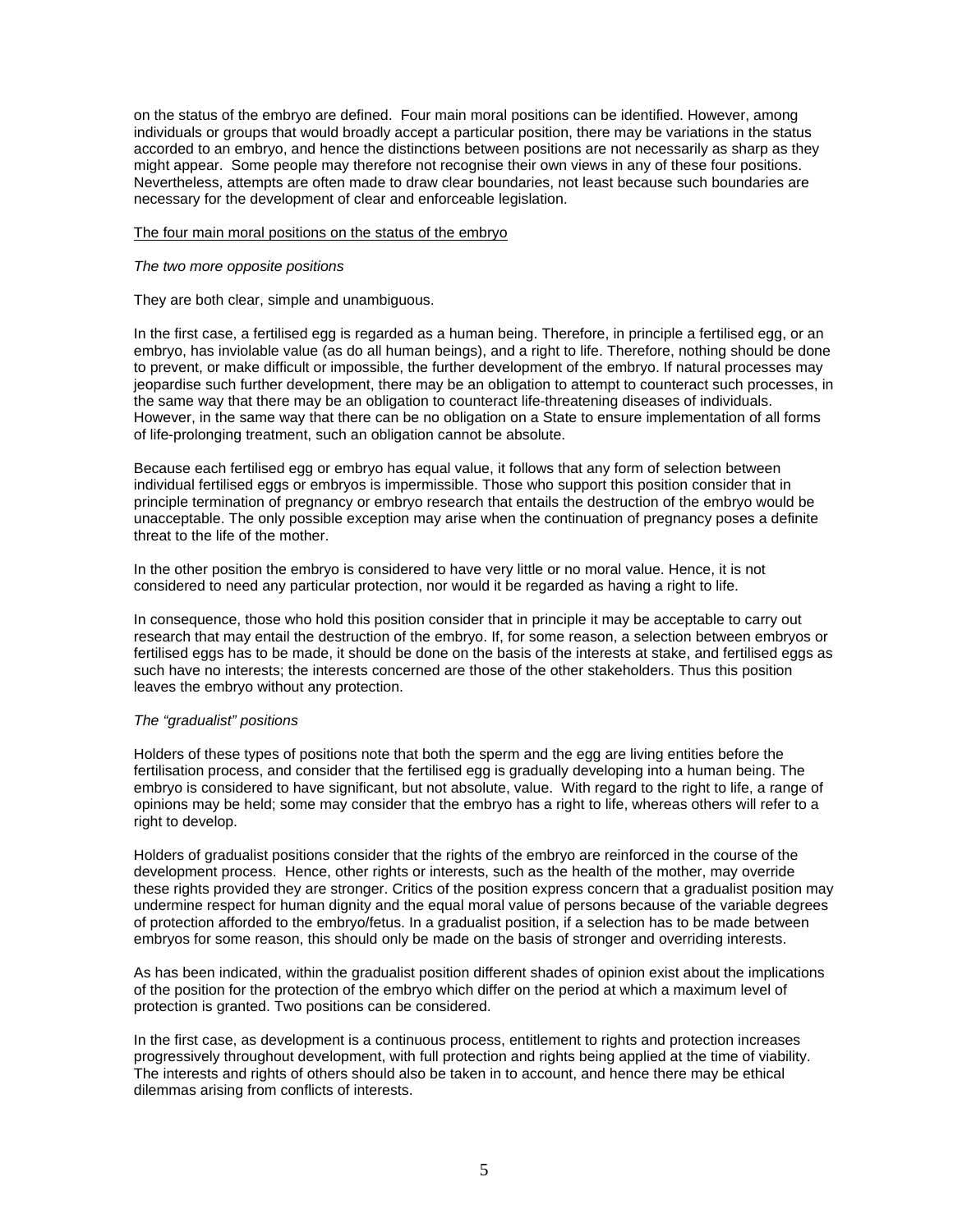Therefore, under certain conditions it may be acceptable - for example - to use post-coital contraception, select between fertilised eggs, conduct embryo research and perform abortion. In clarifying the nature of those conditions sharp borderlines often need to be drawn (such as the stage of development after which embryo research is prohibited). Particular stages in embryonic development, such as the development of the primitive streak, have been retained as determinant criteria. However, some consider such conventional borderlines relatively arbitrary, given the continuous nature of the developmental process. Even the time of viability may vary depending on the technical assistance (such as intensive care) that may be available.

In the other position, as with the first gradualist position, entitlement to rights and protection increases progressively throughout development, but full rights are only achieved at birth. Again, the interests and rights of others may also be taken in to account and hence it may be justifiable to conduct – for example – embryo research. Holders of this position may find abortion acceptable at a later stage of pregnancy than would holders of the preceding position. Some people consider that the arguments used to support this position could also be used to support infanticide, and that therefore the application of this position may lead to a "slippery slope".

In conclusion, it can be seen that in most of the positions taken on the status of the embryo, the embryo is considered to warrant at least some level of protection.

These different positions are supported by various arguments based on, amongst other things, biology, potential, and personhood, which can be reviewed.

#### Basis of the assumptions

Fundamental to the assumptions about the status of the embryo is the question of when an individual life begins and when it begins to matter morally.

#### *Arguments based on biology*

This type of argument identifies a key point as the moment when a unique human being begins to exist. At the moment of fertilisation a new unique entity, in particular with regard to its genetic make-up, exists. For some, it is from this moment on that reference can be made to a unique human being.

Others considered that the defining moment comes later in development. During a certain period that ends approximately fifteen days after fertilisation and before the appearance of the primitive streak, the embryo subsequently develops in a manner that could lead to the formation of one, two or three individual embryos. Those who hold this position consider that it is only at the end of this period when the embryo has lost this potential, that reference can be made to a unique human being.

Those taking the first position argue that whether a genetic identity is ultimately shared – for example by twins – is not important, given that it is already clear that at least one individual human being with a unique genetic identity is in the process of development.

Also, given that the proportion of pregnancies which lead to a monozygotic multiple pregnancy is only a small fraction of all pregnancies, it can be argued that it is disproportionate to focus on the abstract possibility of such an outcome when it will not be relevant in the great majority of cases.

#### *Philosophical arguments based on "potentiality"*

At the basis of these types of argument is a view that an embryo and a human being at a later stage of development may be considered different but are related through development. However, from this position different arguments can be developed, which may even be in opposition.

One argument suggests that whilst an embryo and a human being at a later stage of development ("a person") may be considered different, the embryo has the potential to become a person. Because it has this potential, it should be respected as if it was already a person, and hence selection between embryos for the purposes of determining which should have the chance to live (for example, by being placed in the uterus in *in vitro* fertilisation) would be as unacceptable as a corresponding selection among persons.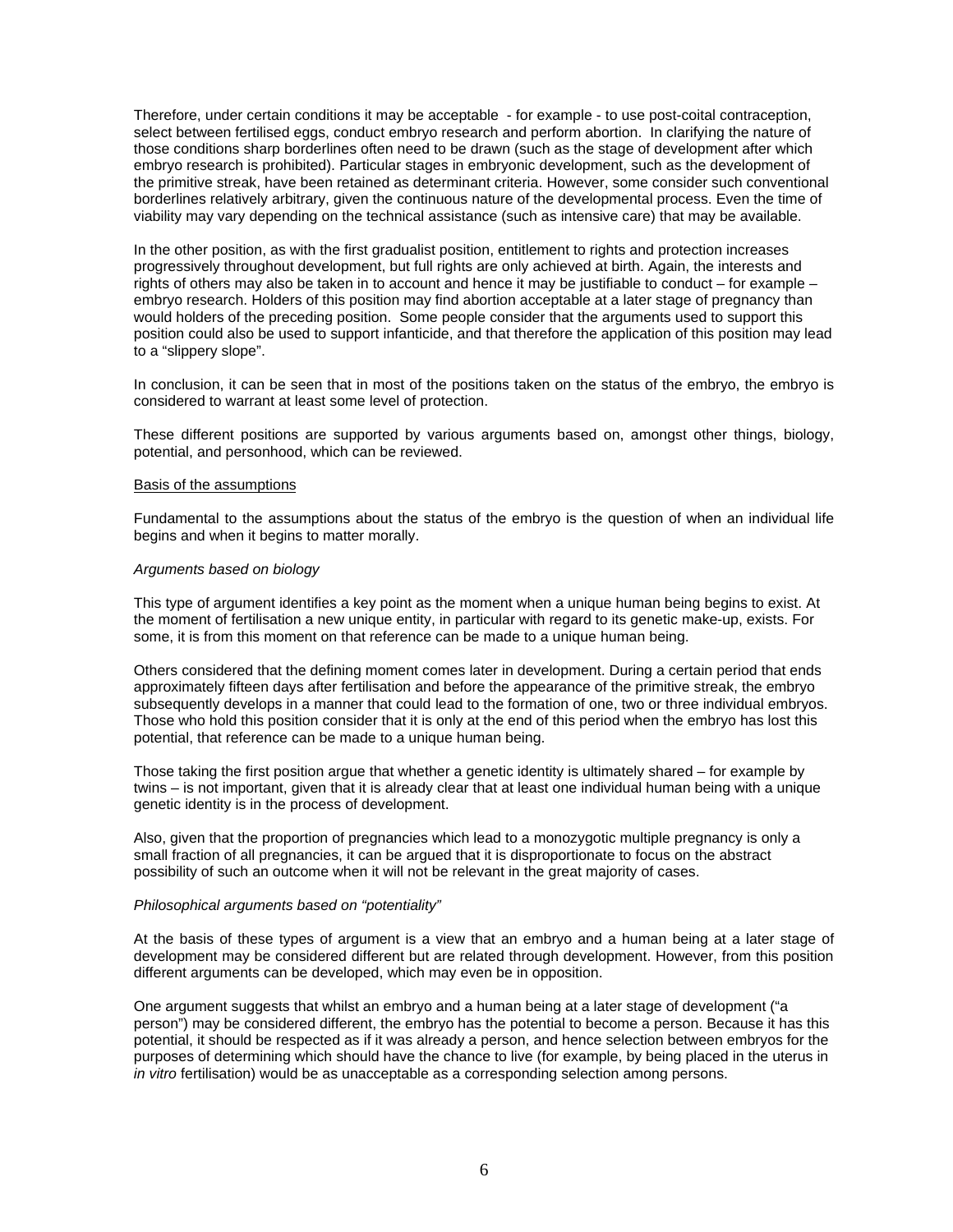On the other hand, others would stress that if "a" has the potential to become "A", they are not ontologically the same. They would therefore argue that just because a has the potential to become A does not mean that we should treat a as if it was already A.

Further, in nature many fertilised human eggs do not implant successfully in the uterus. Given the frequency of such natural loss, it could be argued that it is incorrect to suggest that all fertilised eggs are potential human beings, as this takes no account of the actual probability of such an outcome. However, the fact that nature may appear to provide limited protection for a fertilised egg or early embryo does not necessarily mean that we should take the same approach. Man is a moral agent, whereas nature is not.

Implantation in the uterus is only one of the events that have to happen if an embryo is to fulfil its potential to become a person. Some of these events reflect the process of natural development, but others may depend on the existence of technical support – such as surgery or neonatal intensive care – to enable the fetus to survive.

#### *Arguments based on personhood*

In these arguments, "mere" membership of the human species is distinct from the concept of personhood. Here, the term personhood is being used as a definition of a member of the human species worthy of moral respect. This implies that membership of the human species is insufficient as a basis for moral respect, but that some additional qualities are required.

Such a viewpoint has the implication that there might be two categories of members of the human species, one of which could be used, or instrumentalised, for the benefit of the others (i.e. for the "persons").

Within such approaches, the nature of the additional qualities required for personhood is clearly central. Given that the qualities are to be used as the basis for according moral respect, it may be considered that the relevant qualities must themselves have a moral basis. For example, a distinction made on the quality of "height" would be inappropriate, as it is difficult if not impossible to see why a person's height of itself should make a moral difference as to the treatment to be accorded to the person. Stronger justifications could be made for qualities such as "autonomy" considering that autonomy may be the basis for the moral judgments made by an individual, and hence enables the person to act as a moral agent.

However, members of the human species could not be considered to attain any complete autonomy until a considerable time after birth. Further, some individuals may never acquire complete autonomy – for example persons with profound learning disability. Other individuals may develop such autonomy, but as a result of disease, such as dementia, or a severe head injury, may subsequently lose it partially or completely.

Such an approach clearly has wider ramifications than the appropriate treatment of the embryo and fetus. If being entitled to moral respect were equated with entitlement to legal protection, the legal implications would be of considerable complexity. It can also be argued that such an approach fails to respect the most vulnerable members of society.

In contrast, others argue that all human beings possess human dignity, which is worthy of moral respect, by virtue of being human. Although all those taking this position would agree that living, born human individuals possess human dignity, differences of opinion exist as to whether, or at what stage, an embryo or fetus possesses human dignity. Some of these differences derive from the biological arguments about the existence of a specific individual as discussed above.

Finally, other positions based on the identification of a clear point when an embryo or fetus becomes morally worthy of protection derive from several cultural traditions which refer to "successive animation" of the embryo and fetus. Although the details of such approaches are beyond the scope of this report, an illustration of the approach would be the belief that an embryo/fetus is animated by a series of progressively higher souls throughout its development. Another interpretation argues that "successive animation" should not be equated to chronological animation.

In some traditions, a further distinction has been made in which, for example, the intellectual soul is considered to begin at 40 days for males and 90 days for females. It has been suggested that this distinction may have cultural roots in that the cultures concerned required women after birth to undergo 40 days of purification for boys and 90 for girls. Biological knowledge has however shown that development was a progressive process.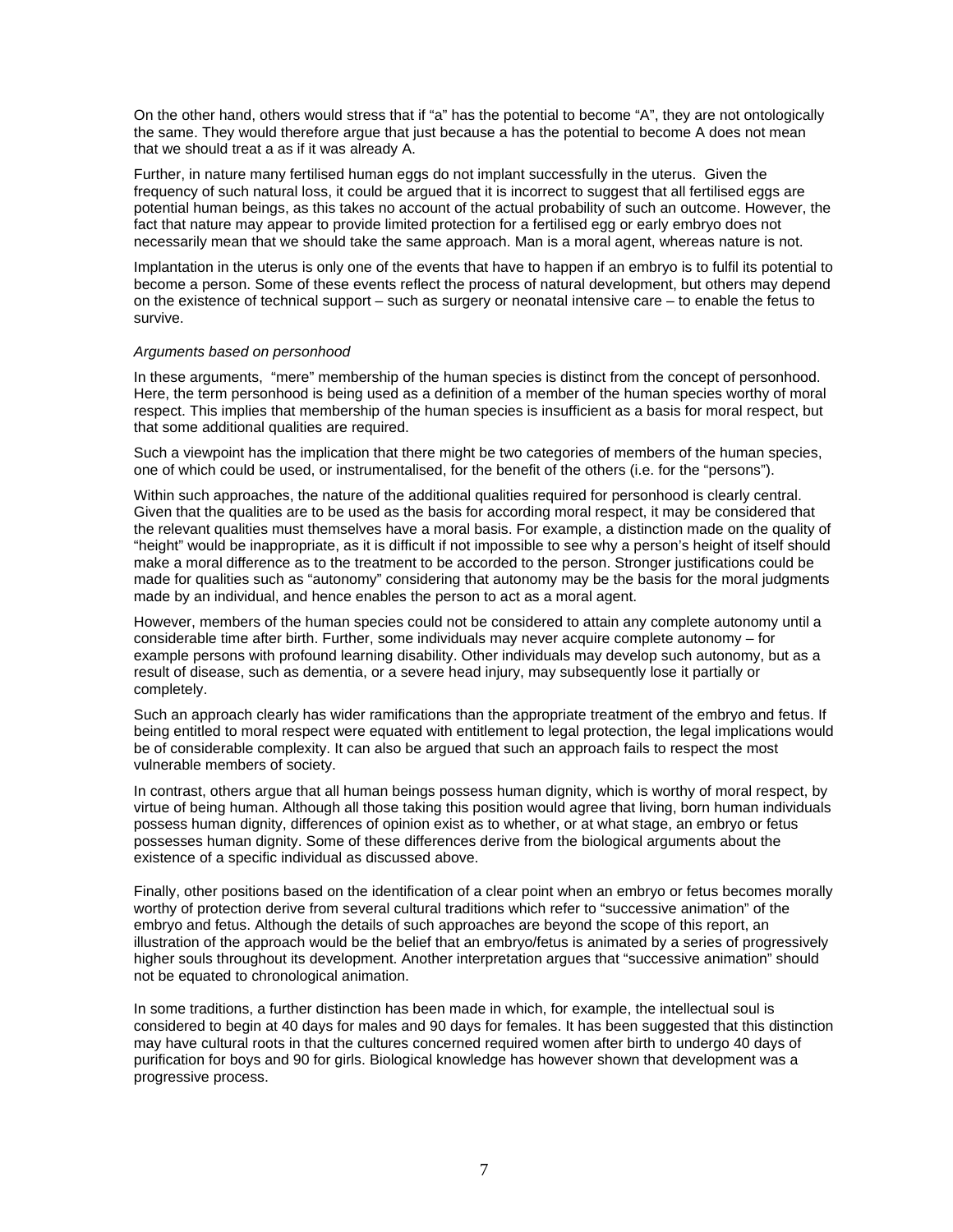#### Embryo created by nuclear transfer

A more recent aspect of the debate concerns the very nature of the embryo. With regard to *in vitro* cloning of embryos to enable the development of organs and tissue from stem cells – independently of any position taken on the moral acceptability of this process – arguments based on the method used have been developed to counter the objection that embryos are actually being created.

It has been argued that an embryo cloned by the method used to create Dolly the sheep (cell nuclear transfer) cannot be considered the same as an embryo defined as the completed union of sperm and egg cells. The cloned embryo is the result of the introduction in an enucleated egg cell of the nucleus of a somatic cell and does not involve a fertilisation process with gametes. The view expressed then is that notwithstanding their development potential, the different origin of "natural" and "cloned" embryos means that they need to be considered differently.

On this view an embryo that does not arise from natural reproduction (or an imitation of it, as in *in vitro* fertilisation) would not be an embryo with the rights that may be attached to that status (as discussed above). Whether or not the product of cell nuclear transfer is an embryo is a key question in particular for those who have strict positions against any interventions on embryos *in vitro*. If the status of the embryo derives from its developmental potential, the status of a "cloned" embryo would be the same as that of a "natural" embryo. However, if its status depends on its originating from a "natural", albeit assisted fertilisation, as well as on its developmental potential, the status of a "cloned" embryo would be different.

If in fact a cloned embryo was not actually capable of developing into a born human being the situation might again be different. If the cloned embryo lacked full developmental potential, some of the arguments used to support the status of an embryo would be inapplicable, as would fears about the development of cloning for babies. However, some might have concerns about the use of egg cells in this way and consider this an inappropriate manipulation of fertility. At present, the many philosophical and moral questions raised by cloning have not been answered. Furthermore, scientific knowledge and technical expertise arising from work with embryonic stem cells derived from "natural" embryos, where this is permitted, may affect answers to some of the questions about stem cells derived from cloned embryos.

# **C. The protection of the embryo**

Even if positions differ on the status of the embryo and the creation of embryos *in vitro*, there is general agreement on the need for protection. Measures taken to ensure that protection and the level of protection may however vary, in particular depending on the stage of development and on whether the embryo concerned is part or no longer part of a parental project. Furthermore, not all countries have adopted specific legal instruments. More detailed information on the protection of the embryo in specific circumstances is provided in the other sections of this report.

However, two positions can be generally identified. In both cases, measures provided usually offer protection of the embryo *in vitro* from the fertilisation stage onwards. The aim in general is to ensure optimal conditions for fertilisation and embryo culture, and respect for good medical practice (see Chapter III. *In vitro* fertilisation). One of the aims of protection is to ensure that the embryo is not subjected to experimental procedures that could damage it or put at risk its developmental potential.

In the first position, maximum protection is granted starting from the completion of fertilisation. Any manipulation of the human embryo *in vitro* that does not directly serve its preservation is prohibited. Creation of embryos *in vitro* for any purpose other than establishment of a pregnancy is also prohibited (see Chapters III. *In vitro* fertilisation and IV. Research). Such an approach precludes any human embryo research projects and derivation of embryonic stem cells. Furthermore, the removal of a totipotent cell capable of dividing and developing into an individual human being would be unacceptable. A cell from the 8 cell stage of the embryo has to be removed if preimplantation genetic diagnosis (PGD) is to be carried out. If such cells are regarded as potentially totipotent, PGD may then not be allowed. However, problems may arise if the woman is unable to continue with the parental project.

If at the same time termination of pregnancy is permissible, such a degree of protection for embryos is considered by some people as being disproportionate to the degree of protection accorded to the fetus after implantation.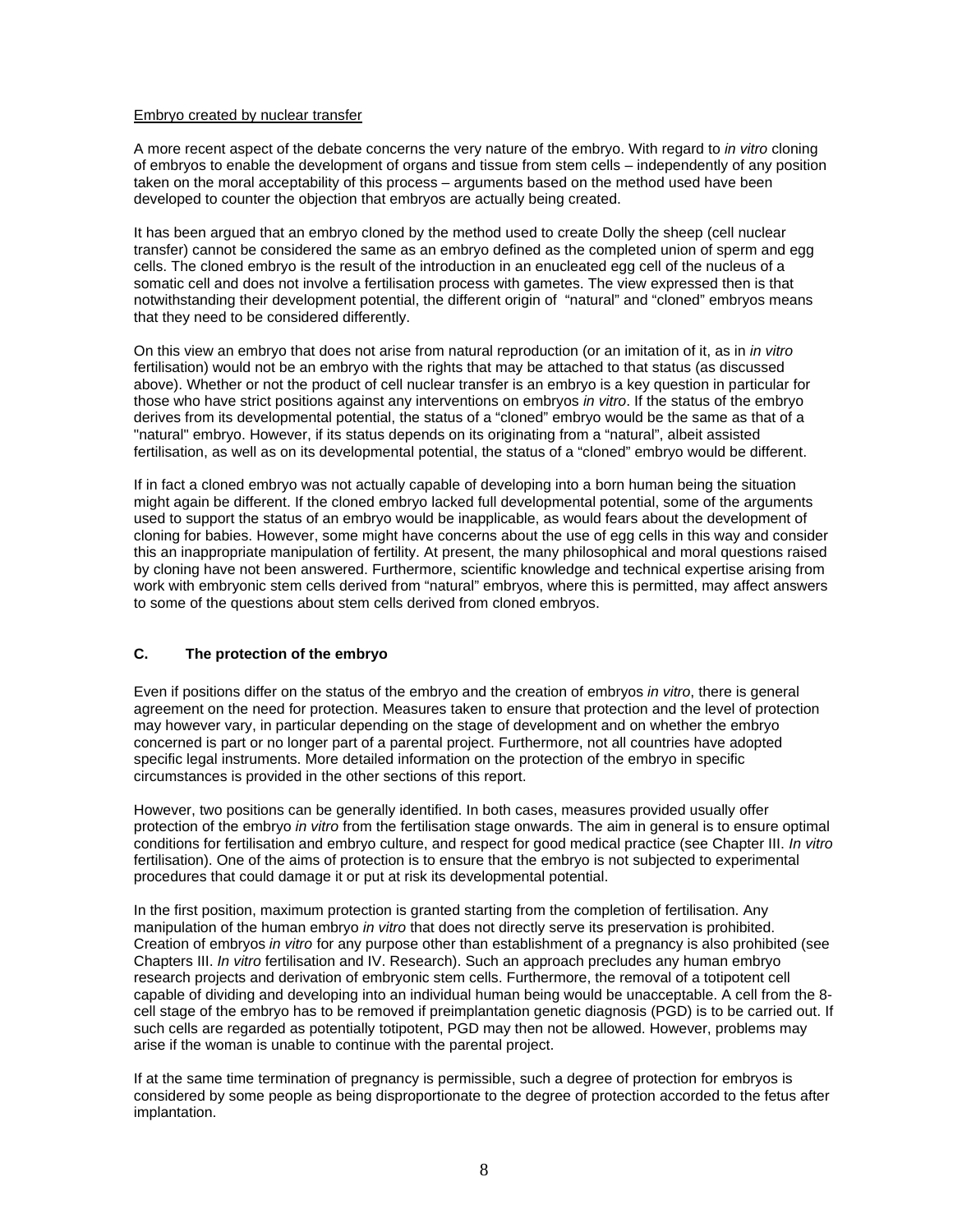In the second position, protective measures applied do not always imply such prohibitions. In these countries, other views are expressed for example with regard to preimplantation diagnosis (PGD), not least because the cells of the 8 cell stage embryo are not considered to be totipotent (see Chapter V. Preimplantation diagnosis). Furthermore, the number of embryos created by IVF in one treatment cycle may not be limited and embryos not transferred may be cryopreserved.

If the embryo is to be cryopreserved, specific protective measures aim at ensuring proper methods of freezing and thawing and uninterrupted supply of liquid nitrogen. Those embryos that are no longer part of the initial parental project and are not being donated for transfer to another couple may be subject to different measures of protection than those that are part of such a project. The measures may vary in different circumstances.

Cryopreservation of these embryos is usually limited in time. One argument given in support of such a decision takes into account the interests of the embryo itself, which is not to be cryopreserved but to develop. Even though this is not in the scope of the report, economic considerations may be relevant to such a choice. However, some people would question the legitimacy of such limitation and would favour permanent cryopreservation as a duty to the embryos to ensure that they are not destroyed.

In certain countries, these embryos that are no longer part of a parental project may be donated for research, which may include the derivation of stem cells. The measures provided to protect embryos donated for research (where such research is permitted) are aimed particularly at ensuring that the research aims are appropriate and that the embryos are maintained under appropriate conditions for as long as is consistent with the aims of the research project (see Chapter IV. Research). Permissible research aims are often strictly limited.

#### **D. Commercialisation of the embryo and its parts**

There is a well-established principle that a person cannot be bought or sold. In the same way that people are not generally regarded as a good it is difficult to see why an embryo should be so regarded.

To a certain extent, this principle has been extended to the human body, be it the body of a person alive or already deceased. In legal terms, the human body is classically considered as « *res extra commercium* ».

It could be suggested that liberal economic theory accepts the principle that all goods have a price. Hence, any human organ on embryonic stem cell used for someone's benefit should be paid for at a price proportional to the benefit. However, not everything that would benefit an individual or society, whether an object or a service, necessarily has a market price, and the usefulness of an object, even if necessary for a market price to exist, is not measured by its price, the latter being more directly determined by the rarity of the object or by its production cost.

The principle of non-commercialisation of the human body is stated in Article 21 of the Convention on Human Rights and Biomedicine as follows : "*The human body and its parts shall not, as such, give rise to financial gain*". The use of "*as such*" makes clear that technical acts (such as sampling, testing, storage or culture) on those items may give rise to reasonable remuneration. Similarly, when a tissue has been transformed by a process of work and skill in to – for example – an immortal cell line, that process of work and skill can be the subject of remuneration.

# **E. The destiny of the embryo**

Independently from the principle of non-commercialisation, the question is raised as to who can decide over the embryo's destiny.

If an embryo *in vitro* exists, it is advisable to have legal clarity on the person or persons who may decide the destination of that embryo.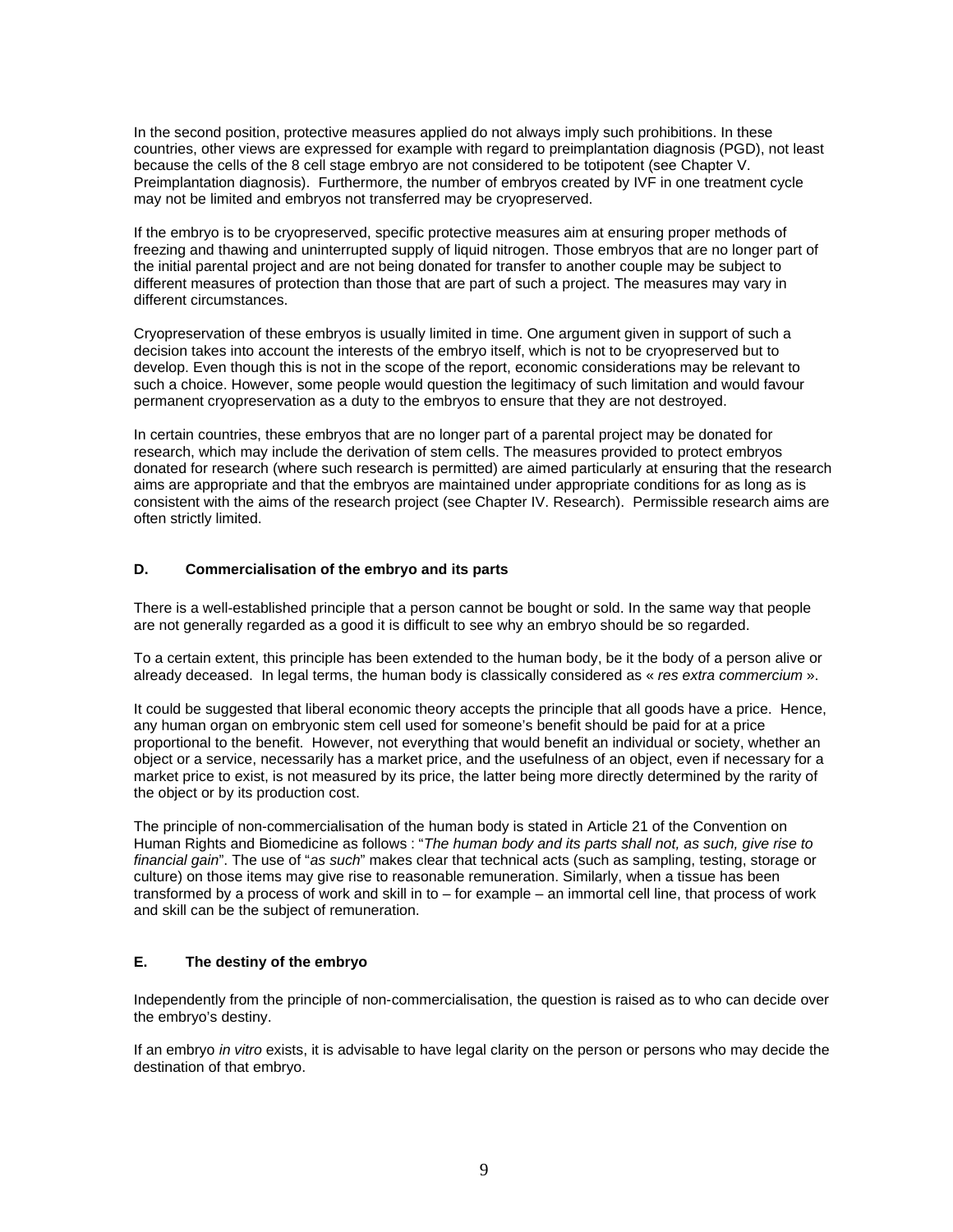Although as was shown in Section II. B. above, there may be some disagreement about when exactly life begins, it can be argued that at the very least it can be inferred from the Convention that the embryo or its parts should not, as such, be commercialised.

In that respect, it should be recalled that contrary to an organ, tissue or cells coming from the body of a single individual, in the case of an embryo resulting from the fusion of gametes coming from two different persons, more complex questions would be raised with regard to the rights of those individuals.

The central involvement of those whose gametes have been used to create the embryo as part of a parental project means that whilst such a parental project exists, the interests of that couple in determining the use of that particular embryo will be greater than any interest others may have in that embryo. However, the State might choose to place limits to that control, for example by specifying a maximum period of storage in a cryopreserved state for an embryo. The reason for such limits might be, for example, that the state of scientific knowledge at the time is such that the safety of more prolonged storage for the embryo, or the effects of a prolonged storage period on a future child, is not known.

If there is no longer a parental project, the question of the rights to determine further use of the embryo will arise. As noted previously in this report, different views on the status of the embryo may lead to different conclusions about the protection to which it is entitled. Thus, the State may choose to limit certain uses of embryos in all cases – for example by specifying that embryos may not be used for research, or may not be destroyed. As a result of the general principles laid down by the State for the protection of all embryos *in vitro*, there may or may not be a range of options offered to the parent couple for the destiny of an embryo once it is no longer part of the initial parental project – for example disposal, donation for transfer into another woman, or use in research, within any possible constraints of the scope of the consent given by any third party whose gametes were donated and used in the creation of the embryo concerned for the parental project.

It would be possible to argue that once there is no longer a parental project, then the interests of each member of the parent couple in the subsequent use of the embryo are lessened, and the interests of others might be given a greater importance. Hence, there might be a greater role for others in determining the ultimate fate of the embryos. On the other hand, for an embryo to be used for a purpose with which the members of the parent couple did not agree – particularly if this was use in IVF by another person – would be likely to be highly traumatic for the persons concerned. It is therefore usually considered that the parent couple should have the right to choose the final fate of the embryo and its parts within the options laid down by the State.

Where a State bans the use of embryos *in vitro* for purposes other than procreation by the couple concerned, the question of commercialisation will not arise. Where the use of embryos for other purposes can be authorised, the principle of non-commercialisation can be dealt with as part of the authorisation procedure.

# **F. "Freedom of procreation" and instrumentalisation of women**

The concept of "freedom of procreation", which is sometimes used as a slogan, and questions concerning instrumentalisation of women, are not directly relevant to the protection of the embryo. However, they are relevant to the social context in which decisions about the protection of the embryo are taken. Further, they raise issues such as the right to non-interference in reproductive choices and the legitimacy of controlling access to medically assisted procreation (MAP), which have to be taken into account when considering the protection of the embryo *in vitro*. These issues will not be developed here but may be briefly mentioned considering their relevance to the general reflection around medically assisted procreation in particular.

One approach to "freedom of procreation" interprets it as a right to non-interference in reproductive choices. Arguments in favour of women's moral rights to freedom of procreation have highlighted the possible consequences for a woman's self-realisation and for her social situation of having a child early in life, or of having a child with severe health problems.

The social influences on women, and questions concerning social reforms to improve women's quality of life, including economic and other issues that are relevant to the timing of procreation, are beyond the scope of this report. Issues concerning freedom of choice in the field of reproductive medicine, and of the impact of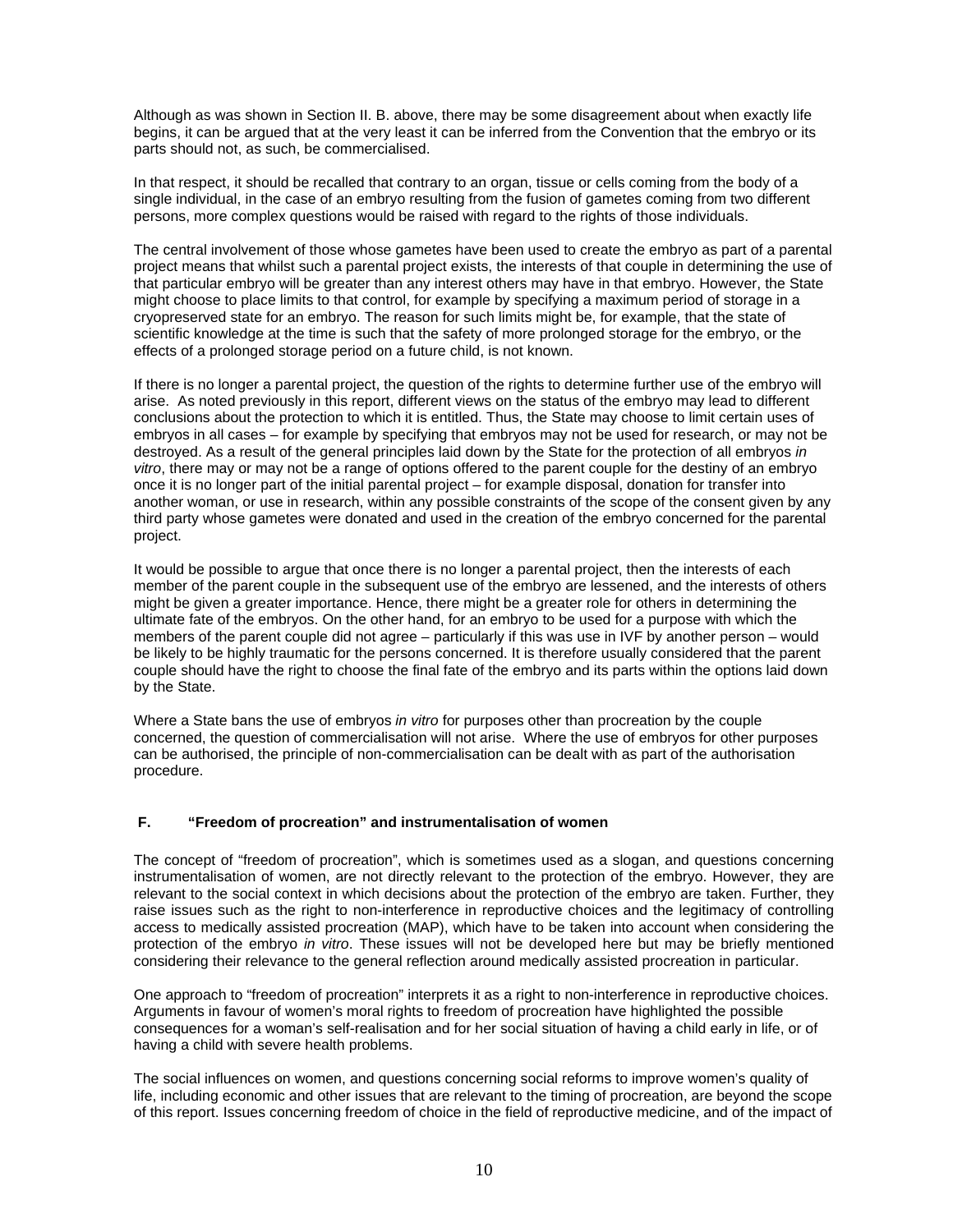progress in this medical field, are relevant to wider questions concerning women's self-actualisation, but cannot offer a comprehensive answer to such questions. Nevertheless, we can note that at present, lifestyles - such as balancing maternity with work - appear to be leading women in Europe to, on average, give birth at a later age than in previous generations. Similarly, the average age of women using IVF appears to be increasing. Because the risk of infertility increases with age, and the success rate of IVF declines with age (particularly over the age of 40), women may not be able to achieve their procreative aims.

As this report highlights, free and informed consent plays a central role in all ethical considerations, and in choices made about the use of techniques of medically assisted procreation (MAP). However, some have argued that social pressures on women may limit the extent to which their choice is "free", and have suggested that in some situations a woman could be instrumentalised by others. Other parts of this report highlight situations where there is a risk of instrumentalisation of women.

However, some would reply that, without necessarily having to recourse to the notion of "social pressures", the current way of life largely influences the decision of some women to delay maternity. While the possibility for young women to pursue their studies is viewed positively, other economic and social conditions, such as those concerning work or housing have a decisive impact in limiting the choice of when to have a child. Those supporting these views argue that efforts should be made to improve these conditions.

Concerns about the possible limits to women's free choice have highlighted the risks and constraints to women of assisted procreation procedures, which have to be set against the probability of a successful outcome of those procedures. Ensuring that appropriate procedures are in place to ensure that consent is truly free and informed, as discussed in Section V.D, helps to address such concerns.

International legal texts, such as the European Convention on Human Rights, refer to "the right to found a family" rather than the right to procreate. However, the question of freedom of procreation may be considered in the context of respect for private and family life.

Taking into account the distinction generally made with respect to human rights, the "freedom of procreation" as a possible right of both men and women, could be claimed as a more defensive - negative right or as a positive right. In the first case, a woman or a man should be protected against interventions that inappropriately interfere in the process of reproduction without her or his consent. Such interference can occur directly or indirectly either by intervening in the process of natural procreation or, more commonly, by hindering access to MAP techniques. There is a well-established doctrine in both legislation and case-law to the effect that in order to be justified, any restriction on fundamental rights must fulfill a number of specific conditions, including the following: it must correspond to a legitimate aim (e.g. protecting another fundamental right), it must be necessary in a democratic society (or in other words fulfill a pressing social need), the means of restriction used must be proportional to the objective pursued, and the restriction must be provided for by law. On the other hand, a positive right would entail unlimited access to medically assisted reproduction, with in particular the resulting economic consequences.

International legal texts regard the right to found a family mainly as a negative right, and hence that restrictions on the right must be justified in accordance with the principles described above. Although such principles are relevant to decisions on categories of persons who may have access to the techniques of medically assisted reproduction, such texts are not seen as conferring a general right of access to medically assisted reproduction in the sense of requiring a State to make such treatment widely available. Generally speaking, the principle of equitable access to healthcare implies also that choices need to be made for a fair allocation of limited resources. However, some would argue that the concept of freedom of procreation, even if regarded as a negative right, also appeals for the solidarity of society with the case of those suffering from infertility.

In current national legal systems, a person's access to medically assisted procreation (MAP) is often subject to certain restrictions (see replies to the 1998 questionnaire on medically assisted procreation and the protection of the human embryo<sup>1</sup>). For instance, several countries restrict such access to heterosexual couples, denying it to single women or homosexual couples, while other countries permit MAP for the latter

 $\overline{a}$ 

<sup>1</sup> CDBI/INF (98)8 *Medically assisted procreation and the protection of the human embryo: comparative study on the situation in 39 States; Cloning: comparative study on the situation in 44 States*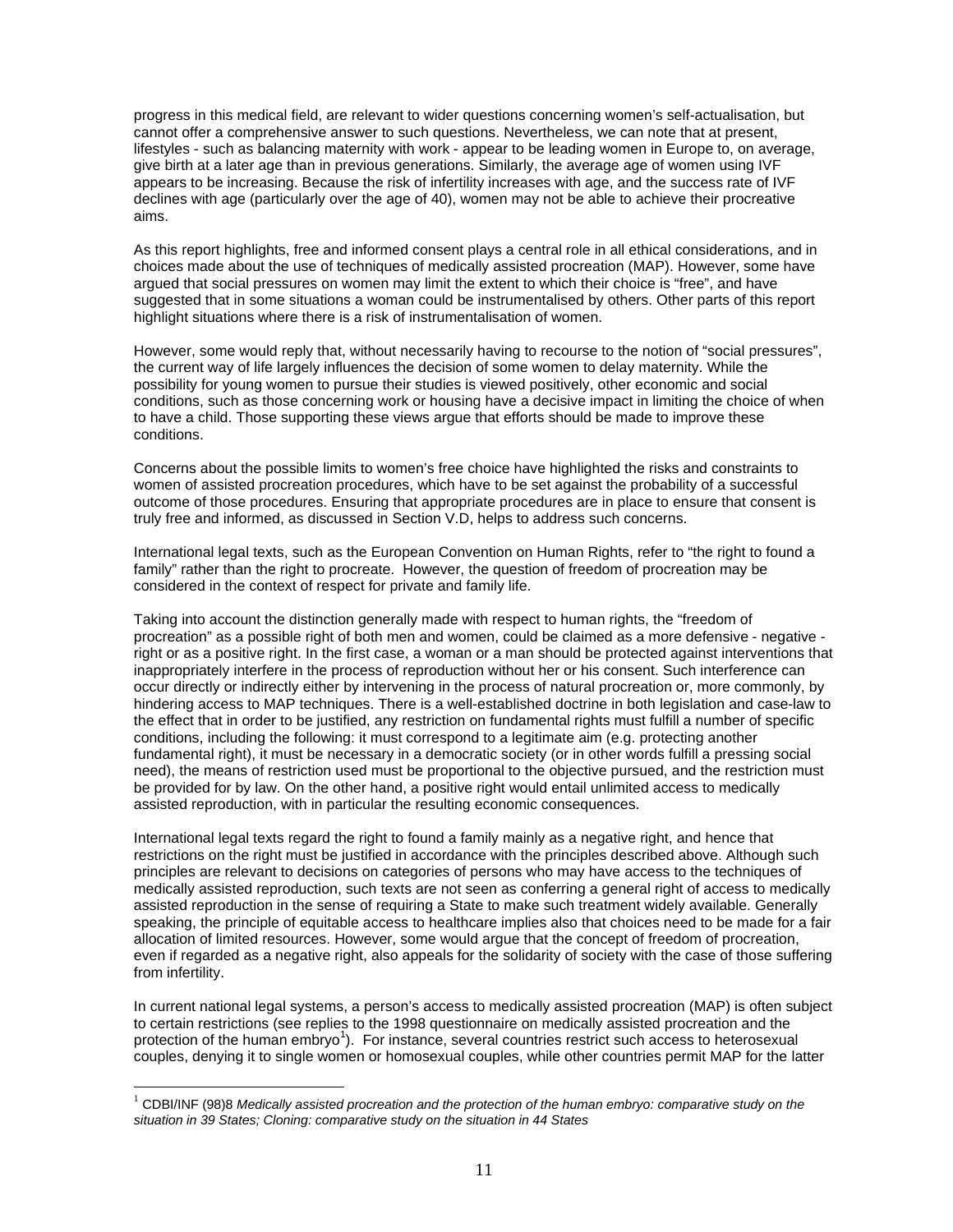categories. Without wishing here to go into the merits of either of these solutions, we might point out that restrictions on medically assisted procreation are much more numerous and widespread than those on natural procreation. The latter involve actual physical interventions and so are no doubt considered too intrusive to be anything other than exceptional, whereas MAP restrictions concern medical services provided by professionals, regulation of which does not impose the same level of constraint.

In conclusion, we can note that it is important that questions concerning the protection of the embryo *in vitro*  are not seen in isolation. Rather, wider social conditions, and the opportunities and choices open to members of a society will need to be taken into consideration as forming a background to medically assisted procreation and the reflection on the protection of the embryo**.**

#### **III.** *In vitro* **fertilisation (IVF)**

# **A. Presentation of the procedure**

*In vitro* fertilisation and embryo transfer (IVF-ET) is a medical treatment intended to restore fertility. Infertility is a disease of the reproductive system that affects the male, the female or both. Infertility affects about 10% of the reproductive age population in western societies. In these days, approximately 5% of infertile couples in treatment use IVF.

*In vitro* fertilisation (IVF) is usually the treatment of choice for women with blocked, severely damaged, or absent Fallopian tubes. IVF is also used to circumvent infertility caused by endometriosis or a male factor. Many programs also use IVF to treat couples with unexplained infertility or long duration infertility which has failed to respond to other infertility treatments.

IVF is a complex biological procedure in which we can identify four steps in the method:

#### Obtaining gametes

Retrieval of mature oocytes

In rare cases, oocyte retrieval can be carried out during a spontaneous cycle. Then, only one oocyte can be obtained. In most cases, it follows an ovarian stimulation during about 12 days with ultrasound monitoring and hormonal control to identify the most appropriate moment for the oocyte retrieval. An average of 9 oocytes are obtained per treatment cycle. However, this may vary depending in particular on the response to hormonal treatment. Almost 90% of collected oocytes are mature. Gametes may also be obtained from a donor in those countries where such donation is allowed (utilised in only 1% of IVF in these countries).

Hormonal stimulation allows the recovery of several oocytes which increased the pregnancy rate per cycle. However, it involves the creation of an embryo which may not be immediately transferred to the uterus. Furthermore, there is a risk of ovarian hyperstimulation syndrome and concerns have been expressed with regard to the potential risk of breast **or** ovarian cancer development.

A number of births have been reported from mature oocytes following freezing and thawing. This method is however still experimental. The possibility to conserve in particular ovarian tissues, in case of treatment leading to sterility (e.g. radiotherapy for cancer treatment), is considered promising but would require *in vitro* gametogenesis.

#### Obtaining and treating spermatozoa

Male gametes (spermatozoa) are obtained from the patient's partner or donor ejaculate in more than 90% of the cases. After collection, sperm is treated in the laboratory to keep and concentrate those spermatozoa with best mobility and normal morphology.

Spermatozoa can also be obtained by surgical means from vas deferens, epididymis or testes. In some cases spermatozoa are freeze stored prior to fertilisation. In 5% of the cases, spermatozoids come from a donor, in countries where such donation is allowed.

#### Fertilisation and culture of the embryos

In most cases, one or more oocytes and spermatozoa at an appropriate concentration (50.000 to 100.0000 per ml) are brought together. When spermatozoa are in insufficient number or are functionally deficient,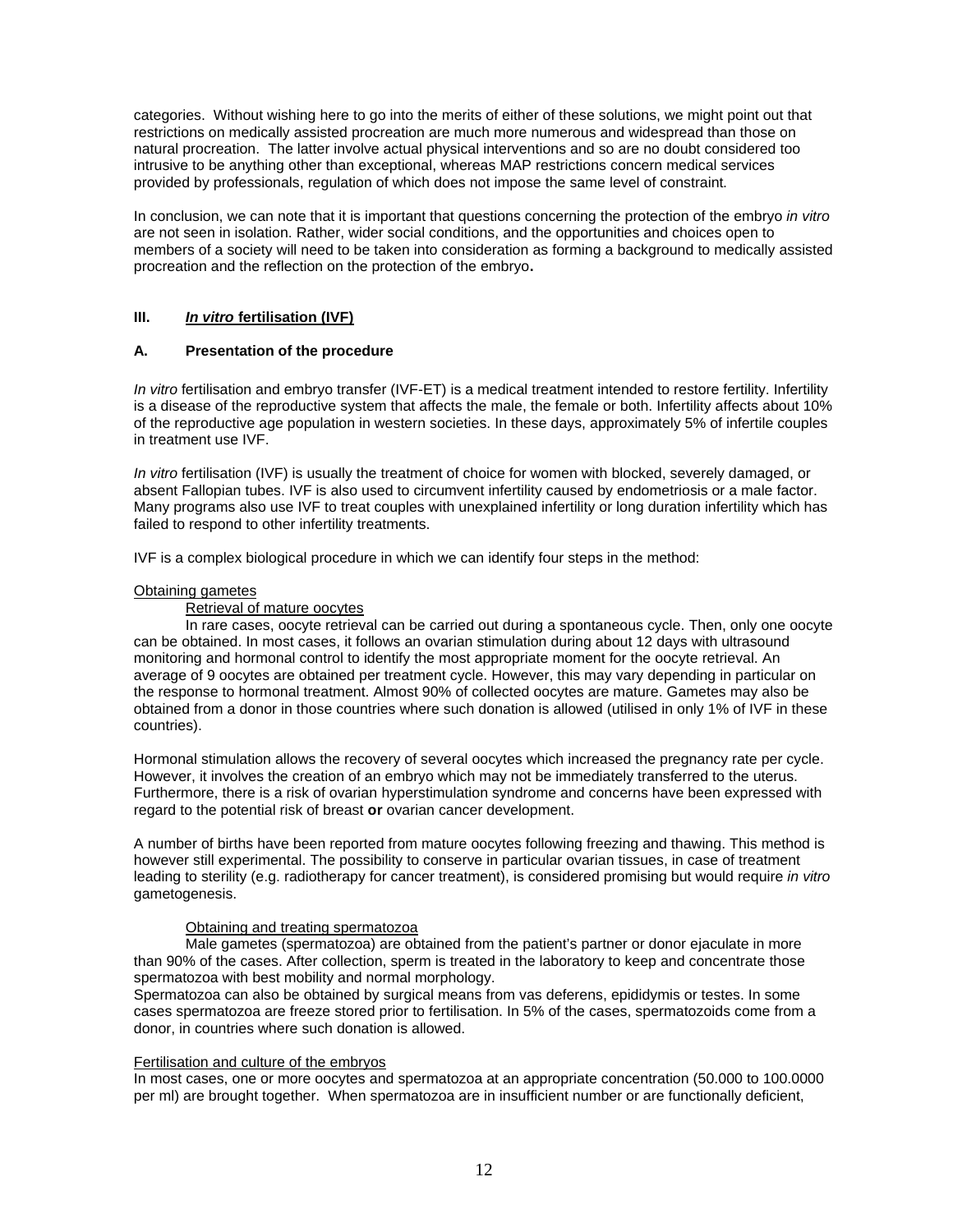fertilisation can be assisted through intra cytoplasmic sperm injection (ICSI) (see Special IVF procedures below).

The process of fertilisation leads to the formation of a fertilised egg with normally two pronuclei, one female and one male. After 15 to 17 hours, the peripheral cells of the fertilised oocytes are eliminated to check the result of the process and detect possible abnormality (one or more than two pronuclei). The first cellular divisions of the embryo usually occur the day after. The embryo can then be transfer into the uterus or cryopreserved. The vast majority of embryos formed *in vitro*, that do not present polyploidy (more than two pronuclei and as a consequence too many chromosomes) and no other morphologically assessed anomalies (about 60%), are cultivated in artificial media and transferred to the uterus on the second-third day after fertilisation. In certain cases, culture can be prolonged for 3 to 4 days until preimplantation stage (blastocyst) (see special IVF procedures below).

#### Embryo transfer

Embryos formed *in vitro* are introduced through the cervix to the uterus. Ultrasound guidance can be used, in certain cases, for proper placement of the embryo in the cavity.

In order to minimize the risk of multiple pregnancies, the number of embryos transferred is generally two or three per attempt. However, this number may be increased to four in certain countries or reduced to one in few others. With the improvement of the techniques, the tendency is however to transfer fewer embryos. If not transferred in the first treatment cycle, the embryos are frozen for a future transfer, either if the treatment fails or if the couple wants another child. Some countries however, do not allow the creation of more embryos than can be transferred in one treatment cycle (see Section III.C).

#### IVF future development

Knowledge acquired and improvement of the different technical steps of the procedure has led to an evolution in IVF programmes. Currently, a decrease in the number of created embryos and in the number of embryos transferred can be noted, which has been made possible by the improvement of the ability to evaluate *in vitro* the implantation and development capacities of the latter.

Access to medically assisted procreation techniques, in particular IVF, continues to develop in the majority of European countries. However, it seems important to highlight, in this context, the importance of socioeconomical aspects, which could contribute to disparities encountered between these countries – disparities that have another dimension if, beyond the European level, we consider a North-South perspective.

#### Special IVF procedures

#### *Intra cytoplasmic sperm injection (ICSI)*

ICSI is aimed at facilitating the fertilisation process in case of a male infertility problem related to a very low number of spermatozoa or functional deficit of the latter. A spermatozoid is injected into an oocyte specially prepared by eliminating the layer of peripheral cells. Spermatozoa come either from ejaculated sperm or from epididymis fluid or from testis biopsy, which may all have been previously frozen. The pregnancy rate after ICSI is about 30 to 40%. Embryo creation rates are 60 to 70% with spermatozoa coming from ejaculated sperm, 45 to 50 % for those coming from epididymis fluid, and 30 to 45% when testis biopsy is used.

Injection of germ cells (spermatid, spermatocyte), when spermatogenesis is blocked, remains experimental and much debated with regard to the risks for the future child.

#### *Co-culture and assisted hatching to improve implantation success*

Culture of embryos *in vitro* with embryotrophic factors can be prolonged until blastocyst stage. This enables the identification of embryos with development problem not kept for transfer. Among them, about 40% present cytogenetic abnormality. The implantation rate of the remaining blastocysts is almost doubled compared to transfer of an embryo two or three days after fertilisation. By diminishing the number of embryos transferred at that stage, it allows a reduction of multiple pregnancies.

#### *Assisted hatching*

Implantation requires the opening of the zona pellucida which envelops the fertilised egg (see figure 2, in Appendix I). In certain cases, the zona pellucida seems to thicken and to harden, making this process difficult. A hole created in the zona pellucida, either mechanically or chemically, seems to solve this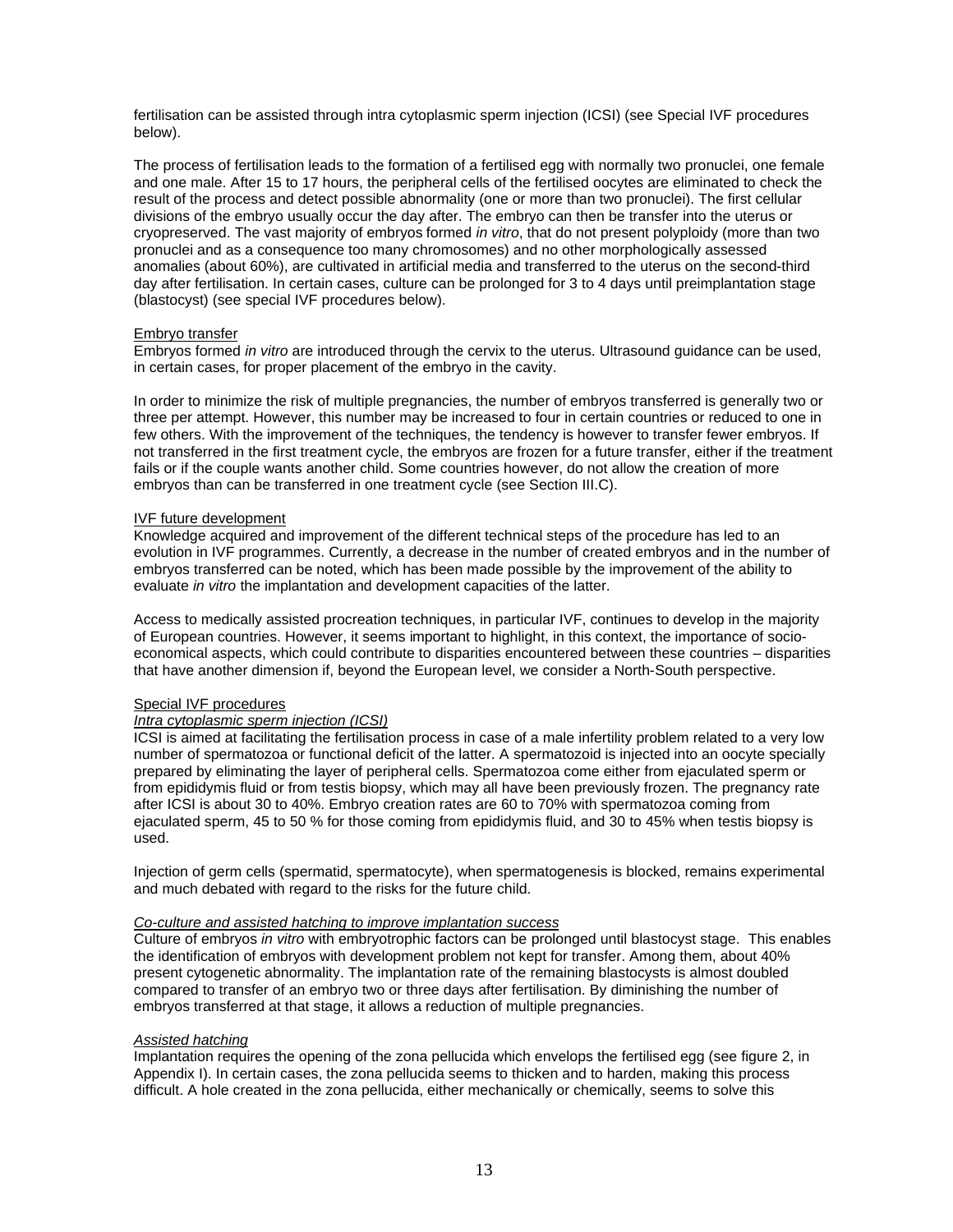problem. However, further research needs to be done in this field to specify the indications and to improve the techniques.

#### *Gamete donation*

#### *Sperm donation*

IVF with sperm coming from a donor is usually considered in case of unsuccessful attempts with artificial insemination with sperm coming from a donor (male infertility) or in case of infertility problem in both man and woman.

#### *Oocyte donation*

It is mainly considered in cases of early menopause, following treatment affecting fertility, or abnormal gonad development often related to genetic diseases (e.g. Turner syndrome), successive failures of homologous IVF, and risk of transmission of severe diseases. Donated oocytes, in contrast to sperm and embryos, may not be previously frozen (see paragraph on cryopreservation).

The embryo created after oocyte donation may have then been frozen or just created, donor and recipient cycles being then synchronised. The pregnancy rate per cycle after transfer is around 20 to **4**0%.

#### Results of IVF

The results of IVF may vary according to the indications (Fallopian tube problem, male fertility problem, endometriosis, absence of ovulation, male and female infertility problems, etc.) and the age of the woman. Furthermore, results may also vary from one medical team to another and from one period to another with the same medical team. In this context, general statistics on IVF when it comes to evaluating the chance of success for an individual couple, may not be relevant. However, they are interesting for evaluation of the techniques in terms of general risks and efficiency.

The success rate of IVF is 20 - 25% pregnancy per oocyte retrieval. This success rate is similar to the chance that a healthy reproductive couple has of achieving a pregnancy that results in a live born child in any given month. When considering pregnancies per transfer, the success rates are on average: 25 - 29% for standard IVF, 26 - 30% for ICSI, 15 - 16% for standard IVF with previously frozen embryos and approximately 40% with donated oocytes.

The patient's age is one of the most determinant criteria influencing the success rate. Indeed, the implantation rate decreases with age: by almost 10% per embryo at 38 years old, to reach less than 3% at 42 years old.

#### Cryopreservation

Embryos can be cryopreserved in liquid nitrogen at -196º C in straw or glass flasks, for a period of several years. The majority of states that have regulations on this topic, allow embryos to be kept frozen up to five years. This technique has been routinely used for nearly 20 years with successful transfer, and avoids the need for further ovarian stimulation treatment and oocyte retrieval attempts. No harmful consequence to the resulting child caused by freezing and cryopreservation of embryos has been noted to date.

#### IVF team

IVF teams are usually multidisciplinary and combine in particular the different clinical and biological competencies and skills necessary to carry out the different steps of the procedure.

#### **B. Critical discussion on IVF**

The possibility of obtaining gametes - the man's sperm and the woman's oocytes - has made it possible to devise solutions based on medically assisted procreation for infertile couples who want a child or couples who have a risk of passing on a particularly serious disease to their children. Although artificial insemination in human beings has been practised for two centuries, the first *in vitro* fertilisation goes back a mere quarter of a century.

Fertility problems and difficulty in having a child have been recognised as calling for medical help and for the establishment of research and clinical institutions in this field. However, society, which is involved when new technologies are instituted and may have to provide financial resources, is not required to ensure totally unconditional access to these technologies. IVF has now become an integral part of clinical practice in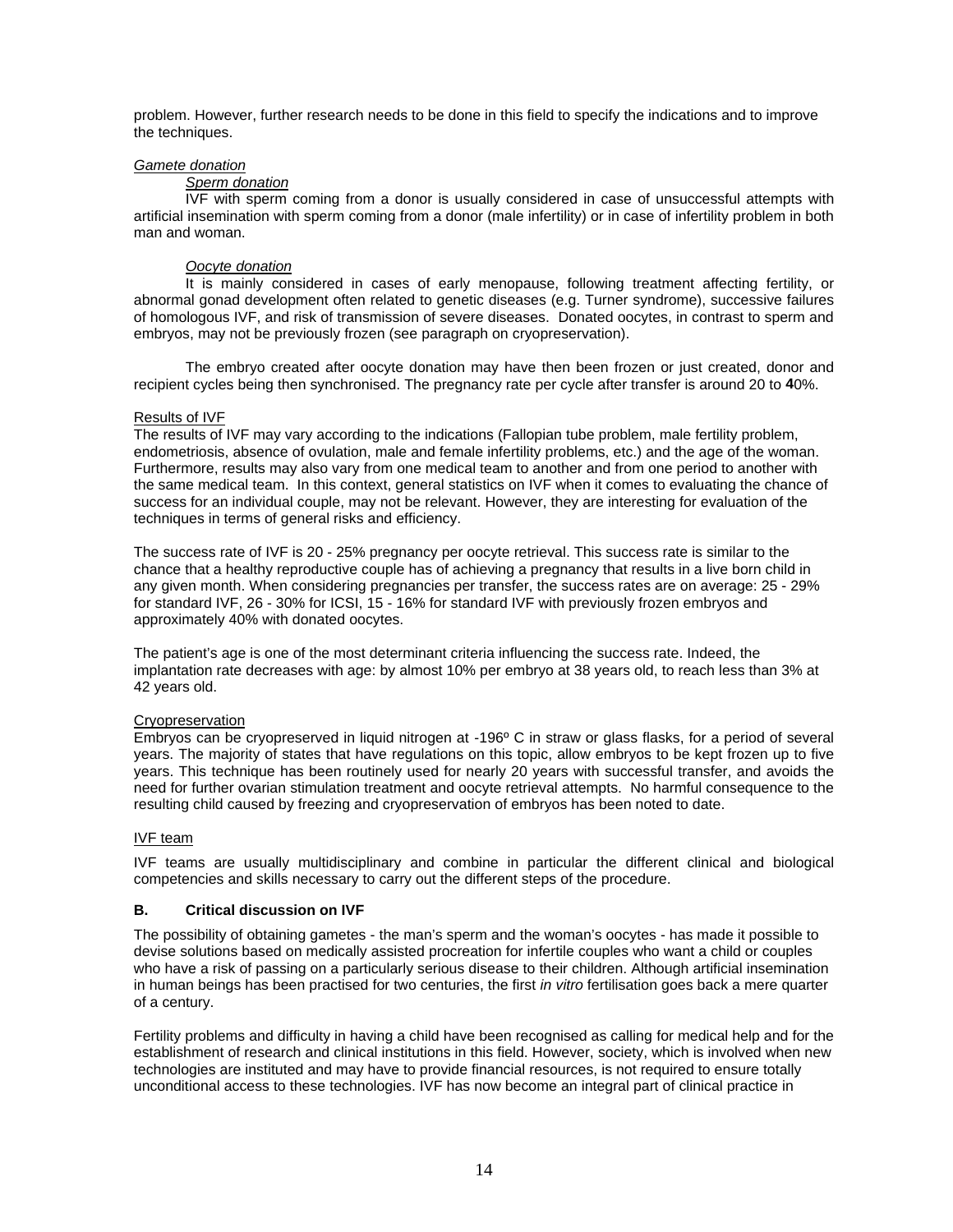reproductive medicine in many European countries and all countries where IVF is provided insist by law on strict control and on specific conditions.

However, three major arguments have been expressed against IVF. One concerns the destruction of embryos resulting from embryo research carried out to develop and improve IVF methods. Two others make reference to "nature". The first such argument opposes any form of technical interference in the "natural process" of procreation. The second argument suggests that IVF provides a lower level of protection for an individual embryo than does "nature". On this view, in "nature" there is usually only one embryo per cycle that may potentially implant in to a uterus whereas in contrast in IVF several embryos are transferred to a uterus. However, it is probable that only one of them will actually implant and therefore, it is argued, the protection (in terms of protection of the potential for development) of each individual embryo is lower than that provided by "nature".

But others note that the protection of the embryo provided by "nature" is not absolute. "Nature", from the perspective of the embryo, could not then be considered ideal. Hence, it may be possible to manipulate "nature" to the benefit of mankind. It is interesting in this context to note that "nature" also constitutes a reference point for the development and improvement of IVF, the aim of which is to get as close as possible to the optimal conditions offered by nature for the creation and development of the embryo. Furthermore, it has been stressed that if this technique is a means to respond to infertility problems, it does not treat their cause.

In the current critical discussion around IVF, other arguments are now developed which, besides the results, risks and benefits of the methods, take into account social context, in particular the evolution of the mode of life and its influence on infertility problems, as well as psychological aspects.

In the countries where it is allowed, fertilisation outside the body was developed as a therapeutic response to infertility situations that were previously impossible to remedy. Initially, IVF was used as an answer to sterility due to blocked Fallopian tubes: the gametes were brought together *in vitro* to achieve fertilisation and the embryos obtained were transferred. The use of hormonal treatment to stimulate ovulation and the monitoring of such treatment helps to optimise the egg harvest, the time at which the gametes meet in order to produce embryos and the synchronous preparation of the endometrium for the transfer of the embryo. The results of this practice have made it easier to decide when to use surgery in cases of sterility caused by blocked Fallopian tubes and to avoid operating and re-operating to no purpose.

Simplification of the method in both biological and clinical terms has made it possible to extend the indications for IVF to include the failure of treatment for other causes of female infertility such as endometriosis, certain types of ill-explained infertility and infertility caused by moderately serious male factors, particularly after the failure of artificial insemination.

A bare ten years ago, microinjection of sperm into the oocyte cytoplasm (ICSI), was to male sterility the therapeutic revolution that IVF was to sterility of tubal origin 15 years previously. It now enables nearly 70% of couples who only recently would have had to resort to an outside sperm donor to conceive a child which is biologically 100% their own.

However, when IVF and particularly ICSI are used to overcome an infertility (or subfertility) problem in men, women may be subject to invasive interventions despite the absence of a personal cause for an infertility problem. Although in many instances infertility problems whether of male or female origin, are felt as a "couple problem", concerns have been expressed about such situations and the possible difficulties in ensuring full respect for the autonomy of the women and that she is really making a free choice to undergo the interventions.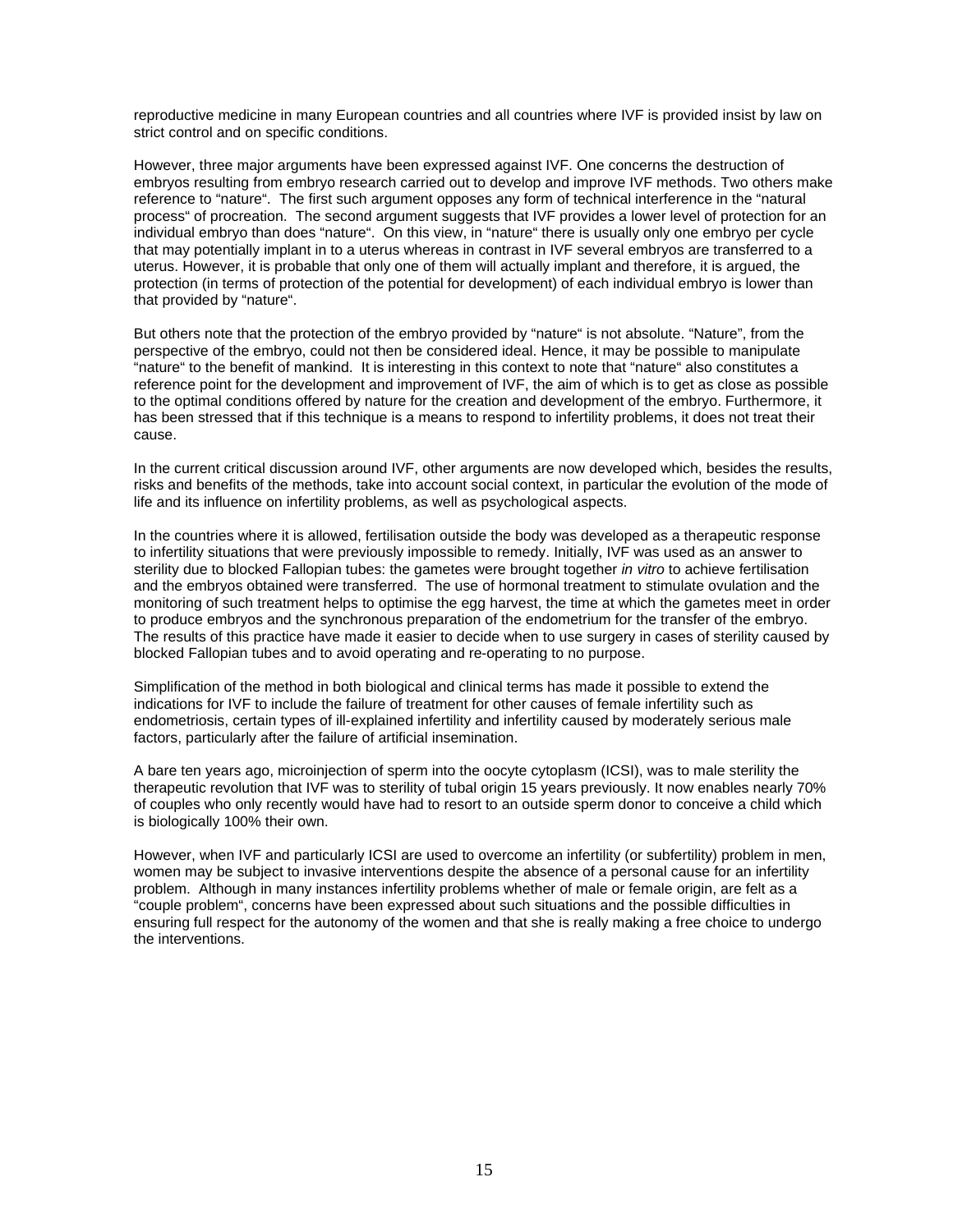#### **Results**

As a result of medically assisted procreation, nearly 2% of children in France, for instance, are born every year following IVF or ICSI, from nearly 7,000 couples. These results are considered by many people as real scientific progress, offering infertile or sub-fertile couples a fertility (ability to conceive per cycle) comparable to that provided by nature to fertile couples (who have already had a child). They could also be considered to reflect an ethical progress on the basis of the principle of beneficence, in relieving these couples of anxiety, supporting their autonomy in their desire for a child and sparing them any feeling of being different, and maximising benefits to what is considered to be a health problem.

However, with regard to these results, it is also suggested that the success rate of IVF is relatively low and is perceived as being associated with more and more difficulties by the couples over the course of a number of failed attempts.

#### Risks

It has been suggested that IVF entails risks for the women, in particular due to the hormonal ovarian stimulation treatment and in particular a higher risk of cancer. However, on the latter, scientific studies carried out so far have failed to demonstrate such implications and the knowledge acquired has enabled substantial improvement of treatment and limitation of its secondary effects.

More frequent premature birth and risks attached to such early birth have been linked to the use of IVF. It is argued however that IVF methods are not responsible. The two main reasons put forward are the more advanced age of women involved in IVF procedures and an increase in the proportion of multiple pregnancies. The latter should however now be more limited given the improved success of transfer which enables the number of embryos introduced in the uterus to be decreased.

There seems to be wider agreement however on the fact that not all prerequisites, in particular very limited preclinical studies, were fulfilled before ICSI was introduced in clinical practice. In that respect, concerns are currently expressed with regard to the potential use of non-mature spermatozoids (e.g. spermatid).

In general, the limited health related data on children born after such procedures have been a reason for scientists to suggest improved follow-up of those children, whilst being conscious of the need to prevent any stigmatisation.

One specific concern has been expressed regarding the health, and in particular the fertility, of children born from ICSI when this technique is used to overcome certain types of male infertility. If the infertility has a genetic cause, it is likely that a male child born as a result of ICSI will carry the same genetic abnormality. Hence that child will have to face the same fertility problems as did his father beforehand. Therefore, some have argued that it is wrong to bring a child in to the world that will have what might be regarded as a form of disability.

On the other hand, others consider that the problem does not affect the health of the child as such and methods may exist that would ameliorate the effect of the problem. Hence for them, the extent of the problem is not sufficient to justify interference with the autonomy of the parents in the desire to have their own biological child.

Finally, it has to be noted that the possibility to create an embryo *in vitro* opened the door to new techniques enabling intervention on and/or selection of the embryo as well as to research. This raises other related issues which are further developed together with the arguments supporting the different positions expressed in the following chapters.

# **C. Number of embryos created for IVF**

IVF consists of fertilising *in vitro* the oocytes from the group of follicles developed after hormonal ovarian stimulation treatment. Current folliculogenesis physiology data suggest that ovarian stimulation treatment targets a set of follicles whose maturity is such that they have receptors essential for hormonal action. These follicles begin to develop nearly 70 days before ovarian stimulation by intra-ovarian mechanisms, about which little is known as yet.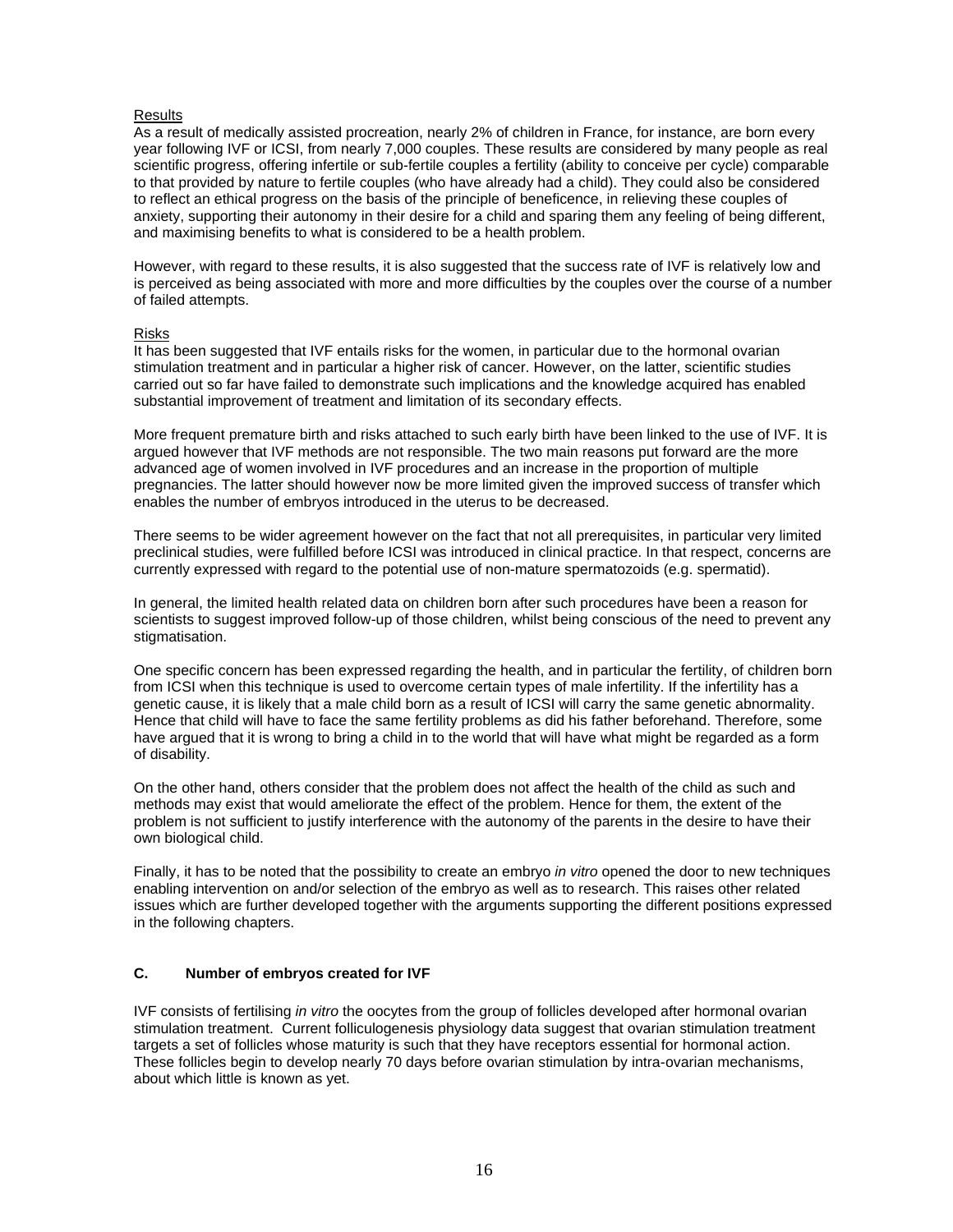The ovarian stimulation treatment does not therefore affect the ovary's reserve, since it concerns only follicles that have already begun to develop; in other words, it is not in itself likely to speed up the onset of the menopause.

But, this also means that:

 $\frac{1}{2}$ 

it is not possible to predict the size of the group of follicles that would develop for a given cycle; the quality of the oocytes and the number of oocytes harvested vary from one cycle to the next for the same woman subjected several times to the same ovulation stimulation treatment. The number of embryos obtained<sup>2</sup> (see Section III. A) and their "ability to develop"<sup>3</sup>, the receptiveness of the endometrium and hence the likelihood of a pregnancy and resulting birth of a child, are therefore difficult to predict precisely.

Several oocytes suitable for fertilisation are therefore harvested each time from an ovary from the group of follicles (oocyte retrieval) that has been stimulated for IVF. Their number depends on various factors, including the natural intra-ovarian mechanism which leads to the development of a certain number of follicles and the quantity of hormone given to the follicles already recruited.

It sometimes happens that the number of embryos obtained is larger than the number that can reasonably be transferred at the same time if multiple pregnancy is to be avoided, as multiple pregnancy may have tragic consequences for the couple concerned and the children, with a risk of a miscarriage, often at a late stage, or a somewhat or even very premature birth. The embryos that are not used for an immediate transfer may be cryopreserved after freezing (see Section III. A).

In certain countries (e.g. Germany, Austria), however, the law prohibits the creation by IVF of more embryos than can be transferred in one treatment cycle. Their number is then limited to a maximum of three embryos to reduce the risk of multiple pregnancy. To create more embryos is prohibited by penal law.

The possibility of freezing embryos means that there are, strictly speaking, no oocytes that are not used (unless some are not fertilised in order to avoid producing embryos), that would possibly be cryopreserved. The difficulty of estimating the fertilisation rate and therefore the number of embryos that will be obtained in advance means, however, that:

either too few oocytes are used in the fertilisation procedure and the embryonic transfer rate or the pregnancy rate per transfer procedure is reduced;

or that too many embryos are transferred, with the result that the couple is inevitably exposed to the risk of multiple pregnancy.

But in those countries where the number of embryos per cycle is limited, such as Germany, if more "embryos" are created, in small numbers, by accident they would be frozen before the fertilisation of the oocytes is completed. At that stage, until the complete fusion of the two pronuclei and termination of the fecundation process, they would not be considered as embryos, according to the definition in the law.

In the countries where cryopreservation of embryos is allowed, the possibility of freezing embryos with a view to their subsequent transfer applies in the case of nearly 94% of embryos. In these countries, it is required that couples be traceable and embryos be clearly identified in relation to the parent couple. It should be noted that oocytes, unlike spermatozoids and embryos, cannot as yet be routinely cryopreserved without there being an unevaluated risk to the unborn child. Research is carried out however in this field which, if successful, would make it possible to limit cryopreservation of embryos.

The tendency today is to reduce the hormonal input used to stimulate the ovary and therefore the number of oocytes produced. The number of embryos transferred each time – even reduced to one in certain cases – tends also to be reduced, limiting thereby the risk of multiple pregnancy. However, the creation of more embryos than can be transferred at once is considered, where allowed, as good IVF practice, given the current state of our knowledge.

Fertilisation rate, ratio of the number of embryos obtained to the number of oocytes fertilised

<sup>3</sup> This is assessed optically, and sometimes also by prolonging culture of the embryo until it reaches the blastocyst stage of development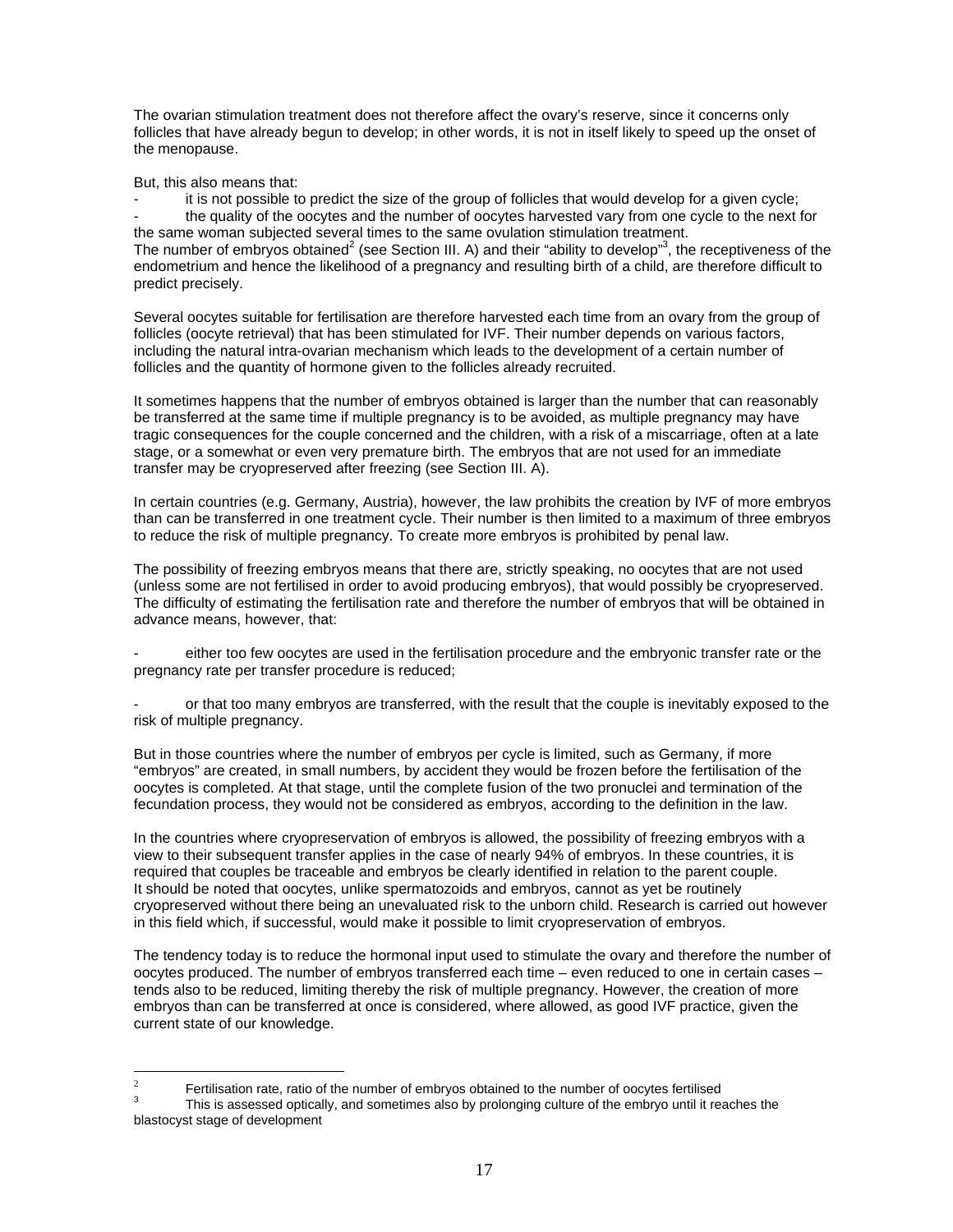A remaining problem that is not solved by legislation nor regulation in several countries, is the time-limit that should apply to storage of embryos (see Section II. C).

However, other concerns are raised by the future of these embryos when they are no longer kept as part of a parental project. The fate of those embryos whose parents have decided not to go ahead is usually decided by the parental couple, in accordance with what is legally possible: the embryos may simply no longer be stored, they may be used for authorised research, or they may be donated to another couple.

It is the question of the future – outside of a parental project - of embryos created in large numbers by IVF with the aim of a higher success rate of the whole procedure, which led certain countries to favour the limited creation of embryos per treatment cycle. The question of the number of embryos to be created is then not considered primarily with a view to the success of the treatment and the individual needs of the couple, even if these needs are accepted as high ranking needs. Rather, it is considered from the point of view of general values in society (often claimed as based on the country's Constitution in particular) and of the assessment of the outcome for embryos that are not longer part of a parental project. The individual demand to have a child with the help of society, as understandable and morally acceptable as it is, is not considered as a strict negative nor positive right (see Section II.F.). Hence, in this context, the solidarity of society is not demanded on the basis of rights but only by more or less accepted compassion.

#### Aneuploidy screening

Where there is no limitation on the number of embryos created by IVF per treatment cycle, an appropriate number of these embryos can be selected with a view to benefit from the best likelihood of implantation and development. When carried out, such selection is done on the basis of observational criteria without any intervention on the embryos. However, in certain countries, in the case of women with a history of repeated miscarriages or IVF failure, a cytogenetic analysis, involving a more invasive procedure (biopsy of one or two cells), can be carried out to detect potential types of aneuploidy which would affect the ability of the embryo to develop or to implant.

Such aneuploid embryos contain an abnormal number of chromosomes, leading almost always to failure of implantation or miscarriage. In general, the frequency of aneuploidy appears to be rather high in human embryos, and increases with advancing maternal age. Aneuploidy may be identified in embryos *in vitro*, using the techniques of biopsy and fluorescent in-situ hybridisation (FISH). The aim of the procedure is to improve the success rate of IVF, and it has been shown to reduce the rate of miscarriage. The possibility to select embryos free from aneuploidy makes it also possible for fewer embryos to be transferred and therefore enables a decreased risk of multiple pregnancy.

However, although the technique has been implemented in a number of clinics around the world, it is still in the early stage of development. Furthermore, aneuploidy may affect some cells of the embryo but not all (mosaicism), leading to both positive and negative errors in diagnosis.

Ethical concerns have also been expressed with regard to such a screening procedure, in relation to the very principle of selection of embryos and to the actual invasive procedure involved (biopsy). In that respect, preimplantation diagnosis (PGD) and aneuploidy screening can be considered as being comparable in some respects, and argumentation developed around PGD be considered equally relevant to aneuploidy screening (see Section V.B). However, it has also been argued that a fundamental difference between both procedures would justify them being considered differently from an ethical point of view. Indeed, PGD is aimed at identifying a genetic condition in an embryo which may not affect its development in the uterus and the ultimate birth of a child, but could lead to a disease or disorder in this future child. Aneuploidy screening is aimed at identifying embryos which would, on the contrary, naturally not develop or implant and is therefore directly relevant to the success of the IVF procedure.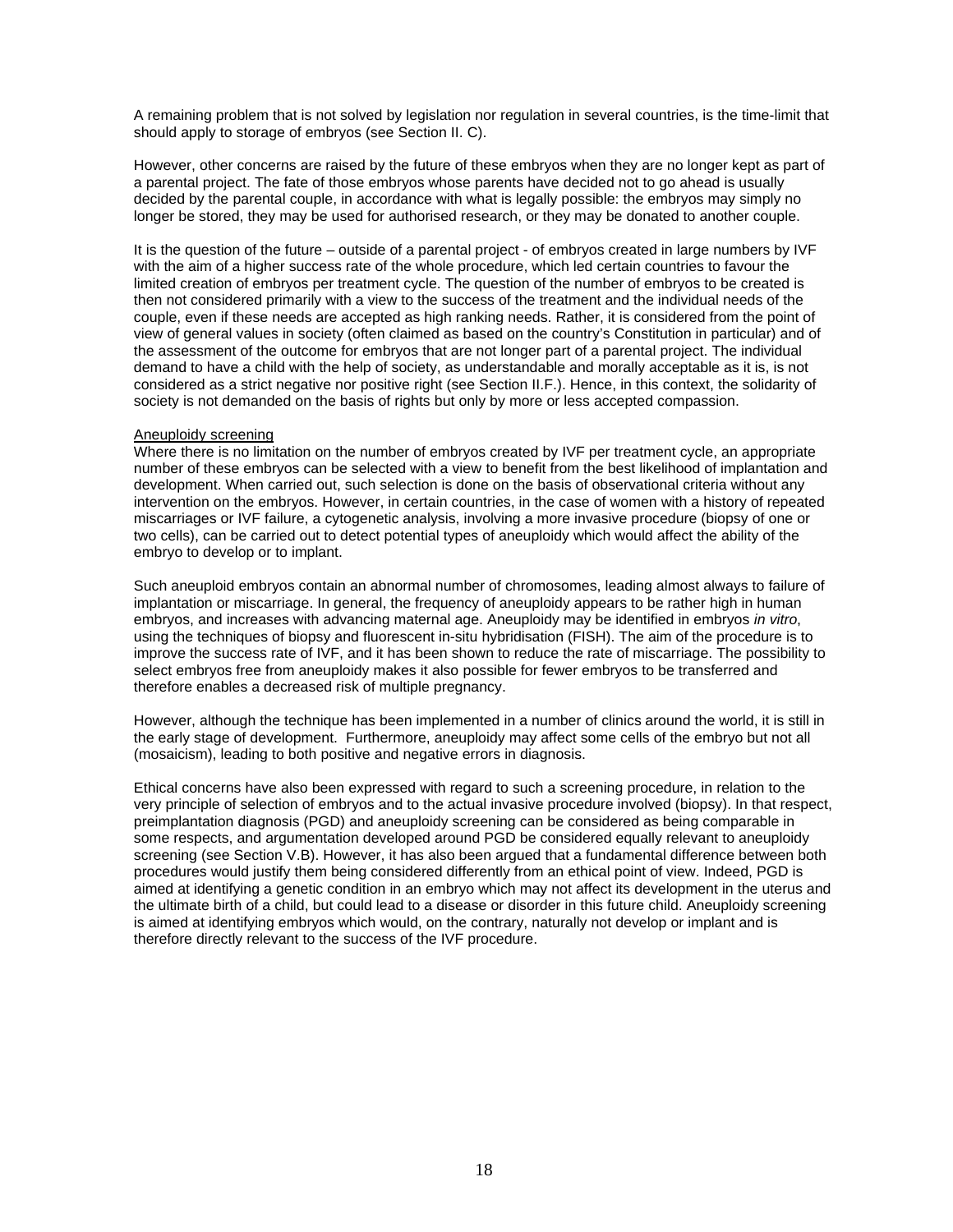# **D. Information and consent**

Respect for autonomy of persons is one of the fundamental ethical principles in medicine. It includes respecting the self-determination and choices of autonomous persons and protecting those persons with diminished autonomy. The rule of free and informed consent is directly linked to this principle. Article 5 of the Convention on Human Right and Biomedicine lays down the following basic rules on these points:

"*An intervention in the health field may only be carried out after the person concerned has given free and informed consent to it.* 

*This person shall beforehand be given appropriate information as to the purpose and nature of the intervention as well as on its consequences and risks.* 

*The person concerned may freely withdraw consent at any time*."

As pointed out in the Explanatory Report to this Article: " *This rule [of informed consent] makes clear patients' autonomy in their relationship with health care professionals and restrains the paternalist approaches which might ignore the wish of the patient*."

Article 6, paragraphs 3 to 5 of the Convention, adapts the requirements of information and consent to persons of full age who do not have the capacity to consent.

The request for free and informed consent is an integral part of the requirements applied to IVF.

However in this context several points can be stressed, in particular regarding the type and form in which information is communicated, as well as with the consent, including its scope and length of validity.

#### Information

It is agreed that informed consent requires prior communication of objective information in particular on the procedure, including a description of the entire process and of interventions involved and a forecast of its possible duration, the implications and risks involved, the expected results (in terms both of failure and success), as well as to possible existing alternatives.

Concerns have been expressed however in relation to the amount of information provided. This is the case in particular for information on the possible future of embryos which may be no longer kept as part of the initial parental project (e.g., in accordance with national legislation, the possibility of donation, research, end of storage). If it is agreed that such implications need to be referred to, concerns are expressed that, as they may not be directly relevant to the consent requested – indeed, consent would be requested for any decision with regard to the future of such embryos if the parental project ends - they might actually be a source of confusion. Hence, it is argued that the difference between this information and that directly related to the consent requested should be made clear to the person concerned and possibly be communicated at a different time.

In practice, further information is also given on legal provisions applicable, such as situations where the consent could be invalidated (e.g. separation of the members of the couple) or where authorisation by a judge would be required (e.g. sperm donation in France). Where appropriate, information on legal effects (e.g. in terms of filiation) is also provided.

The way and form in which information is provided is also determinant to enable the provision of free and informed consent. The rule of free and informed consent implies that any information be given in a nondirective way and in comprehensible terms to the person concerned. There is agreement on the need for the person who would be giving this information to have appropriate knowledge and skills to present it in clear and suitable words for the persons concerned.

With regard to IVF, a difference is generally made between the information which is common to all cases (the procedures involved in IVF, their chronology, the legal provisions etc.) and the information which is tailored to each individual situation and concerns clinical and biological aspects. If in practice the first type of information may be given in written form, this is usually not the case for the second category. The latter is usually communicated by a member of the medical team.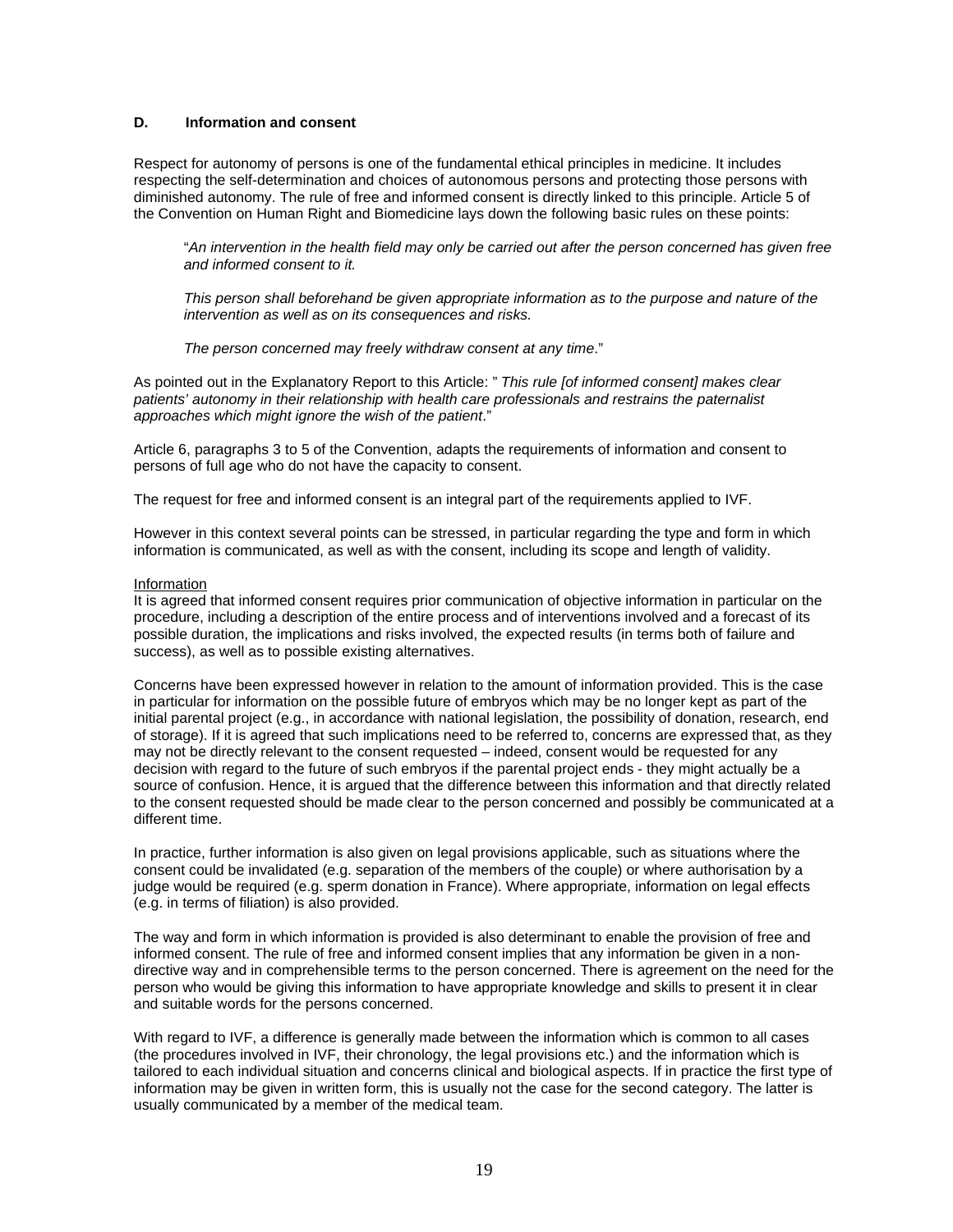Independently of the information provided prior to consent, it is also agreed that during treatment the persons concerned also have the possibility to seek and obtain additional information and be informed of any developments and intermediate results in the procedure; in particular, where appropriate:

- the number of oocytes actually removed;
- the number of embryos obtained;
- the number of embryos to be transferred;
- the development of the pregnancy.

#### Consent

With regard to the consent, concerns have been expressed in relation to the form in which it should be given. In this respect, it has been argued that express consent in written form should be requested considering in particular possible disagreement between the persons concerned regarding alteration of the initial decisions or possible legal implications.

Furthermore, in accordance with internationally agreed principles, consent may be freely withdrawn at all times. However, professional obligations and standards may be relevant to the immediate action to be undertaken by the professional where such withdrawal would seriously endanger the health of the woman and/or embryo or fetus.

Consent is usually requested from both members of the couple concerned. However, due to her biological role in the procreation process, the woman will be much more physically involved in the procedure in being submitted to invasive interventions. Even though both consents are equally valid with regard to the IVF procedure as a whole, this might be seen as supporting a difference in practice in the way both consents might be regarded. In particular, an intervention on the woman's body would not be carried out without the woman's consent. This is particularly relevant when considering consent in relation to prenatal diagnosis (PND) and preimplantation genetic diagnosis (PGD). In the first case, the procedure would involved an invasive intervention on a pregnant woman whereas in the other the intervention is carried out on an embryo *in vitro*. In the first case, discussion would be primarily between the physician and the woman concerned. With PGD, both members of the couple would be involved and discussion will generally take place with the multidisciplinary medical team.

With regard to the future of embryos which would not have been transferred at the end of the parental project, it is agreed that the decision always remains subject to the consent of the parents who initiate the project, even if the embryo is not the product of their own gametes (in the case of sperm donation for example). However, embryo donation may be subject to some conditions that the couple should be informed about prior to the beginning of the IVF procedure.

The following outcomes may be considered, provided that they are permitted by law:

- embryo donation to another couple;
- permission to use the embryos in a biomedical research project;
- end of storage.

However, the difficulties which the couple could face in taking such decisions as well as the irreversibility of certain procedures once undertaken have to be acknowledged. Taking these elements into account, support has been expressed in favour of imposing a period of reflection between the communication of information in relation to the different outcomes, seeking consent and the time frame following consent in which such consent may be withdrawn.

#### **E. Embryo "donation"**

In certain countries, couples who went through an IVF procedure where embryos were created using their gametes have the possibility to "donate" one or more of these embryos to another couple for transfer. Such embryo "donation" is not authorised in certain countries.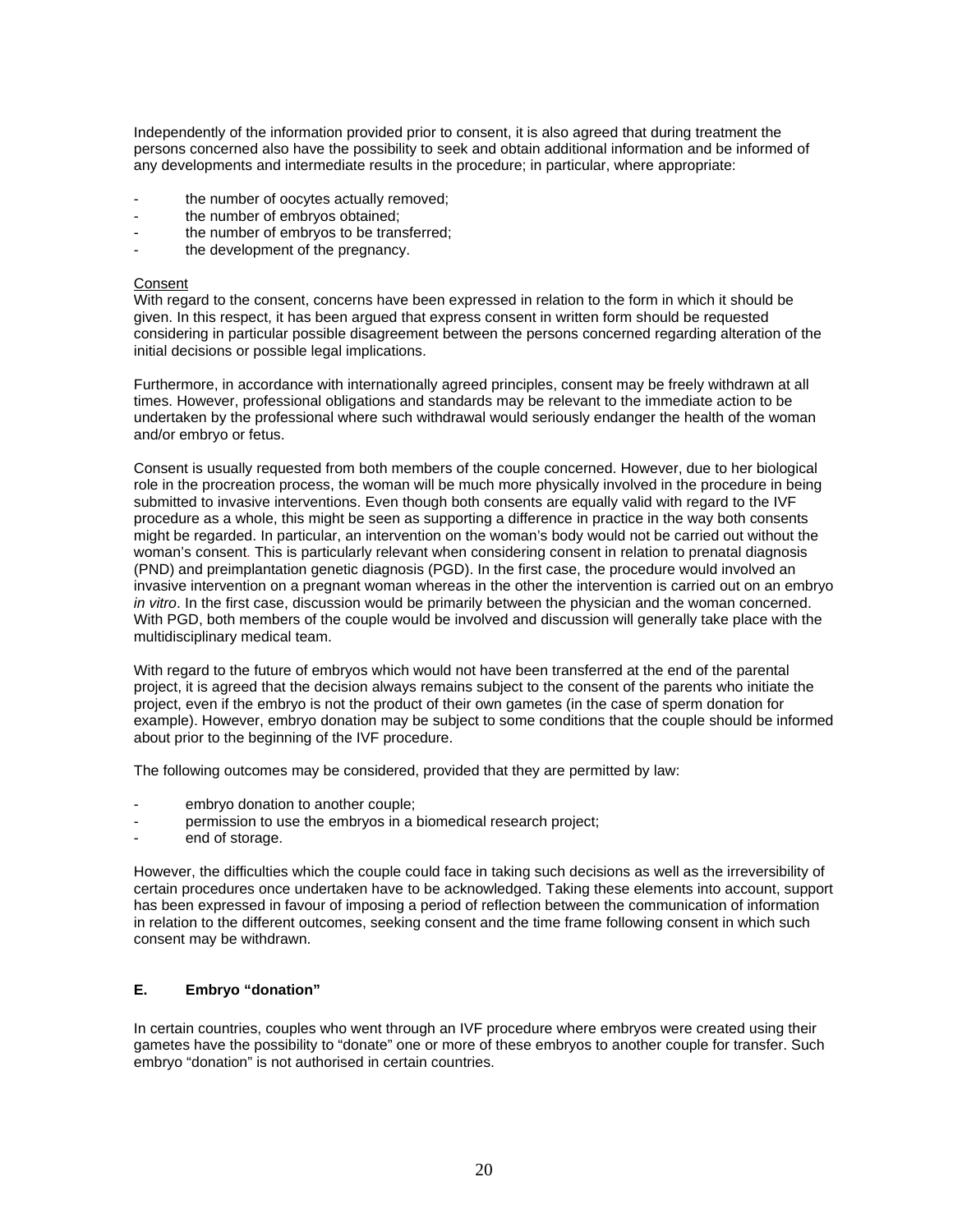In those countries where it is authorised, it usually only concerns embryos created by IVF for a parental project, that are no longer part of this initial project. However, in a few countries, creation of embryos for donation is authorised.

It should be noted that the concept of "donation" occasionally raises a problem as it entails the underlying idea of "property". In France, for example, the choice was therefore made not to use the word "*don*" (donation) but "*accueil*" (reception).

Most ethical concerns expressed around "donation" of embryos are related to the respect for the dignity of the human being. It is argued that the practice could lead to the instrumentalisation of the embryos which could be considered as mere means to respond to infertility problems without treating the cause of these problems. In this respect, for the holders of this position, embryo donation is seen as increasing the ethical problems raised by sperm and oocyte donation, and creation of embryos purely for donation is considered by some totally unacceptable. For this reason, concern is also expressed with regard to the possibility of creating, by IVF, more embryos than necessary for the success of an IVF procedure.

Those supporting the principle of embryo donation oppose to such arguments, that "embryo donation" is in fact respectful of human dignity, and benefits the embryos in giving them the possibility to develop in appropriate conditions which are strictly defined, rather than destroying them (see Section III.D). For the holders of this position, provided that strict conditions are respected in particular for the protection of the future child, embryo donation could be considered as an alternative to embryo destruction while giving an acceptable answer to a couple with infertility problems.

In the countries where embryo donation is allowed, it usually remains an infrequent practice. In the United Kingdom for example, where embryo donation is allowed, many couples with infertility problems would prefer to receive a donated oocyte than a donated embryo.

If donation has often been viewed in a similar way as adoption, the fundamental debate remains in certain countries as to whether it should also follow the same legal regime – adoption could then be considered for any embryo- or if, on a legal level, it should rather be considered closer to gamete donation – with the possibility to define criteria to pair the donor and recipient couples.

The main conditions defined for embryo donation are the absence of financial gain, health protection measures and legal protective procedures. The prohibition of financial gain on all parts of the human body as such is a fundamental principle laid down in Article 21 of the Convention on Human Rights and Biomedicine*.* Couple are requested to go through a certain number of tests to check in particular the presence of certain conditions which could affect the future child's health or the recipient woman and would therefore preclude donation. Finally, formalities are carried out to ensure that the legal terms of the donation and their consequences are known particularly in relation to legal filiation. Independently from the consent of the donor couple, the consent of the recipient couple (or woman in countries where donation to single woman may be permissible) is requested. Embryo donation often involves a decision by an authority or a guarantee that the relevant substantive and legal conditions are met.

Besides those conditions on which there is general agreement, the question of anonymity of the donation has recently been questioned. The anonymity of embryo donation is generally the rule. It is argued that respect of this rule is aimed at protecting both the donor and recipient parents as well as the future child as information on identity of the donor and recipient parents could only be a psychologically disruptive factor for themselves and the child. It is further argued that biological filiation is less relevant for the establishment of the parental bond and the development of personal identity than social filiation.

However, argumentation around anonymity has been developed supporting the opposite view on the issue. In that respect, a parallel can be drawn with the discussion on anonymity in the case of adoption. Two main reasons have been put forward against anonymous donation. The first one is the risk of psychological suffering for the child in the search for his or her origin. The second is based on the development of genetic applications for medical purposes and therefore the importance for the child to have access to information about his or her biological parents, including genetic details, which can be determinant for his or her health. Considering the importance of these data, those who support the principle of anonymity may also consider that access to non-identifiable information relevant to the health of the child.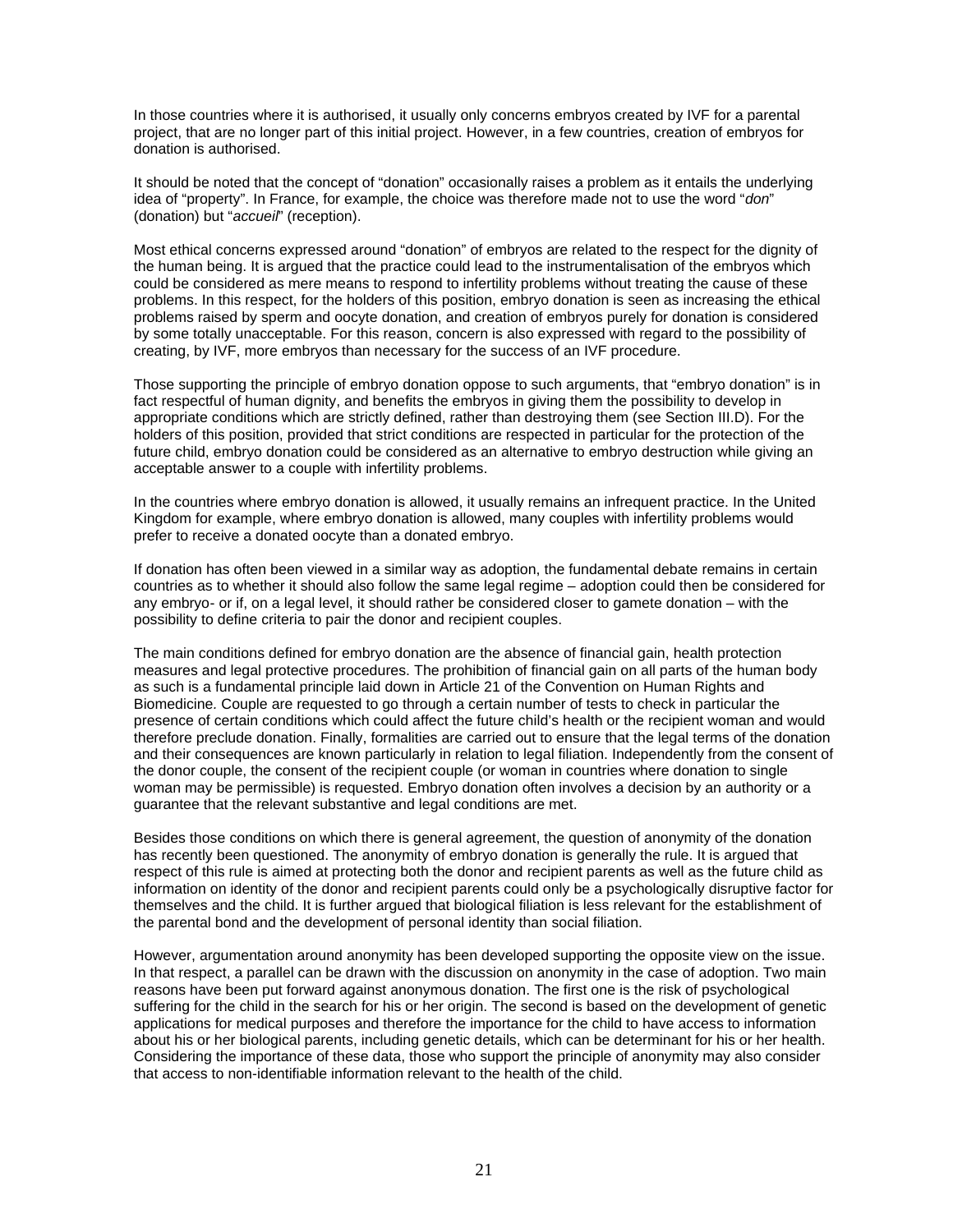#### **IV. Research**

#### **A. Introduction to research on the embryo**

The question of whether, and if so under what conditions, to permit research on the embryo *in vitro* is one of the most sensitive ethical questions that need to be addressed. At present, different member States of the Council of Europe have resolved this question in different ways. Other States are contemplating the development of legislation on this matter.

Although the question of the status of the embryo (discussed in Section II.B above) is fundamental to resolving the question of embryo research, in this section other issues that will also impact on the debate on embryo research are discussed.

#### **B. The principle of "freedom of research"**

It has been **said** that any regulation that restricts research simultaneously impacts on freedom of scientific research. However, research may also have the potential to infringe fundamental rights. Therefore agreement has been reached at international level on the need to respect a balance between the need to protect fundamental rights and to protect the freedom of research. This is clearly stated in Article 2 of the Convention on Human Rights and Biomedicine, which affirms the primacy of the interest and welfare of the human being over the sole interest of society or science. Article 15 of the Convention applied this principle to research in stating that "*scientific research in the field of biology and medicine shall be carried out freely, subject to the provisions of this Convention and the other legal provisions ensuring the protection of the human being*." As mentioned in the Explanatory Report in relation to the latter, if *"freedom of scientific research is justified not only by humanity's right to knowledge, but also by the considerable progress its results may bring in terms of health and well being of patients*", it is "*not absolute… it is limited by the fundamental rights of individuals …which protect the human being*".

However, there are differences in the method used to protect freedom of research from one country to another.

In some European countries such freedom is explicitly enshrined (like other fundamental rights) in the Constitution. Sometimes science and research are both mentioned together, whereas in constitutions that deal exclusively with "scientific freedom", the latter is seen as also covering research (as the basic scientific working method). Furthermore, a number of constitutions expressly require the State to develop and promote science.

In other countries, freedom of scientific research is not explicitly protected but can be indirectly derived from protections of individual freedom (of action), freedom of opinion, freedom of intellectual creation and/or academic freedom. However, it may be agreed that if freedom of thought and freedom of opinion should be as wide as possible, research, and particularly experimental research, is not comparable to the expression of an opinion.

The diversity of situations in approaches to the "freedom of scientific research" may in part arise from different conceptions of the scope of the concept. For instance, freedom of intellectual creation and to state one's views can be seen as distinct from scientific experimentation, even though the latter is usually considered an integral part of any broad definition of science. Hence, a distinction between basic or fundamental research and experimental or applied research is often made, with restrictions in particular being applied to the latter. However, this distinction is not absolute. Many types of basic biomedical research do not only involve contemplative speculation, but experimental methods. Such basic research may also entail a requirement to obtain bodily materials to be used in the research, bringing in to question issues concerning the rights and protection of those from whom material has been obtained.

Moreover, there are a variety of interpretations of the scope of the personal protection contemplated in the concept of freedom of scientific research.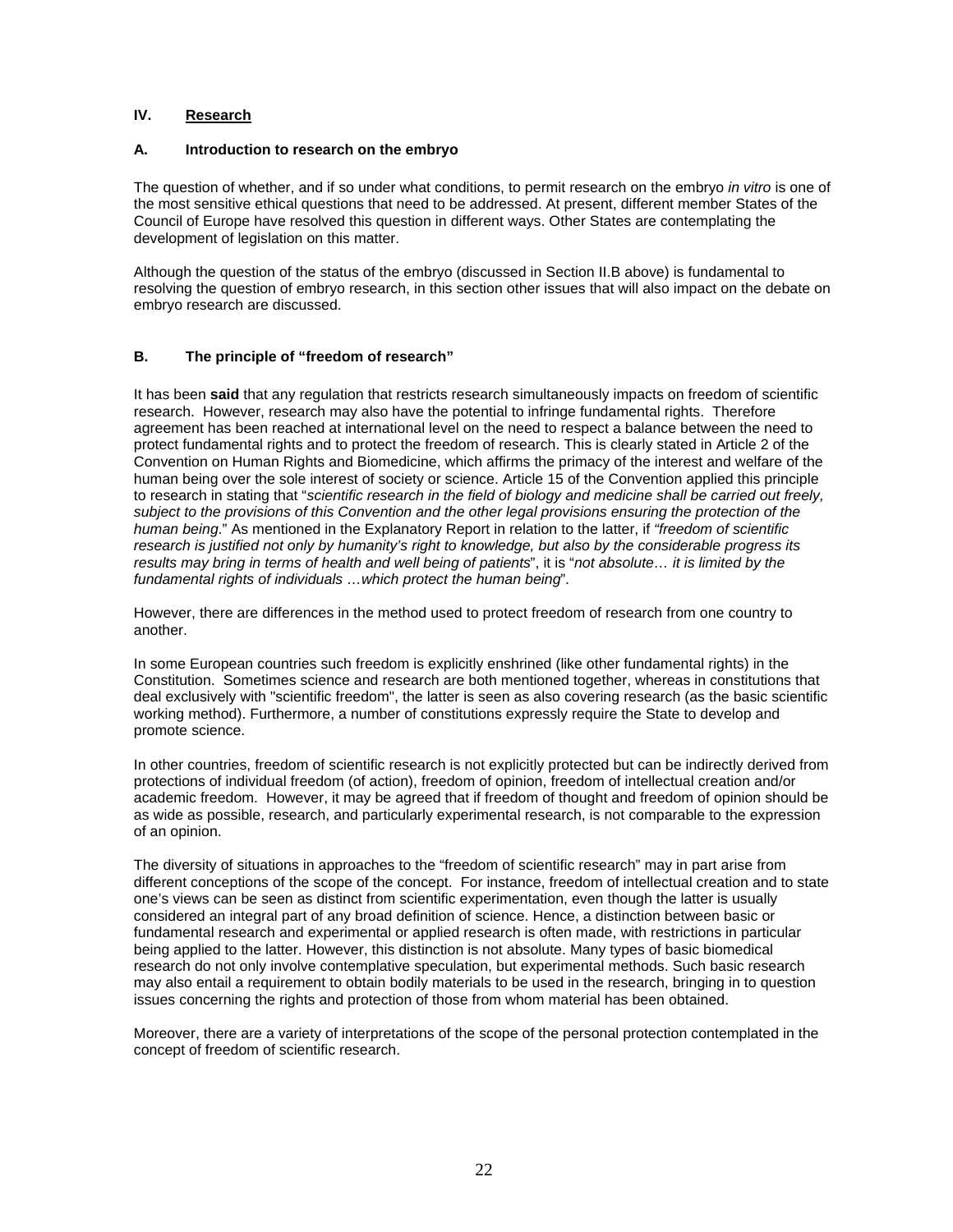#### **C. Embryonic stem cells: scientific aspects**

Stem cells are cells which have the unique capacity to renew themselves and to differentiate into specialised cell types. Based on their origin, three main categories of stem cells can be identified: adult, foetal and embryonic stem cells. Stem cells are not totally undifferentiated cells and can differentiate, depending on their origin, into one or more tissues.

The presence of adult stem cells has been shown in different tissues of adult organisms and it is probable that a large number of tissues contain such cells. They have the capacity to differentiate into a limited number of specialised cell types. However, recent studies seem to indicate the presence in the adult organism of stem cells which would have a much higher capacity for differentiation.

Fetal stem cells can be obtained from fetal tissues or umbilical cord blood. Like adult stem cells, their capacity to differentiate seems more limited than that of embryonic stem cells. Research on these cells with a view to therapeutic applications concerned mainly stem cells obtained from fetal nervous tissue and haematopoietic stem cells from umbilical cord blood.

Embryonic stem cells (ES cells) are derived from an embryo at the blastocyst stage  $(5 - 7 \text{ days})$ . They have the ability to differentiate into a wide variety of tissues (pluripotence). However, they cannot on their own make an embryo.

Current knowledge on embryonic stem cells mainly results from research carried out animals. The isolation and manipulation of mouse ES cells is now a routine procedure. These cell lines can be induced to differentiate both *in vitro* and *in vivo* (in mice) into recognizable tissues and various cell types (from ectoderm, mesoderm and endoderm).

ES cell differentiation can be prevented by growing the ES cells on a layer of feeder cells, which produce a factor or factors that prevent differentiation and maintain ES cell proliferation and pluripotency. A factor that is able to substitute for feeder layer activity was isolated in 1988: leukaemia inhibitory factor (LIF). ES cells can be maintained for long periods in the absence of feeder layers using LIF in the culture medium, but eventually they accumulate aneuploidies or other chromosomal aberrations.

#### **History**

In 1981, the first two reports were published concerning the derivation of embryonic stem (ES) cells from the inner cell mass (ICM) of 3.5 day old mouse blastocysts. When ICM cells were cultivated *in vitro*, they gave rise to cell lines that were capable of indefinite self-renewal. These ES cells were capable of differentiating into many cell types: ES cells while in culture gave rise to the stem cells of adult tissues, haematopoietic, muscle, nerve, stratified squamous epithelia, intestine, etc.

The first report concerning human ES cells was published in 1998, by Dr J. Thomson and colleagues. The cell lines expressed cell surface markers characteristic of ES cells. Four cell lines tested produced teratomas when grown in immunocompromised mice. Embryos were cultured to the blastocyst stage, 14 ICM were isolated, and five ES cell lines originating from five separate embryos were derived. Four of the cell lines were cryopreserved after five to six months of continuous undifferentiated proliferation. The other cell line retained a normal karyotype after six months of culture and has now been passaged continuously for more than eight months (32 passages)…" (Thomson et al., 1998). Human ES cell lines have since been made in other countries, including Australia, Sweden and Israel.

#### **Interest in stem cell study and its possible applications**

The following examples are among the arguments put forward to support the potential benefits of studying such cells:

- ES cells are in a state of instability similar to that of pre-cancerous cells and could serve as a model for finding out more about how a cell becomes cancerous;
- if it could be controlled, the potential for differentiation of ES cells *in vitro* would make it possible to establish models for pharmacological cell studies which are lacking today because they are restricted to animal tissues and human cells which are usually different from the normal type;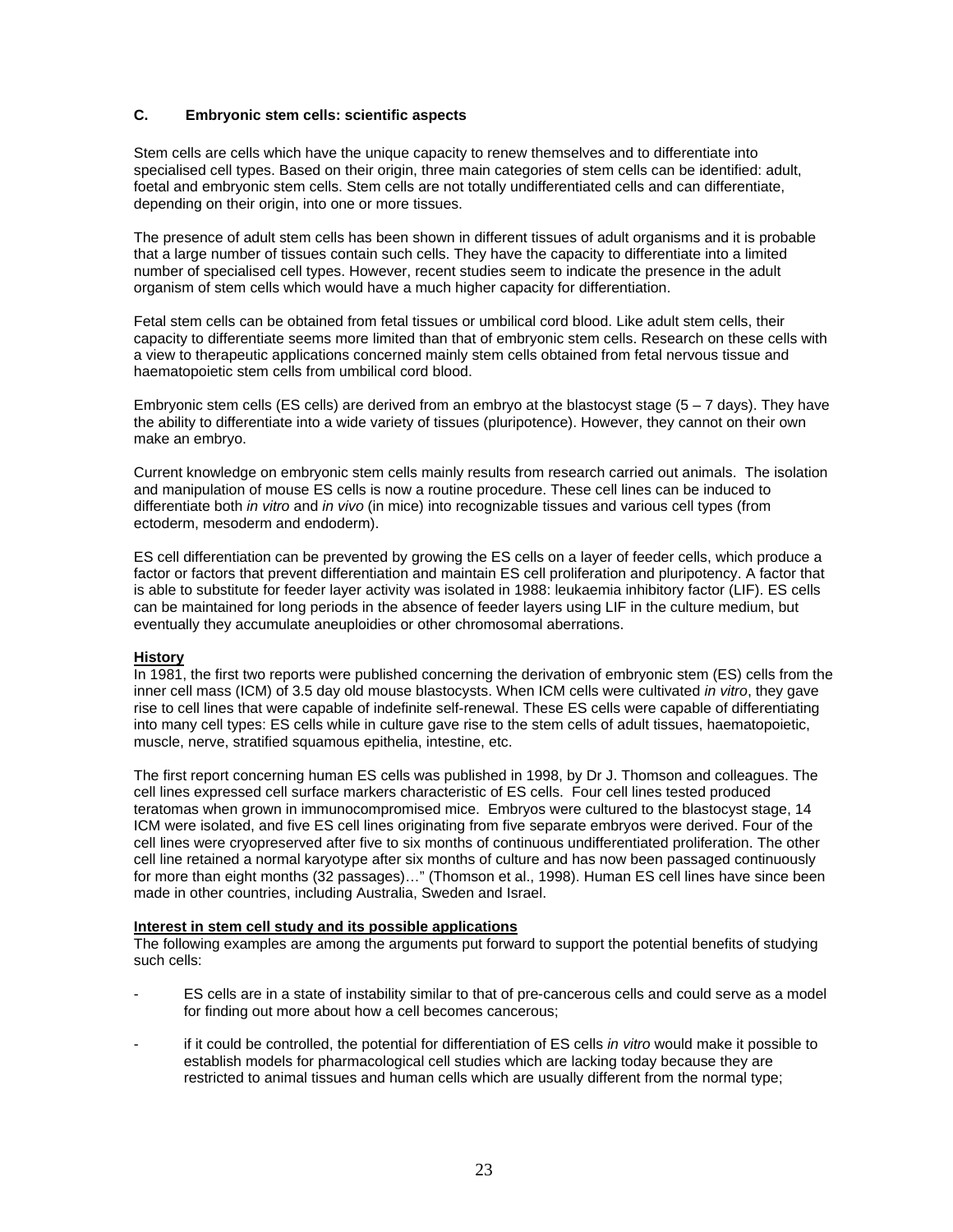- on the therapeutic front, there are prospects of a branch of regenerative medicine that could generate substitute tissues for degenerative and metabolic diseases and those involving cell necrosis, which are incurable today.

#### Current limits

Knowledge about stem cells, either embryonic, adult or foetal, still remain limited, in particular when it concerns differentiation mechanisms, their isolation (adult stem cells) or determination of their culture conditions. Futhermore there is, with embryonic stem cells, a significant risk of tumour (teratoma) development when transplanted into a host organism. Finally, the risk of immune rejection of cells coming from a particular organism when transplanted into a different one remains an important problem when considering the potential use of stem cells for therapeutic purposes.

Reports have shown the possibility of deriving stem cells intended for cell-based therapies in various human diseases. However, a large number of scientists seem to agree on the difficulty, in the current state of knowledge, to take a position on the comparative interest of the different stem cell types with regard to possible therapeutic applications.

However, the issue of the use of human embryos to derive ES cells and its ethical acceptability remains at the centre of the debate on stem cell. (see Section IV.D).

#### **D. Use of embryos that are no longer part of a parental project for research (including for collection of stem cells)**

#### The permissibility of research on the embryo

There are two central ethical concerns about the use of embryos that are no longer part of a parental project for research. The first concerns the ethics of using an embryo for any purpose other than procreation and the second is that such research will result in the destruction of the embryo. These concerns form the starting point for critical reflection, and for the need to justify such research.

The central philosophical and juridical question is whether or not there are benefits that may be achieved, or values served, by destructive embryo research that outweigh considerations of the good of the embryo. As discussed in Section II.B, positions on the status of the embryo differ. For certain people, there is no good, that can be achieved that could outweigh the status accorded to the embryo, or in other words that could outweigh its good.

In such contexts, it is argued, that rather than choosing between two different methods of destroying an embryo that was no longer part of a parental project (research or the usual procedure), it would be better to ensure that there were no such embryos in existence, and hence the ethical dilemma would be avoided (see Section III.C).

However, for those who take a gradualist position – as is the case with States that permit research on embryos that are no longer part of a parental project - the status of the early embryo is seen as a status "between" the understanding of the embryo as a part of "human life" and as a human person with human rights. **T**his has lead to the principle of "respect for human life", which is a constant and to be respected throughout the period in which the embryo/fetus is developing (see Section II.B). Such respect provides recognition of the embryo as more than merely a part of the human body or a bundle of cells. However, the question of a "right to life" is separate, and for holders of a gradualist perspective, the extent to which an embryo or fetus can be considered to possess such a right will progressively develop.

This principle means that, for those who hold it, "respect for life" can**,** under certain circumstances, be outweighed by the "good" of health. For those, the fact that such outweighing can take place is not necessarily in conflict with recognition of the dignity of the embryo; that dignity can be seen as fundamental, even if it does not entail a right to life. The outweighing of respect for the life of the embryo by other potential benefits to humankind is supported by the fact that embryos that are no longer part of a parental project will inevitably die. In contrast, this could be seen by others as a consequentialist approach. This raises however, the question of whether the end would justify the means.

A distinction may also be made between embryos which were created in the setting of IVF treatment with the aim of utilising only those most likely to develop after transfer (in other words, in situations where it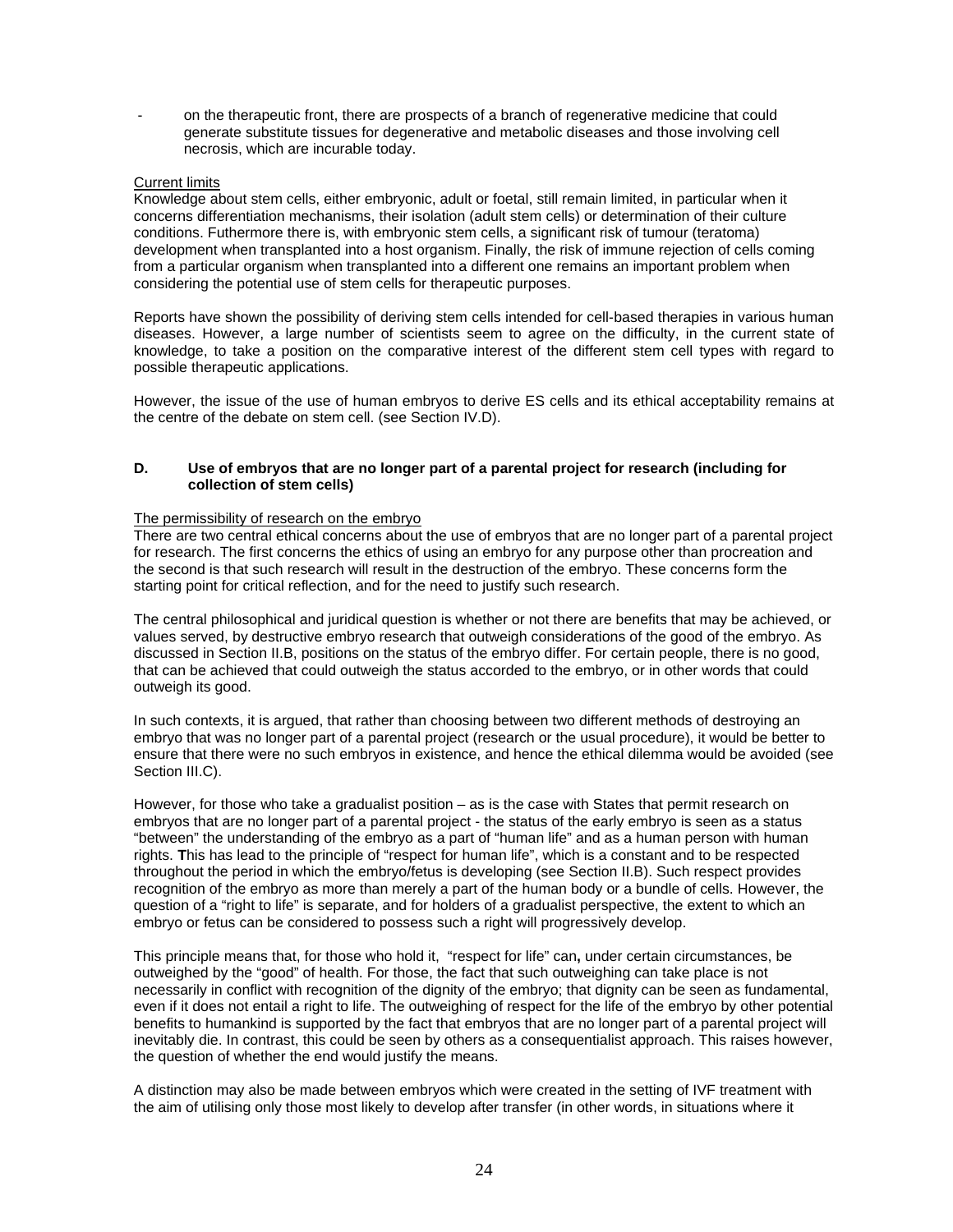would always have been envisaged that not all of the embryos would form part of a parental project), and embryos created to be all transferred. The latter might occur in countries whose law prohibits the creation by IVF of more embryos than can be transferred in one treatment cycle (such as Austria and Germany) when, for example, a mother died during treatment. In such systems, the aim is that embryos should only be used for procreative purposes.

Proponents of such an approach also note that**,** if some use the term "embryo" before the appearance of the primitive streak (after about 15 days (see figure 2, in Appendix I)) and then refer to "fetus", other researchers use the term "pre-embryo" to make a distinction between early stages of embryonic development and the later ones, and that this might be considered as a way of "disguising" that the subject of research is in fact an embryo. Indeed the term "pre-embryo" is not used in research on other mammals than the human being. Some people, holders of a gradualist approach, might in turn argue that the term "pre-embryo" is a practical way of distinguishing different stages of embryonic life which may warrant different levels of protection.

#### Purposes of research on the embryo

 $\overline{a}$ 

If research on the embryo *in vitro* is not ruled out in principle, the question arises as to the aims of research that might justify the use of an embryo. Research on embryos that are no longer part of a parental project is established in several European countries. Not all of these countries have legislation about this practice. However, whether or not there is a law, there seems to be general agreement that such research must be for what might be broadly described as health purposes, whether directly (applied research) or indirectly (basic research, the results of which would have a potential direct benefit for human health).

Earlier forms of legislation, such as the United Kingdom's 1990 Human Fertilisation and Embryology Act, took a relatively narrow view of health purposes and permitted embryo research only for purposes that, in broad terms, might be considered to concern reproductive health and the reproductive process (including assisted procreation). More recently however, speculation about the potential for research on embryonic stem cells to lead to treatments for diseases unrelated to the reproductive process (such as Parkinson's disease) has lead certain countries to allow using embryos that are no longer part of a parental project for wider health purposes.

#### Research into human reproduction and medically assisted procreation

There are two main types of research in this field using embryos that are no longer part of a parental project:

- *- research which relates more specifically to the improvement of medically assisted procreation techniques, in particular IVF treatment and procedures*. This may include studies designed to improve fertilisation, or investigations of prolonged culture, freezing and the viability of the embryo; or the development of embryonic analyses for diagnostic or therapeutic purposes. The results of the latter may assist potential future parents who carry or have a genetic disease in their desire for a healthy child, and recognises the suffering and dilemmas that they may experience as a result of the risk of having a child with that disease. Such suffering may result from their actual experience of a child or a relative with the relevant disease. The recognition of this issue by law or practice is the background of research for improvement of PGD.<sup>4</sup>
- *- basic research, for example certain embryonic development studies, particularly at molecular level in the early stages of development, in respect of which little is known about significant differences between human beings and animals*. Such research could also be seen as serving wider health purposes, which are discussed further below.

It is generally agreed that an embryo that has been the subject of research must not be subsequently transferred to the uterus of a woman. Exception is made for research which is confined to observation of the development of the embryo where it is usually supposed that the risk to either the embryo or the mother posed by the research would not be any greater than if the research had not taken place. Another exception implies however a more invasive intervention on the embryo, in countries where preimplantation genetic diagnosis is allowed and considered as a research procedure (see Chapter V).

<sup>4</sup> There is some variability between countries on whether or not certain procedures which are being developed are considered as research for the purposes of the relevant legislation. This has, for example, been the case with the development of PGD in some countries.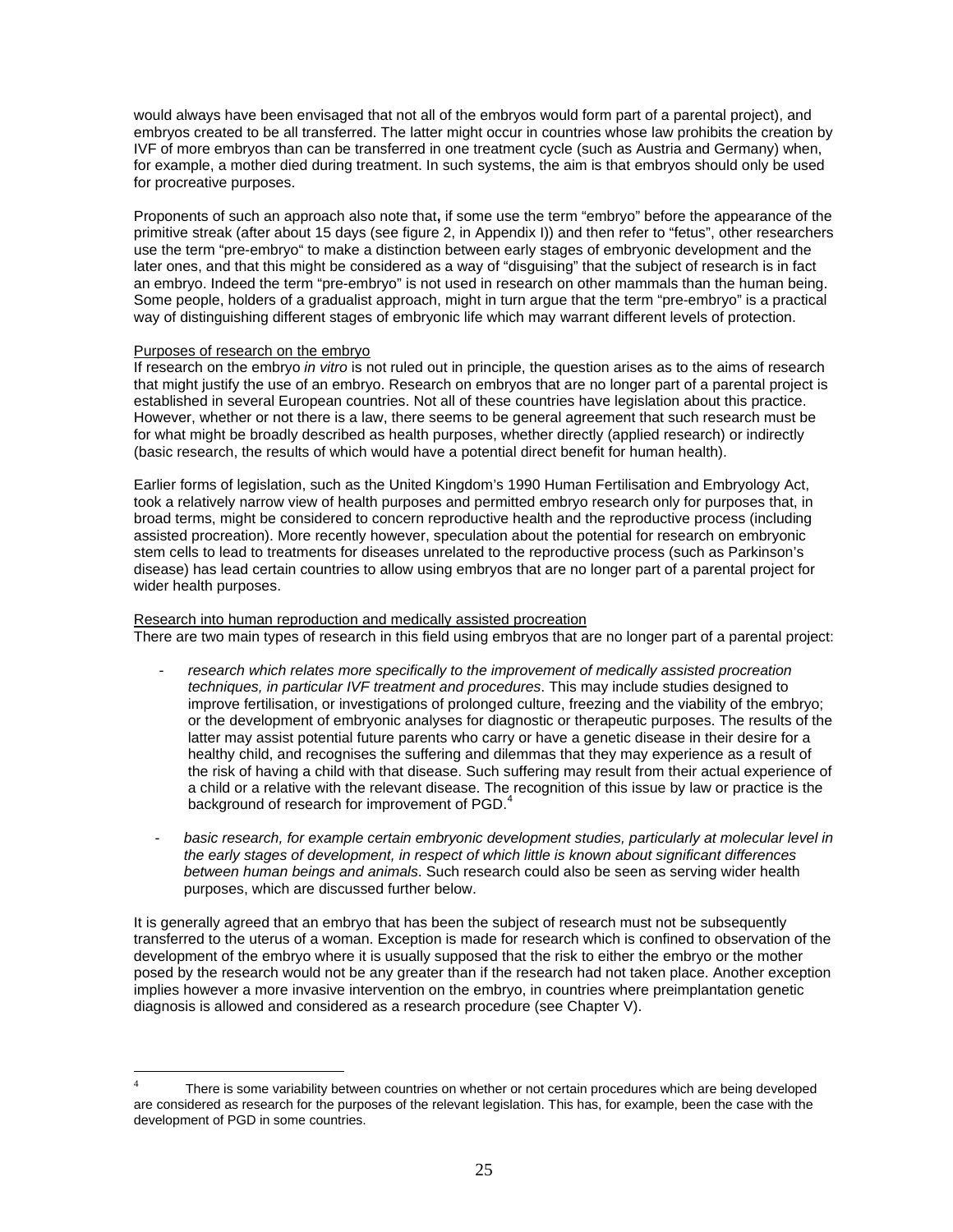In contrast, with other types of research the possibility of an adverse effect on the embryo or its subsequent development may be considered much greater. Nevertheless, it is also argued that if some potential improvements in IVF are to be of benefit in clinical practice, the transfer of embryos that have been subject to a research technique would, at one stage, be necessary.

#### Recent research purposes

 $\overline{a}$ 

Producing an exact, brief, definition of health purposes is difficult. However, such purposes clearly serve – immediately or at length - the health of concerned patients. Over very recent years, increasing attention has been focused on the potential for research on embryonic stem cells or ES cells to lead to benefits for human health. Potential benefits have been suggested in the treatment of patients suffering from Parkinson's disease, diabetes, and for those who may require an organ or tissue transplant. Others point out that these are just hopes, and that what is in fact being promoted is more research – in which embryos may be used. They draw the parallel with gene therapy, from which much has been hoped over the last fifteen years, whereas the results have been, in clinical terms, very limited.

In this difficult debate, the importance of being clear about what is a fact, and what is merely a hope, has been emphasised, as have the dangers of predicting dates by which therapeutically useful interventions will be available. On the other hand, others have emphasised the importance of the freedom of research, as discussed earlier in this report (see Section IV.B).

Obtaining embryonic stem cells entails extracting them from an embryo, which will be destroyed by this procedure<sup>5</sup>. At present knowledge of embryonic stem cells is limited. However they have two key properties: plasticity (the ability to differentiate into blood, brain, liver or muscle cell lines depending on the culture conditions *in vitro*) and the capacity for self-renewal (the ability to replicate themselves almost indefinitely) (see Section IV.C).

The potential benefits of studying such cells were mentioned in Section IV.C. However, it is clear that there are still many questions to be answered in relation to human beings about ways of renewing ES cells and how to direct them at will to form differentiated tissues and to control their proliferation. Beyond this, questions about the interaction between ES cells and the immune system and any harm that might be caused by transplanting such cells would require investigation.

Moreover, there are increasingly high hopes of using, for therapeutic purposes, stem cells from umbilical cord blood and from adult tissues. Certain recent studies suggest that progenitor cells, particularly from adult bone marrow, behave very similarly *in vitro* to ES cells. For those who do not consider research on the embryo acceptable, this has led to suggestions that we should not study ES cells until the hope of achieving the same benefits from adult stem cells has been exhausted. Others, who do find embryo research acceptable in certain circumstances, but only if the results cannot be achieved by any other method, have also taken this position.

In contrast, given the current state of our knowledge, a number of arguments are given that suggest that the adult source cannot be considered as an alternative to the embryonic source<sup>6</sup> and therefore it has been suggested that both ought to be studied. Proponents of this position point to the suffering of patients with disease that might be alleviated by the results of ES research, and that to delay conducting such research might prolong suffering. On the other hand, it has been argued that consideration of the rights of patients who can be probably healed by cell transplantation is inappropriate, as any relevant rights they could have can only exist in the future, given that a number of scientists estimate that the possibility of therapy utilising cell transplants is likely to be a minimum of 10-15 years in the future. Further, it may be ethically problematic to hold out such future promises to patients suffering from serious diseases, as this does not help them cope better with their disease in the present. Moreover, there can be no right to be healed by an immoral means. In contrast, if the embryo that will be destroyed in the relevant research has any rights, those rights exist now. If a patient in the future may be helped by a therapy developed as a result of research conducted now, the specific identity of that individual is not known – and so there is no one to whom we could be said to have a specific duty – whereas there will be a specific, identifiable embryo that is destroyed by the research.

<sup>5</sup> There are a few countries (e.g. the United Kingdom, Japan) where the production of embryos by fertilisation or by cloning for this purpose is provided for by law; a few others are considering it; elsewhere such research is only done using embryos which are no longer part of a parental project.

<sup>&</sup>lt;sup>6</sup> For example: lesser division potential; small quantity in any tissue; possibly absent from certain tissues; would also require genetic modification in the event of a genetic disease.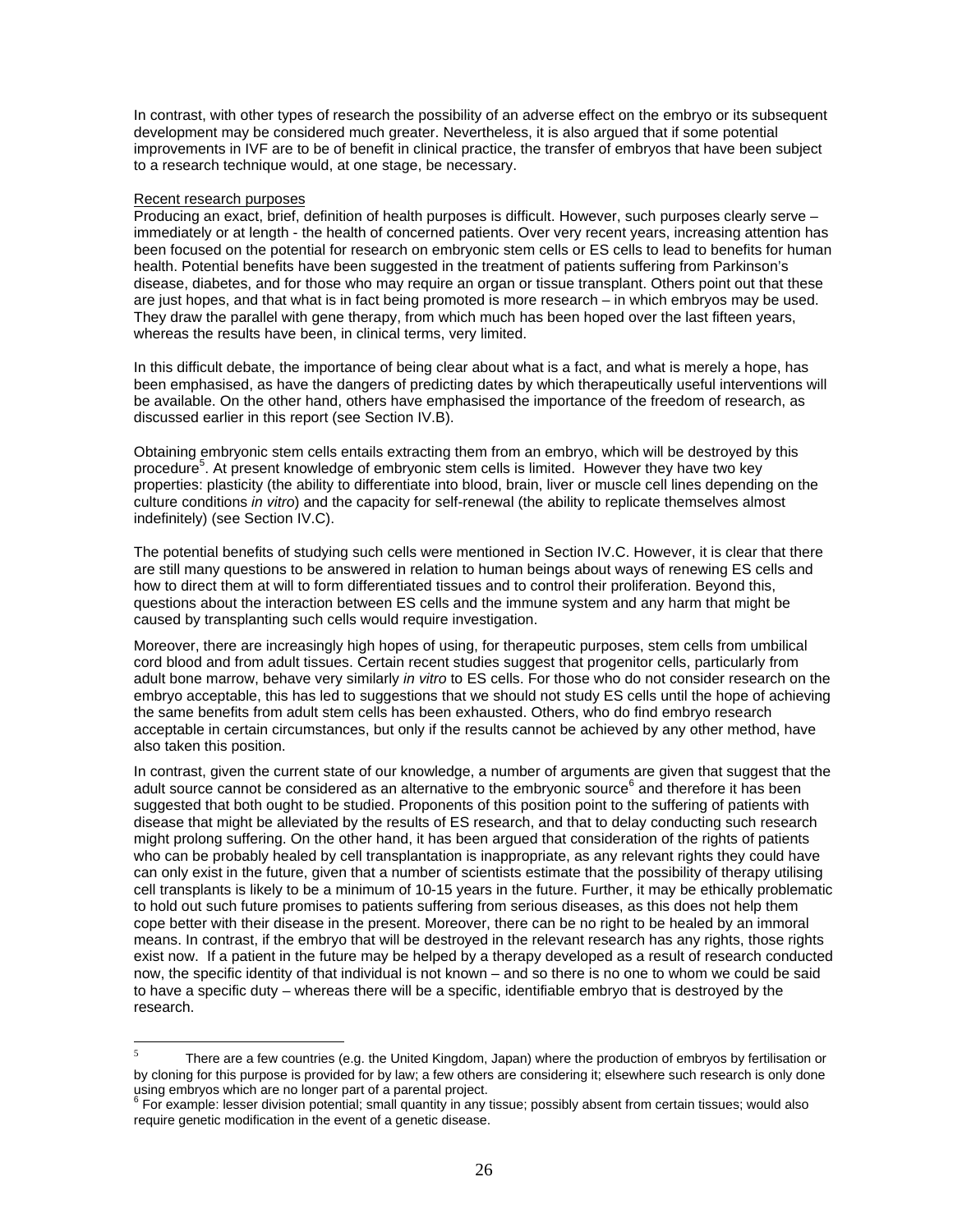#### Regulation of research

As is evident, the ultimate resolution of the question of the permissibility of research on embryos which are no longer part of a parental project depends centrally on the conclusion drawn on the status of the embryo. It is important that the arguments both for and against such research are fully discussed in reaching such conclusions.

Those States which have concluded that research on these embryos may be permissible have clearly recognised the ethical dilemmas involved. Both the procedures and the institutions involved in such research are subject to regulations, and the individual research projects are both authorised and supervised by the relevant competent body.

A final question concerning the regulation of research may be briefly raised. Whilst a State may choose to ban embryo research completely, if it does so the question arises as to whether it should permit on its territory techniques, or use of materials or even results that have been developed or produced using such research carried out in another state where they are allowed. Should, for example, research that has made  $\text{ICSI}^7$  or PGD $^8$  possible and is essential before such techniques are put into practice, continue in some countries and then benefit others which have already condemned such research? If so, is there a duty to inform patients who might benefit from the techniques in clinical practice of the means by which the technique has been developed?

#### Import of embryonic stem cell lines

For countries in which research on embryos is forbidden, such as Germany, the question of whether or not the import of embryonic stem cell lines should be permitted has raised difficult questions. The issue of import of stem cells may also arise in countries in which the scientific resources to develop embryonic stem cell lines are not yet available.

As noted previously, it has been argued that it is important to continue the promising experiments with stem cells and animal models using both embryonic and adult stem cell lines.

Certain countries with strict positions with regard to embryo research have taken the decision to allow import of embryonic stem cells from other countries. This was the case in France with a Governmental order in February 2000 (this possibility has however been suspended since then**.** The issue is now being reexamined in the framework of the revision of the bioethics legislation of 1994).

Another example is Germany. According to the German Embryo Protection Act, the production of human embryonic stem cells is prohibited in Germany. The German Stem Cell Act, which entered into force on 1st July 2002, poses a general ban on import and use of human embryonic stem cells. An exception is made only for publicly and privately funded research purposes subject to strict conditions and approval by a government agency.

As noted in the previous section, there are different approaches to the creation of embryos in the context of IVF. In some countries there is essentially an acknowledgment that embryos will exist that may not form part of a parental project, in that more embryos are created than can be replaced in the uterus in a single cycle and which may not be transferred in the future. In countries such as Germany and Austria legally the number of embryos created shall not exceed the number which can be transferred within one treatment cycle, and therefore it is not intended that any such embryos should exist. As a result, it is estimated that in Germany less than 70 stored embryos are thought to exist that are no longer part of a parental project, by contrast to the remainder of Europe, in which more than 100,000 such embryos are thought to exist and to be cryopreserved.

Current discussion and decisions with regard to embryonic stem cells show the difficulty in finding an appropriate balance between the wish to keep an active role in a research field the results of which are suggested as potentially determinant in terms of medical progress and to benefit from these potential applications whilst seeking to maintain a generally highly restrictive approach to the question of embryo

 $\overline{a}$ 

<sup>7</sup> Intra cytoplasmic sperm injection

<sup>8</sup> Pre-implantation diagnosis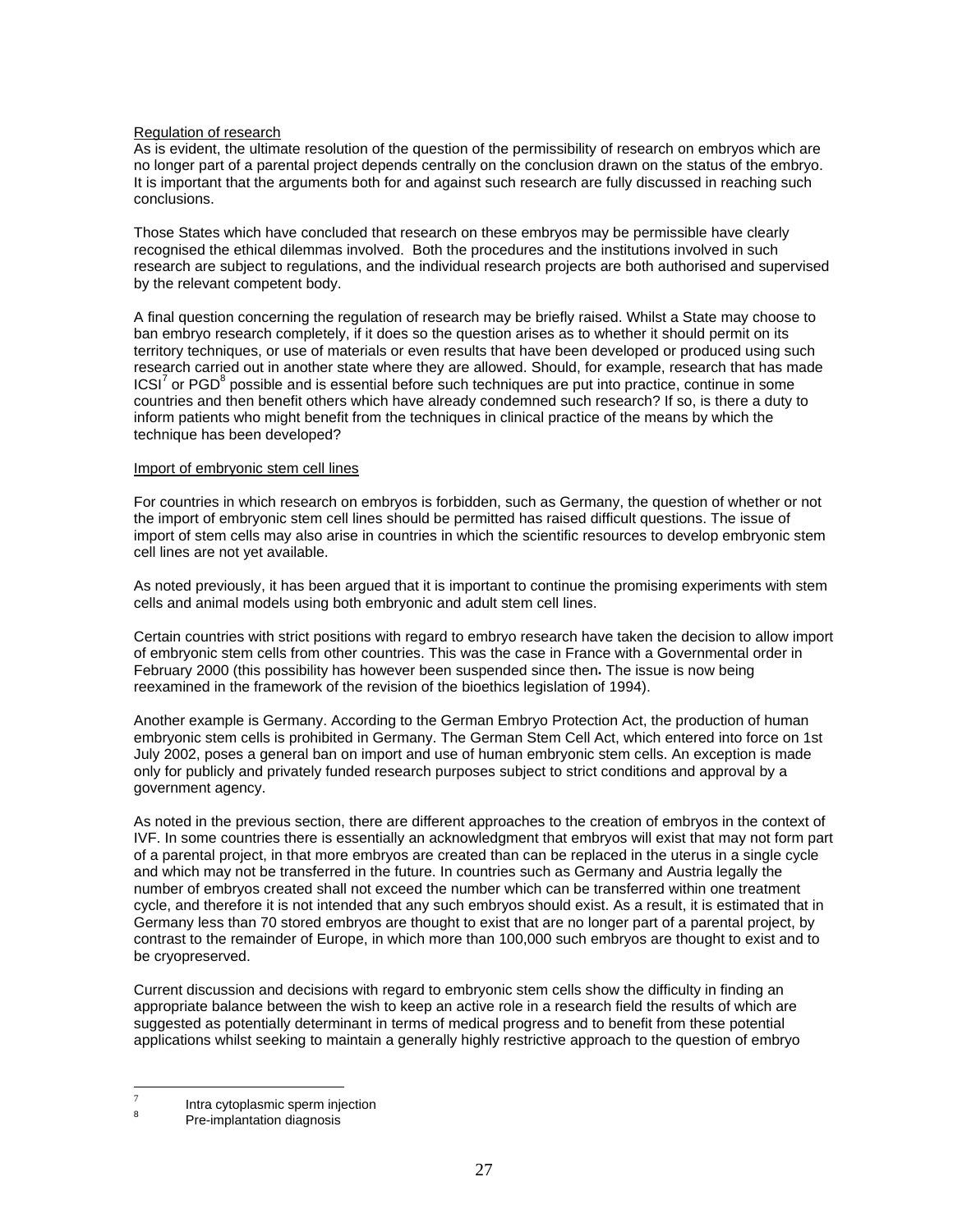research. Current legal initiatives taken in several European countries acknowledge the wish for coherence in the approach taken.

#### **E. Creation of embryos for research (including for the collection of stem cells)**

To deliberately create an embryo for the purposes of a research project is prohibited by the Convention on Human Rights and Biomedicine (Article 18(2)) and is widely regarded worldwide as not ethically acceptable. It would involve using the embryo purely as a means to an end. This degree of instrumentalisation of the embryo is rejected even by many of those who accept the use of embryos which are no longer part of a parental project for properly regulated research. As seen in Section IV.D above, it is argued that unless such an embryo is to be transferred to a uterus, it will in any case not survive, so to use it for worthwhile research that might bring benefit or help to reduce suffering might be regarded as a better option than just discarding it. This argument would not apply to embryos created for research, since they would not have existed had it not been for the research project. However, it is argued that certain specific research intended to benefit human health cannot be carried out on existing embryos and requires creation of embryos outside of a parental project. It is on that basis and subject to very strictly defined criteria and purposes that in the United Kingdom and in Belgium, for example, creation of embryos for research has been authorised.

The status of the embryo itself, once it has come into existence, is presumably the same whether it was created directly to alleviate infertility (IVF) or to avoid the birth of babies with serious disorders (PGD) - or for research aimed ultimately also to alleviate infertility or to avoid or treat serious disorders or illness. In principle, all embryos that are created, for whatever purpose, have the capacity to develop. The range of views on the status of an embryo were reviewed earlier in this report (see Section II.B).

The proximate intention in creating an embryo may, of course, differ: on the one hand the birth of a baby, and on the other hand to create an embryo that will be destroyed in the course of the research. When more embryos are created than can safely be transferred to the uterus in a single cycle, it is almost certain that some of those embryos will perish, but it is hoped that this will reinforce the chance of a successful parental project. When embryos are deliberately produced for research, the hope for beneficent consequence is both less direct and more long-term.

From the proportionality point of view, there are research projects that are considered worthwhile and necessary that cannot be carried out on embryos that are no longer part of a parental project. There are several examples. Cryopreservation of embryos today is safe and relatively efficient. It would be preferable on both clinical and ethical grounds to be able to cryopreserve unfertilised oocytes, for instance for young women who are receiving cancer treatment that is likely to endanger their fertility and who wish to preserve some reproductive potential. Unfortunately chromosome stability is lower in oocytes than in embryos, so that to develop optimal methods of oocyte freezing and thawing it is necessary to fertilise the experimental oocytes and then test the resulting embryos for normal cleavage chromosomes and patterns. This entails their destruction, but the alternative is to transfer embryos derived from experimentally frozen oocytes directly to the uterus, thus in effect subjecting the fetus and mother to experimentation. Similarly, embryos derived by intracytoplasmic sperm injection (ICSI) of immature, as opposed to mature, spermatozoa require to be tested for normality before ICSI with immature spermatozoa is introduced into clinical practice. This would require the creation of embryos which would not be subsequently transferred into a uterus.

A significant proportion of international research into human reproductive biology now concerns the early stages of fertilisation leading to the conception of embryos which need to be analysed by invasive techniques. The creation of embryos is thus an integral part of such research, or necessary for analysing the results of such research. It is argued that, in such cases, embryos created could be considered as having been created "by research" as distinct from "for research". For some people this is a significant distinction, with some considering that the creation of embryos for non-procreative purposes is only acceptable in the context of research on fertilisation.

The tens of thousands of embryos cryopreserved in Europe at the present time make it unlikely that there would be any need to fertilise donated oocytes specifically in order to derive new stem cell lines. It is argued however that, at some stage, it might become relevant that the frozen embryos come, in the vast majority of cases, from a selected sample of the population with fertility problems, and they are often of poor developmental potential since the embryos appearing most likely to develop will be transferred to the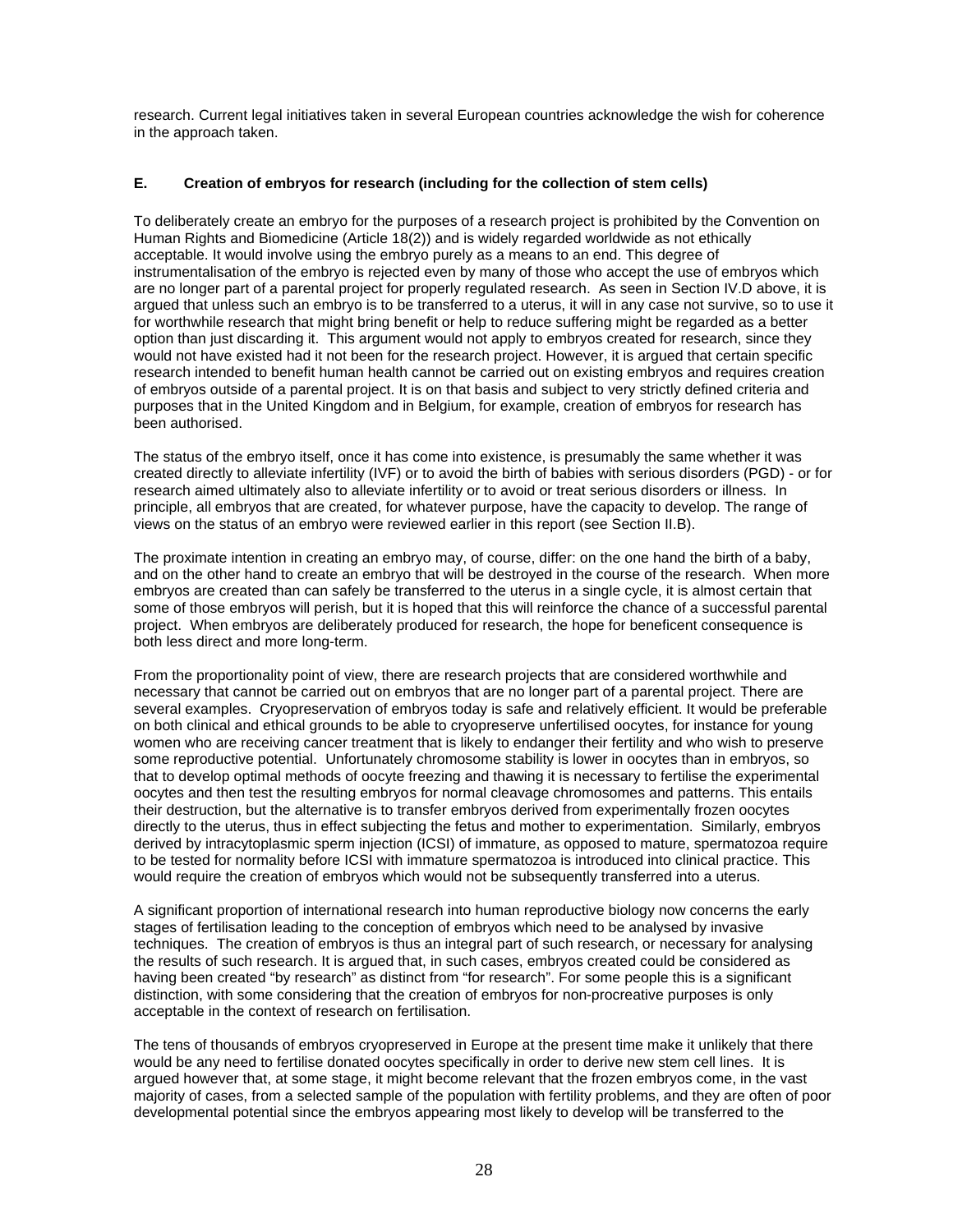woman's uterus first. Also as IVF becomes more efficient and fewer oocytes are recovered, the number of embryos that no longer form part of a parental project could fall and fewer could be cryopreserved.

In countries which have authorised the creation of embryos for research, the relevant regulations have laid down restrictions on the procedure. As with research on embryos that are no longer part of a parental project, such regulations aim to ensure that the aims of the research project are worthwhile and cannot be achieved in any other way. In practice, the number of embryos that have been created for research purposes are extremely small compared to the number initially created for reproductive purposes.

#### Oocyte donation

Concerns have also been expressed about the risk of instrumentalisation of human beings and, in particular, donors of oocytes for the purposes of this type of research (e.g. improvement of fertilisation and cryopreservation technique for oocytes). Given that the research may not benefit the donor of the oocytes, it has been suggested that there are analogies with research without potential benefit on persons not able to consent. On the other hand, from the perspective of certain patients, it could be argued that participation in this research involves no greater risk or degree of instrumentalisation than any other research project. From the perspective of donors, if a donor is given all the necessary information about the risks that may be entailed in donating oocytes, and about the ways in which their oocytes will subsequently be used, the donor should be in a position to choose whether or not to give free and informed consent. However, some concerns have been expressed about the risk of commercialisation, in particular for women in difficult financial situations who might be tempted to sell their oocytes. The possibility of oocytes being diverted from the purpose for which they were originally obtained has been suggested. However, if a woman has given such consent it may be inappropriate to regard her as being instrumentalised. In this respect, the accuracy and extent of the information given will clearly be vital. In this context, it has sometime been suggested that after having given consent, the couple/woman should be given time to reconsider their/her decision. Similarly, it has been proposed that consent be requested by somebody else than the doctor in charge of the treatment. Furthermore, in general, the imperative need to make sure that the consent of the couple/woman is free, has been stressed.

#### Cloning

Arguments are also developed in favour of a possible future category of embryos created for research by somatic cell nuclear transfer, a procedure leading to cloning. As noted previously, there is debate about the moral significance of different methods of creating an "embryo" (see Section II.B). In this case, the definition of an embryo is taken to be the earliest stage of development, rather than the product of fertilisation of an oocyte by a spermatozoid. At present there is little evidence that such a procedure would work in the human. If it did work, one possible line of research which could be considered worthwhile, might be the production of embryonic stem cell lines from patients suffering from rare and poorly understood metabolic or genetic diseases, to provide material to study the biochemistry or physiology of the disease. A further aim might be to derive embryonic stem cell lines from individual patients suffering from degenerative diseases, with the aim of therapeutic use of the stem cells on the same individual, thus circumventing the risk of transplant rejection. However, it is argued that the difficulties already met with embryonic stem cells (e.g. control of differentiation and of proliferation) would first need to be solved before considering such a technique. Furthermore, this approach, sometimes misleadingly termed "therapeutic cloning" (see below), seems unlikely to be developed for clinical use for economic reasons. The chief objection to "therapeutic cloning", in addition to the more fundamental objection, namely the ethical unacceptability of creating embryos for research and the resulting instrumentalisation of the embryos, is that it would facilitate the development of "cloning for babies" (often termed "reproductive cloning"). "Reproductive" cloning is almost universally rejected on ethical grounds and is prohibited in several European countries (as well as by the Council of Europe's "Additional Protocol to the Convention on Human Rights and Biomedicine on the prohibition of cloning human beings").

Those who have concerns about the use of embryos in research have also highlighted what might be described as "language politics" with regard to ES cells. In particular, they express concerns about the term "therapeutic". The term "therapeutic" is only used because the intention is to derive embryonic stem cells which could potentially be used for therapeutic purposes. But for those who believe that the product of cell nuclear transfer is an embryo, the fact that the purpose of the procedure of "therapeutic" cloning is not to produce a baby is to ignore the fact that the embryo so produced does indeed have that potential and therefore its creation does raise ethical concerns. Further, they would argue that the term "therapeutic" is also misleading, given that there is nothing therapeutic about the cloning procedure itself and that, at present, there is no guarantee of producing a result of therapeutic use. It is argued therefore that it would be more accurate to refer to "cloning for stem cells" and in the same way to talk about "cloning for a baby"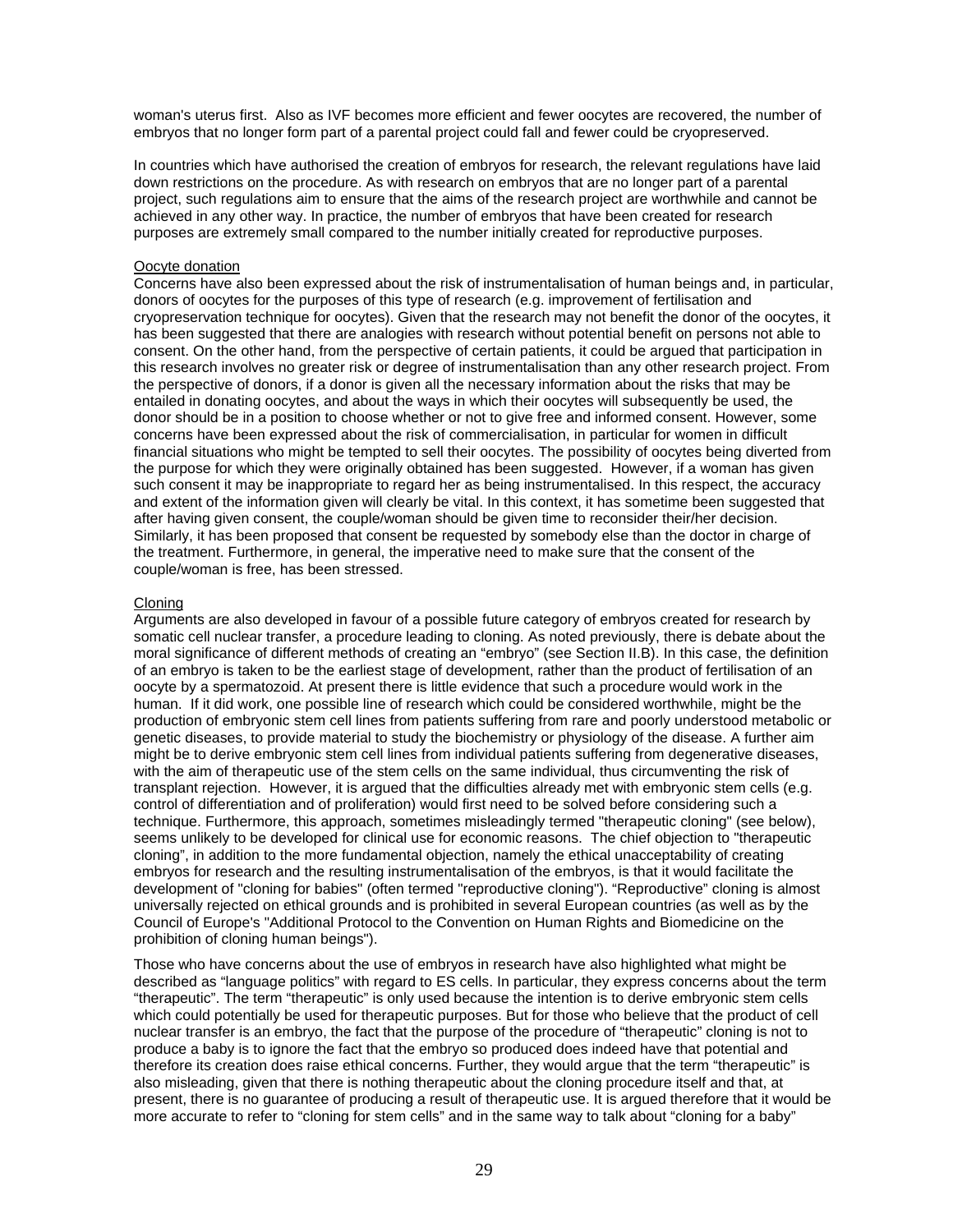rather than "reproductive cloning". Finally, others anxious not to use misleading terminology have proposed that reference be made each time to the purpose of the cloning: research, therapeutic, reproductive.

# **V. Preimplantation diagnosis (PGD) (for genetic diagnostic purposes**)

#### **A. Presentation of PGD: procedures and conditions**

Preimplantation genetic diagnosis (PGD) allows the detection of genetic defects before implantation. PGD was initially developed to offer an alternative to prenatal diagnosis for couples at risk of transmitting a particularly severe genetic defect, avoiding the difficult decision of whether or not to terminate a pregnancy.

The first indication for PGD was the detection of specific genetic anomalies that will lead to the development of a genetic condition in a future child (including sex-linked diseases), or chromosomal abnormalities which would lead to early miscarriage or major health problems in the child. PGD indications have recently evolved to include improving IVF success for infertile couples by screening embryos for common or age-related aneuploidies. The practice of screening for aneuploidy is discussed in Section III.C. Clinical PGD applications started in 1990 in England and since then it has been offered in a very large number of countries, but by a limited number of centres.

#### PGD procedure

PGD procedures combine an *in vitro* fertilisation and a genetic analysis of the embryo obtained in order to select and transfer to the uterus of the women only embryos not affected by the abnormalities concerned. The first part of the procedure is hence no different from normal IVF/ICSI treatment, producing for these usually fertile couples, sufficient embryos to give a high probability of obtaining unaffected embryos, even in situations where the risk of an embryo being affected is 25 to 50%. The vast majority of PGD cycles use ICSI to avoid contamination with "foreign" DNA coming from other spermatozoa. The biopsy on the embryo is carried out three days after fertilisation by gentle aspiration of one or two cells (blastomeres) or, less often, on the fifth day by biopsy of the trophectoderm (future placenta) of the blastocyst (embryonic stage just before implantation). An alternative to blastomere biopsy is the biopsy of the first and/or the second polar body. Such a strategy has the advantage of avoiding the pick up of embryonic material, but the major limitation comes from the fact that only the maternal genome can be analysed. Most PGD procedures are carried out on blastomeres.

The genetic analysis, according to the indication, can be performed by two different techniques: 1) PCR (polymerase chain reaction) which amplifies the small amount of DNA obtained from the blastomeres determines the presence or absence of the gene defect involved by molecular analysis. 2) FISH (fluorescent *in situ* hybridisation) identifies particular chromosomes with a specific colour to look for suspected numerical or morphological chromosome abnormalities.

In all cases, only unaffected embryos are transferred. The others may be donated for research in countries where such research is allowed.

#### **Regulation**

In some countries PGD is regarded as a research technique, whereas in others it is considered as clinical practice. Considerable legal differences exist among countries, ranging from total bans to the almost complete absence of any regulations. In the majority of countries offering PGD, an authority regulates and ensure respect for good practice, for PGD as well as for prenatal diagnosis (PND).

PGD requires a multidisciplinary medical team which combined the necessary competencies and skills to carry out the different steps of the procedure. It should be possible for the couples to be offered adequate independent and non directive counselling and psychological support before and after PGD.

#### PGD results

Preimplantation genetic diagnosis is used for couples at risk of transmitting a severe genetic disease, usually identified on the basis of family history or the birth of affected children. Technically embryos can be checked for more than twenty genetically determined monogenic diseases, as well as for chromosomal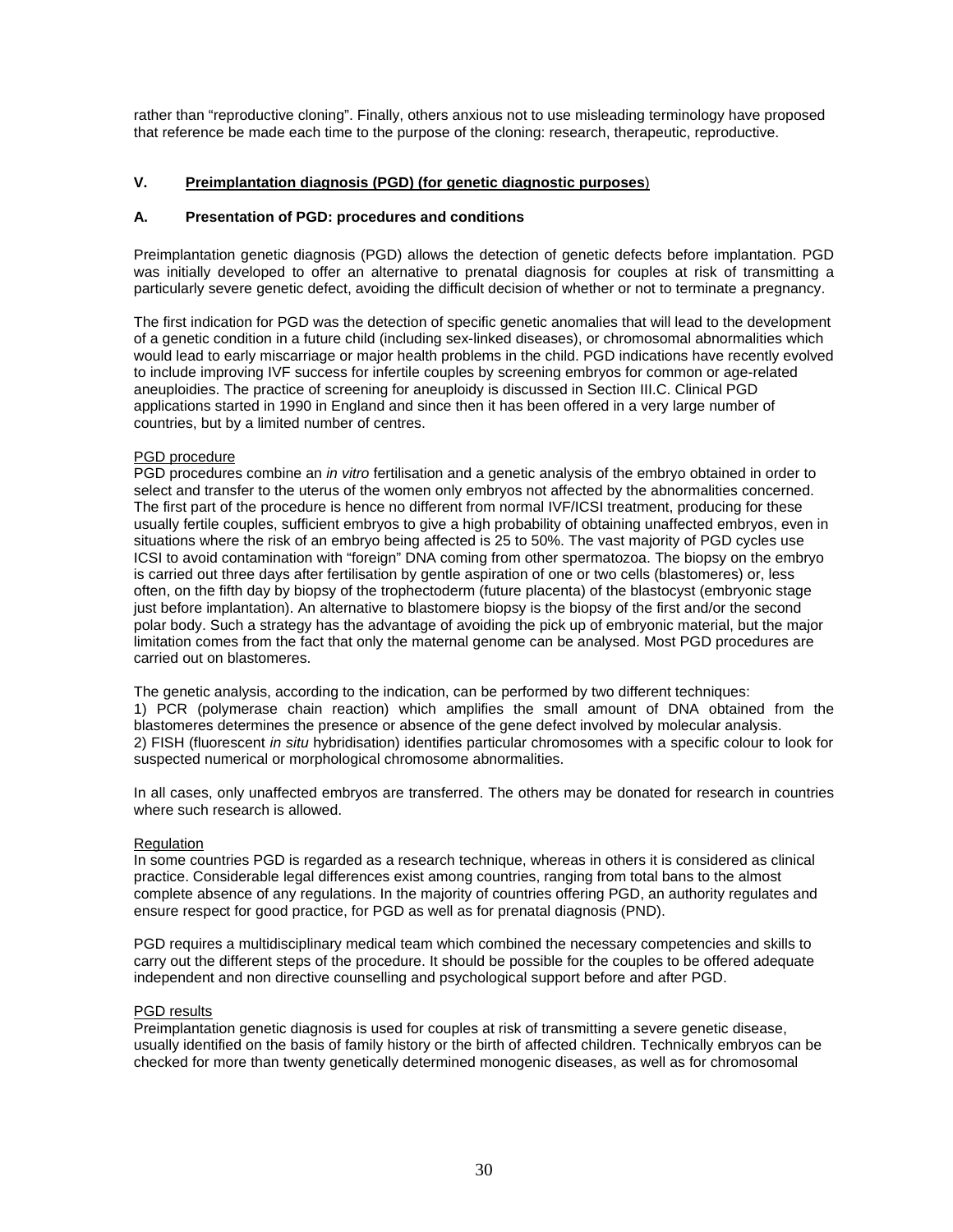abnormalities<sup>9</sup>. The biopsy of blastomeres is successful in 97% of cases and a diagnosis obtained in 86% of successfully biopsied blastomeres<sup>10</sup>.

The scientific and medical information that is presently available suggests that the use of PGD does not pose a risk to the health of the future child. However, because the technique has been in use for relatively few years, a follow up of children born after the use of PGD has been suggested to establish the position in relation to safety more clearly.

#### PGD' future development

Most centres offering PGD have tests for the most frequent genetic disorders. The advances will now come in the ability to develop diagnosis for rare diseases and in the improvement of the existing diagnosis.

However, an increasing range of potential uses for PGD is being suggested. As well as gender selection for a range of purposes, these have included using PGD to screen for susceptibility to certain cancers, and more controversially for HLA matching with an existing sibling. The latter is discussed further in Section D below. Fears have also been expressed about the possibility of "designer babies", although the term is misleading. Rather than a potential child being "designed" as such, a selection would be made on the basis of particular characteristics – that may have nothing to do with health, such as hair colour, if the genetic basis of the characteristics is known – and only embryos with the desired characteristics would be replaced in the uterus and hence have a chance to develop.

#### **B. Ethical aspects and social consequences, in particular the issue of eugenics**

Preimplantation diagnosis (PGD) can be seen by some, as an anticipatory form of prenatal diagnosis (PND) even if each has its own indications. If seen as such it does then raise ethical issues which are common to other types of prenatal diagnosis, in particular when it comes to discrimination and stigmatisation. However, as PGD implies creation of embryos by IVF, intervention on embryos and their selection for transfer, additional concerns are expressed in relation to the status of the embryo and reference is made to eugenics.

The consequences of PGD and PND procedures for the couple and in particular the mother, are very different. PND is carried out during pregnancy. As a result of the test the couples have the dilemma of whether or not to terminate the pregnancy if the relevant genetic abnormality is present. Preimplantation genetic diagnosis (PGD) offers the possibility of identifying affected embryos before the pregnancy is established. Only unaffected embryos will be transferred to the uterus. This technique obviates the need for screening for this purpose during a pregnancy, and therefore avoids the physical and psychological trauma associated both with the consideration of a possible termination and, where such an outcome is chosen, with the termination itself. However, PGD results are currently routinely controlled by a later PND.

Without access to PGD couples that are aware that they are carriers of a genetically transmitted disease, and wish to avoid passing on that disease to a child, will be faced with the options of choosing not to have a child or to undertake PND and possible termination of pregnancy. For those who would find termination of pregnancy unacceptable, this may mean giving up the hope of having a child that is biologically their own. The potential benefits of PGD to such couples are to enable them to consider a pregnancy without the

 $\overline{a}$ 

 $9$  The ESHRE PGD Consortium steering committee, Geraedts J, Handyside A, Harper J, Liebaers I, Sermon K, Staessen C, Thornhill A, Vanderfaeillie A, Viville S, Wilton L. ESHRE preimplantation genetic diagnosis (PGD) consortium: data collection III (May 2001). Hum. Reprod. 2002; 17 : 233-246.

<sup>(</sup>Indication for PCF diagnosis for 2001)

Central core disease, Charcot-Marie-Tooth 1A, Charcot-Marie-Tooth 2A, Crouzon syndrome, FAP-Gardner, HDexclusion, Huntington's disease, Marfan's syndrome, Myotonic dystrophy, Neurofibromatosis, Osteogenesis imperfecta I, Osteogenesis imperfecta IV, Stickler syndrome, Tuberous sclerosis, Beta-thalassemia, CDG1C, Cystic fibrosis, Epidermolysis bullosa, Gaucher's disease, Hyperinsulinemic hypoglycemia PHH1, Sickle cell, Spinal muscular atrophy, Tay-Sachs disease, Agammaglobulinemia, Alport syndrome, Duchenne's muscular dystrophy, Hunter's syndrome MPSII, Spinal and Bulbar muscular atrophy, Alport syndrome, Fragile X syndrome, Oro-facial-digital syndrome type 1, MELAS, CF+FRAXA, CF+XL mental retardation

 $10$  Hum. Reprod. 2002 17: 3260-3274.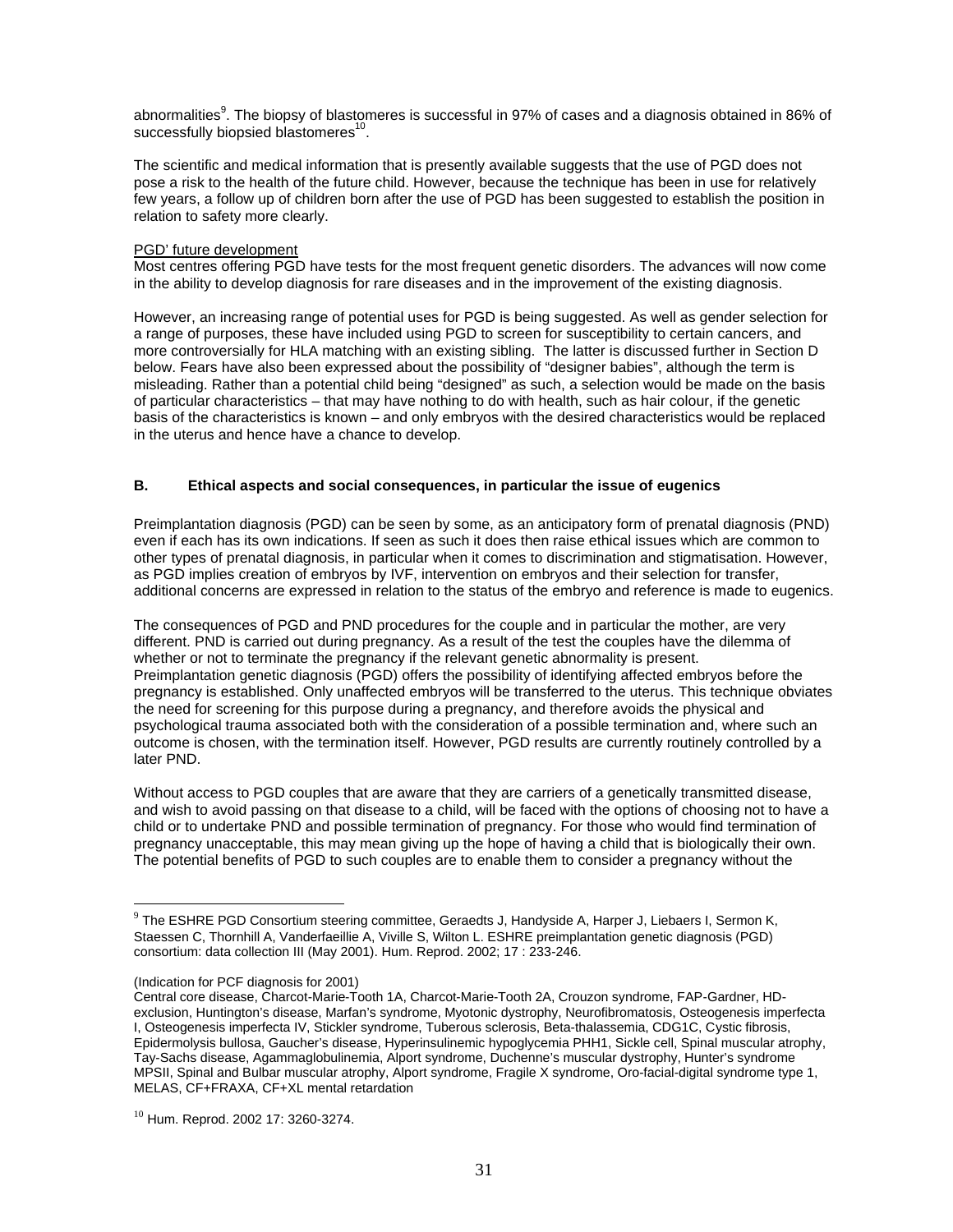anxiety associated with the risk of passing on a serious genetic disease to allow them to have children who are both biologically their own and free from that specific disease.

On the other hand, a number of concerns have been expressed about the practice which are discussed below. Indeed, to those who regard an embryo as a human being with a right to life from the moment of conception (see Section II.B), PGD is objectionable because it involves a morally impermissible selection amongst those with an equal right to life.

There has also been debate about the capacities of the blastomere removed from the embryo and subjected to the process of genetic testing. If such a blastomere was totipotent, or in other words itself had the capacity to form an embryo, to undertake testing that would result in the destruction of the blastomere could be regarded as equivalent to destroying an embryo, and, for certain people, a human being. However, most scientists consider that a blastomere derived from the embryo at the 8-cell stage is pluripotent (i.e. has the capacity to differentiate into different tissues but no longer the capacity to form an embryo) rather than totipotent.

Others have pointed out that if an embryo with a genetic abnormality is allowed to mature and be born alive, the abnormality may not necessarily result in a disorder or disease in the person concerned. Genetic variations (alleles) have a penetrance factor, which is a measure of their effectiveness or power. For example, the allele that causes Huntington's disease has a 100% penetrance, so that if someone has the allele, s/he will – assuming they live long enough – develop the disease. Other genetically determined conditions have a much lower penetrance: for example, 15% for left-handedness. Thus it is argued that many embryos will be destroyed even though the abnormality that they carry would never have caused a disease or disorder if PGD were to be allowed for such low penetrance conditions.

PGD has also aroused particular concern with regard to its social consequences and in particular the possibility of eugenics (see below).

#### Assumptions underlying PGD

The assumption underlying prenatal diagnosis, and therefore PGD as a particular category of such diagnosis, is that certain conditions or characteristics are classified as diseases or malformations or otherwise unwanted. This emphasises the need to clarify relevant concepts – for example of disease, normality, genetic variation, and eugenics. In particular, there needs to be clarity about the misleading notion of "genetic perfection", in contrast to the reality of genetic "abnormality" as an integral part of the characteristics of all human beings. Clarifying these concepts will mean that underlying conceptions of disease and quality of life are made explicit, and that reasons for and against the potential approaches to the indications for PGD can be considered. Questions concerning the status of the embryo, and ensuring the voluntary basis of decision-making will also be relevant in such debates.

The distinction between diseases, disorders and characteristics warrants scrutiny. If it could be considered morally acceptable to use PGD for severe genetic diseases, some concerns are expressed with the possibility of using PGD to select an embryo on the basis of certain characteristics.

This may give rise to several kinds of risks: in particular, a risk for children with those characteristics (handicap, for instance) that are born to be or feel stigmatised, and a risk of pressure on the parents who, since the technique is available, could have arguably avoided a child with this particular handicap or genetic disorder.

Some people are already arguing that the current use of PGD will lead to discrimination and stigmatisation. Others have expressed concern that the use of PGD will have such negative social consequences, or at least that it is not unlikely that PGD will lead to such consequences.

The problems of definition and classification should be considered in this context. In many countries PGD is only allowed for diagnosis of severe genetic diseases. But differences are met in how the seriousness of a given disorder is classified. Certain patient's organisations have objected to the use of PGD and other methods for prenatal diagnosis on the ground that they undermine the equal value of human beings, and have stressed that notions like "severe genetic diseases" are social constructions.

It has been replied that one must distinguish between a particular genetic disease and the person having that disease. That the disease is negatively valued, and that it is desirable and legitimate to try to avoid it,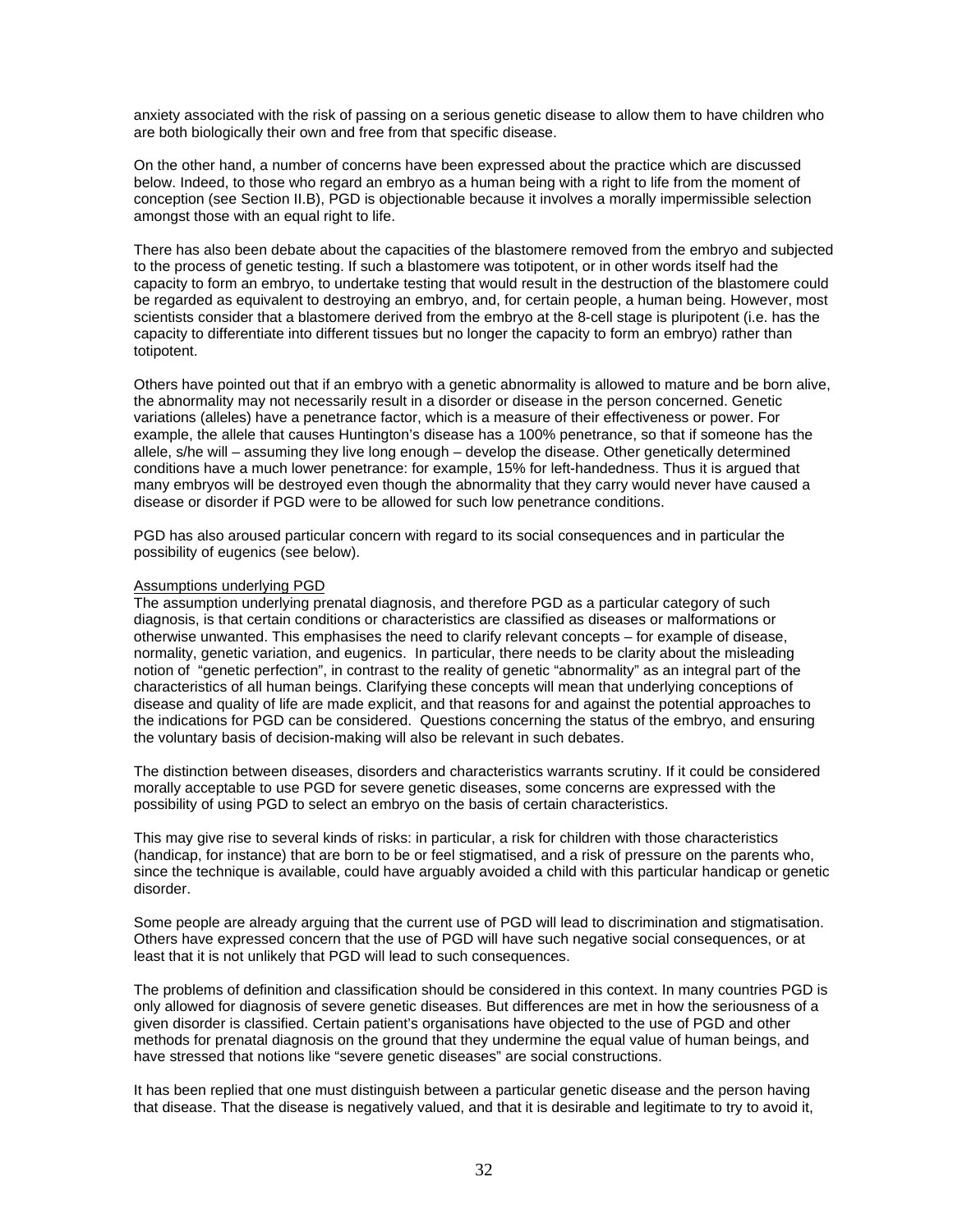does not mean that the person having the disease is negatively. In that way there is no conflict of interest between attempts to eradicate (or diminish the prevalence of) a disease and help to those who suffer from it.

However, it has been stressed that the use of PGD, even though this is not intended, will have stigmatising consequences because it will reduce the number of people with certain genetic diseases. Social pressure may be enough to exert the effect. If the values underlying these definitions, classifications and social and reproductive practices are more generally supported in society, such evaluations may lead to more obvious and straightforward discrimination - which in its turn may increase the pressure on future parents to use PGD and other similar techniques to avoid embryos with certain diseases or characteristics.

The risk of widening the indications, so that the method is first used to avoid children with severe genetic diseases, and then less and less severe diseases are included as time goes by, has been stressed. Some argued that the risk cannot be excluded, particularly as increased weight is attached to respecting the autonomy of the couple/woman. If the method can be stigmatising and discriminatory when used restrictively, it may be even more so when the indications are wider.

As will be seen below, in the context of eugenics issues have arisen about the promotion of desirable characteristics. It can be noted that human beings can seek to improve their own capabilities, for example by training in sports, or parents the capabilities of their children by providing them with extra facilities for education. Some people have questioned whether the difference between undertaking such activities, and conducting PGD – should the genetic basis of the characteristics sought ever be sufficiently elucidated – with the aim of producing a child who has the potential to develop high capabilities in certain fields, is morally relevant.

#### The reference to "eugenics**"**

The term "eugenics" arouses strong emotion, and it is particularly important to try to clarify what is meant by the term. Eugenics involves selection on the basis of genetic characteristics. Some people would argue that any selection of human beings, each with certain rights, is eugenics - the question of eugenics in relation to PGD being thus mainly related to the question of the status of the embryo (see Section II.B). However, others would consider that not all selection involve eugenics. Eugenics presupposes that a selection is made on the basis of some type of genetic characteristic and that the moral basis in terms of the purpose and/or consequences of the selection is unacceptable, involving discrimination and stigmatisation of certain individuals or groups. Furthermore, eugenics has been historically associated with the notions of coercion and third party influence in reproductive choices. This notion is therefore perceived as a strongly negativelyvalued term.

A distinction has traditionally been made between positive and negative eugenics. In the first, parents with what is considered to be a good genetic heritage are encouraged to produce children. In the second, people with what are considered to be "bad genes" are dissuaded or prevented (sometimes by compulsory sterilisation) from having children.

Concerns have been expressed about the morality of eugenics on two grounds. Firstly, because it undermines respect for human dignity and for the equal value of human beings. The second ground is more historically based. In the context of PGD, it has been suggested that we should learn from past experiences and for the potential for a progressive increase in the scope of the indications for PGD to lead to the practice of eugenics.

In the context of PGD, it is clear that although the practice is used to prevent the passage of a serious disorder to a child, there is at least the possibility of using the technique for the purpose of selecting "positive" qualities, rather than purely the absence of diseases or disorders. Furthermore, it is the choice of an individual couple which is supposed to be taken freely without the intervention of a third party. The question is therefore whether or not PGD is always, or may be in some circumstances, a eugenic practice. Eugenics is usually also used as a term for a practice which may be applied to all members of a particular group. However, questions of discrimination and stigmatisation of individual members of a particular group are also important, whether or not any forms of intervention are applied to that group as a whole. The need to address such discrimination at a European level is highlighted by Article 11 of the Convention on Human Rights and Biomedicine, which prohibits discrimination on grounds of genetic heritage. Similarly, at a global level, Article 6 of UNESCO's Universal Declaration on the Human Genome and Human Rights states: "*No one shall be subjected to discrimination based on genetic characteristics that is intended to infringe or has the effect of infringing human rights, fundamental freedoms and human dignity*". These concerns have lead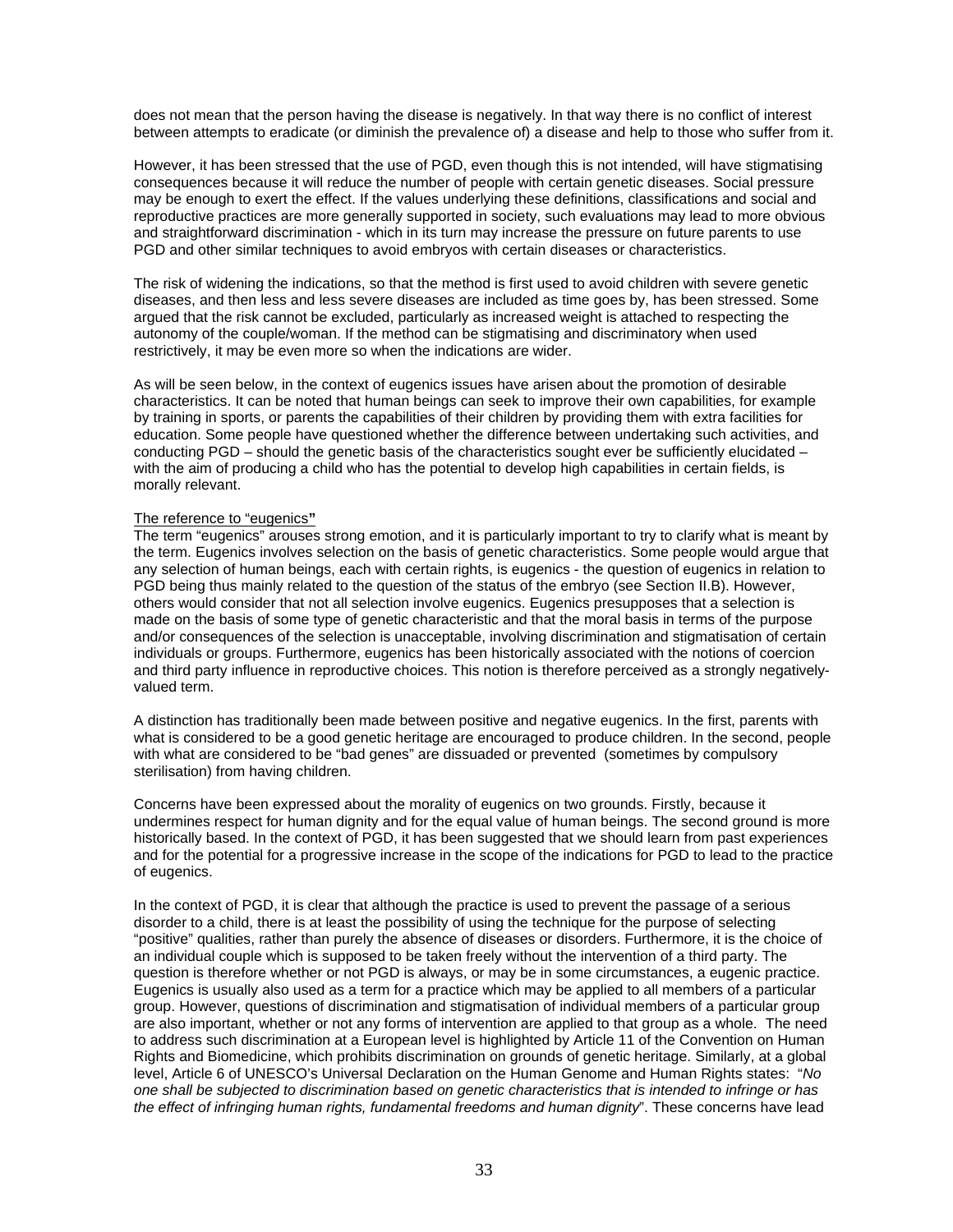countries to develop laws and guidelines to reduce the risk of eugenics, and of undermining respect for human dignity. In some countries, explicit restrictions have been placed to the effect that PGD must only be used for couples with serious, progressive, hereditary diseases which can lead to premature death and where no cure or treatment is currently available. Other countries have not considered it necessary to require that the disease be "progressive" or that it specifically lead to premature death and have only referred to the high probability for the child to be born with an incurable serious genetic disease. Some other countries have taken a more flexible approach, limiting the use of PGD for the purposes of establishing whether an embryo might suffer from a serious genetic condition.

Three different approaches can be taken with regard to the diseases concerned:

#### - *a fixed list of diseases for which PGD is allowed*

This is the least flexible approach. As our knowledge of the genetic basis of disorders increases, such a list would need to be regularly reviewed if it was to remain appropriate. Equally, as the possibility of treatment for different disorders develops there may be a need to review whether the indication remains appropriate. Determining the criteria for inclusion on the list may be problematic for the same reasons discussed in relation to the second potential approach. A specific list would give rise to particular concerns about discrimination and stigmatisation of those suffering from the conditions concerned.

#### - *PGD only used for serious non-curable diseases, but no fixed list*

The difficulty with this approach is determining how, or by whom, the seriousness of a disorder should be determined. Even within a single genetic disorder, the way in which the life of an individual is affected by that disorder may vary considerably. Another issue is whether or not the views of the couple concerned should be taken into account in determining the seriousness of a disorder. Those who have experience of a disorder within their family, or who already have one or more affected offspring, may have different views about their ability to cope with a child with that particular disorder. A rigid approach may make it more difficult to take individual perceptions into account. Furthermore, geneticists may also have different views on precisely which conditions are "serious". This might mean that a couple might be able to obtain PGD for a particular condition in some places but not in others.

- *examination on a case-by-case basis, on the assumption that what is a serious disease will vary to different people, as will their ability and willingness to cope with various diseases* This is the most flexible approach and enables a more individualised approach to be made to the couple. However, the results may be criticised as being somewhat arbitrary.

In relation to the restrictions placed on PGD, the coherence between the protection offered to the embryo *in vitro* (the subject of PGD) and the fetus *in vivo* (the subject of PND) within an individual national system has also been questioned. For example, if PGD is only permitted for a very restricted range of disorders, but PND and subsequent termination of pregnancy can be undertaken for a broader range of disorders, this could be interpreted by some as suggesting that the embryo is offered a higher level of protection than the fetus. For those who take a gradualist approach, as described in Section II.B above, and consider that the protection and rights afforded to an embryo/fetus increase throughout the process of development, this would appear anomalous.

#### The importance of voluntariness

Autonomy is an important value, and it provides the basis of the requirement of free and informed consent. Voluntariness – an expression of autonomy - is generally considered crucial in health care, and is emphasised in Article 5 of the Convention on Human Rights and Biomedicine.

Concerns have been expressed that health care professionals, including genetic counsellors, whether consciously or unconsciously, may transmit social pressures and "eugenic attitudes" to patients. Hence, influence could be exerted on the choices made by a couple, diminishing the voluntariness of consent and leading to eugenic consequences in the sense that the purpose – as well as the effect – of the selection will be to reduce the number of people with certain genetic diseases, or with an increased risk of getting certain hereditary diseases.

Although it is generally considered vital that individuals make a voluntary choice about undergoing PGD, concern has been expressed about particular cases in which there has been a request for affected embryos only to be selected for replacement in the uterus. Such requests may derive from a desire that the child of a couple affected with a disorder may "fit in" to the family or social culture where s/he will be living (for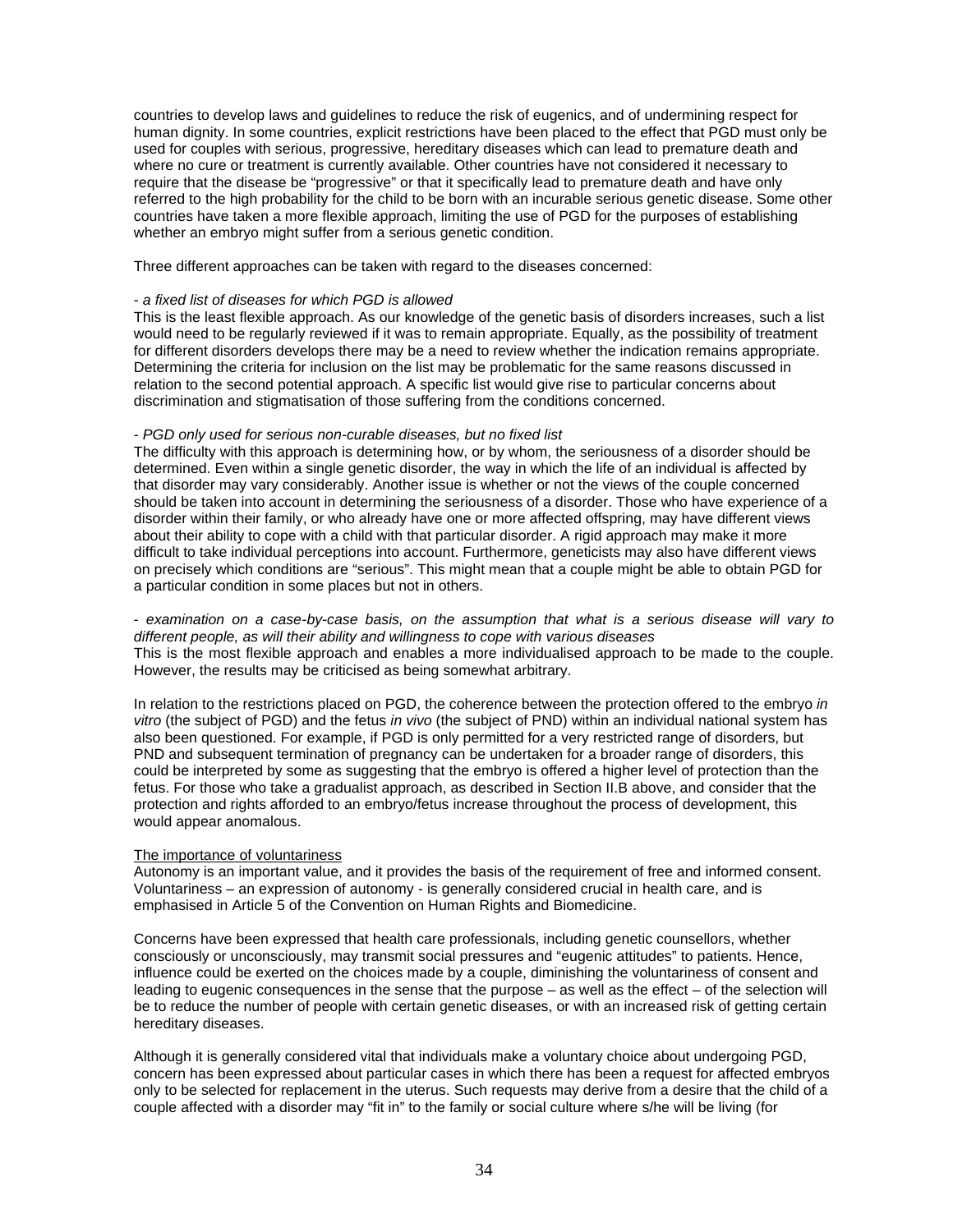example in to the "deaf community"). However, it would then generally be argued that the welfare of the potential child should be given paramount importance and the impact the relevant disorder may have on the child in terms of that child's functioning and opportunities as a whole should be considered.

# **C. Selection of sex**

As has been noted above, it is possible to use PGD to select the sex of the embryos that will be replaced in the woman's uterus. There are three main reasons why this may be considered desirable:

#### i) for medical reasons

This is the most straightforward indication. Where a genetic disease is linked to gender, rather than the need to identify the specific gene responsible for the disorder, it would be sufficient to identify the presence of the relevant sex chromosome as a basis for selecting embryos that will be free of the disease. Such an approach does not raise differences in principle from selecting on the basis of the presence of a specific gene. Article 14 of the Convention on Human Rights and Biomedicine permits the use of medically assisted procreation techniques for the purpose of choosing a future child's sex if the aim is to avoid a serious hereditary sex-related disease. PGD could be considered as part of such techniques.

However, as noted in the previous section, defining what constitutes a "serious" disease is not straightforward. The same issues discussed in Section V.B would also apply to gender linked disorders.

#### ii) for societal reasons

In some societies children of one sex may be considered inherently more desirable than children of the other sex. Alternatively, it may be considered particularly desirable for the first child to be of a particular sex. In such societies, it is usually a male child that has been preferred. Concerns have been raised about the identification of fetal sex during pregnancy in such countries using non-invasive techniques such as ultrasound, as there have been reports of healthy female fetuses subsequently being aborted. The existence of such preferences raises issues concerning discrimination on grounds of sex in such societies. It can be argued that permitting sex selection in support of such preferences is likely to reinforce discrimination and be contrary to human dignity and the respect for equality to which all human beings should be entitled.

In contrast, it has been argued that the use of PGD in such situations may prevent termination of the fetus at a later stage of pregnancy, and from a gradualist approach to the rights and protections of the embryo and fetus this might be considered desirable. Nevertheless, to allow PGD to be used in this way could also be seen as an implicit endorsement of the practice of terminations of fetuses of an undesired sex, and of the discrimination that such practices reflect. Furthermore, Article 14 of the Convention on Human Rights and Biomedicine would prohibit the use of medically assisted procreation techniques for this purpose.

#### iii) for family balancing

When a couple has one or more children of a particular sex, they may desire to "balance" their family by having a child of the opposite sex. This might be seen as a variant of the social reasons discussed above, but in this case it has been argued that the risks of reinforcing discrimination, or of the approach leading to eugenic practices, are considerably reduced. This is because the sex of the first child will not be deliberately chosen, and PGD is only used to choose a child of the "opposite" sex, rather than being used in a systematic way to select embryos of a specific sex.

Given that the risks to the values of society should be limited or non-existent, if parents wish to exercise their autonomy by choosing to have a balanced family some argue why should they not do so? On the other hand, the deliberate selection of embryos with particular characteristics may give rise to fears about instrumentalisation of a child and of a slippery slope to selecting children on the basis of other characteristics. For example, if two children of the family were good at sport would it be acceptable to select – should this be technically possible – a future child on the basis of potential for musical talent? It could also be considered, with regard to the proportionality principle, that implications for the parents of not having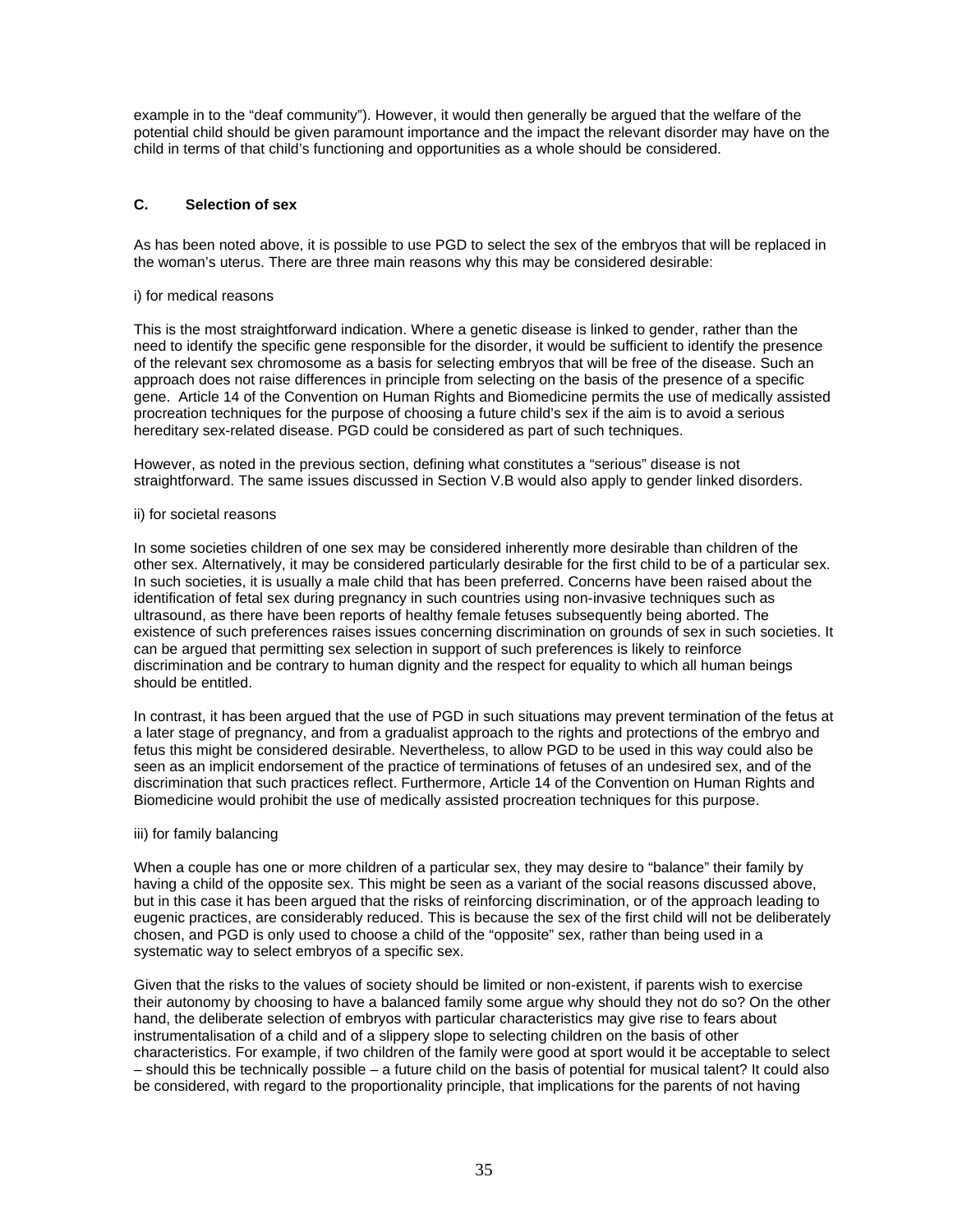access to a such procedure for family balancing would be limited with regard to the possible risks of extending such selection.

Worldwide the morality of family balancing continues to be debated, and there is a greater divergence of views on this issue than on sex selection for other social reasons, which is generally regarded as unacceptable. Article 14 of the Convention on Human Rights and Biomedicine would however prohibit the use of medically assisted procreation techniques for this purpose.

#### **D. PGD use for immunocompatibility analysis**

Another application of PGD has been found which although it may serve a health purpose for the embryo itself also has another purpose. An example might be the situation where a child of a family suffers from an extremely serious illness, such as Fanconi anaemia. A treatment has been developed that involves the removal and transplant of blood cells from the umbilical cord of another child free of the illness and having matching HLA in order to prevent problems arising from rejection of the transplant. PGD could be used in order to establish whether a future child would meet these criteria. Consequently, *in vitro* fertilisation is also necessary, although the question of parental infertility does not arise. PGD in this situation has two objectives: to ensure HLA compatibility with the existing child, and to confirm that the future child is free from the relevant illness.

Some argue that this is a distortion of the original purpose of PGD. It is argued that the unborn child, sometimes referred to as a "designer baby" (although as noted previously this term is misleading) will not be conceived for his/her own sake, but for another person's benefit. This is the first ethical objection. However, a parent might answer that they desire to have another, healthy, child in any event. Some commentators have emphasised the importance of the motivations of the parents in determining whether PGD in a specific situation would be ethically acceptable.

However, more practically, it would be very difficult to truly establish what the motivations of the parents might be prior to initiating the procedure. For example, in a situation where PGD was undertaken and those embryos that were found to be free of disease were not HLA compatible with the existing child, if the couple refused to permit the transfer of any of those embryos it could be inferred that their original motivation – whatever they might have said previously – was not purely to have a healthy child. Although it may be difficult to establish the exact motivation of the parents, as with all IVF treatment, it is generally agreed that non-directive counselling should be undertaken to ensure the welfare of any future child is carefully considered. In particular, parents need to consider in advance their potential reactions should an umbilical cord blood transplant be undertaken, if it failed to produce a benefit.

A second ethical objection highlights the fact that in such circumstances if an embryo was found to be healthy but not HLA-compatible, transfer to the uterus could not assist the existing child – the question raised then would be the fate of that embryo. The options might include transfer to the uterus in any event, conservation for a possible transfer at a later moment or destruction. If the latter were the case, it is argued that this would be a clear "instrumentalisation" of the embryo.

In addition, if an embryo was transferred that was both free of the illness and HLA compatible, there are potential concerns about the welfare of the future child. For example, should it prove impossible to obtain the umbilical cord blood – or a sufficient amount of it – the parents might seek to have bone marrow removed from the child to be used in the treatment of the sick child, or indeed to commence a further PGD/IVF procedure for the purpose of obtaining another embryo to obtain the necessary material to treat the sick child. Again, concerns about instrumentalisation arise.

It should also be noted that umbilical cord blood transplants could be used to treat a wide range of diseases, including some that are not genetically based. In such cases, some would consider it desirable to use PGD purely for the purposes of establishing HLA compatibility. Unlike in the first example, where PGD could be considered to offer potential benefits for the embryo concerned by establishing that the latter did not carry a serious disease, in such a case PGD would offer no benefits to the embryo.

Some argue that the duty of family solidarity means that it is appropriate to use PGD in this way to promote such solidarity. Further, it is argued that the duty of social solidarity means that society should not make it impossible for a parent to access a life saving treatment for his or her child. In contrast, others argue that to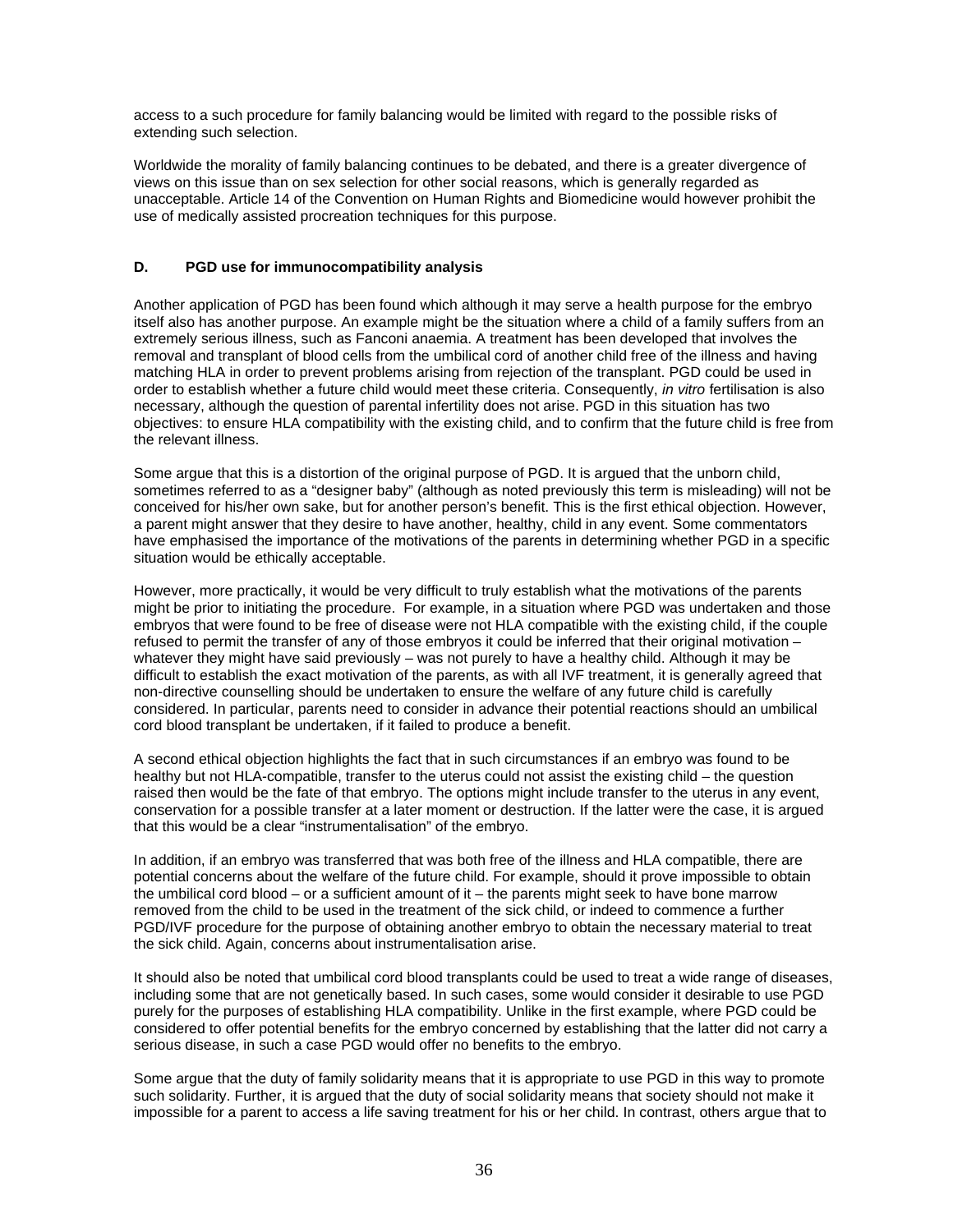use PGD in this way, particularly when it serves no health purpose for the embryo concerned, is a distortion of both PGD and of medically assisted procreation, and that furthermore the use of such techniques for these purposes would involve an unacceptable instrumentalisation of a child.

# **VI. Conclusion**

This report aimed at giving an overview of current positions found in Europe regarding the protection of the human embryo *in vitro* and the arguments supporting them.

It shows a broad consensus on the need for the protection of the embryo *in vitro*. However, the definition of the status of the embryo remains an area where fundamental differences are encountered, based on strong arguments. These differences largely form the basis of most divergences around the other issues related to the protection of the embryo *in vitro*.

Nevertheless, even if agreement cannot be reached on the status of the embryo, the possibility of reexamining certain issues in the light of the latest developments in the biomedical field and related potential therapeutic advances could be considered. In this context, while acknowledging and respecting the fundamental choices made by the different countries, it seems possible and desirable with regard to the need to protect the embryo *in vitro* on which all countries have agreed, that common approaches be identified to ensure proper conditions for the application of procedures involving the creation and use of embryos *in vitro*. The purpose of this report is to aid reflection towards that objective.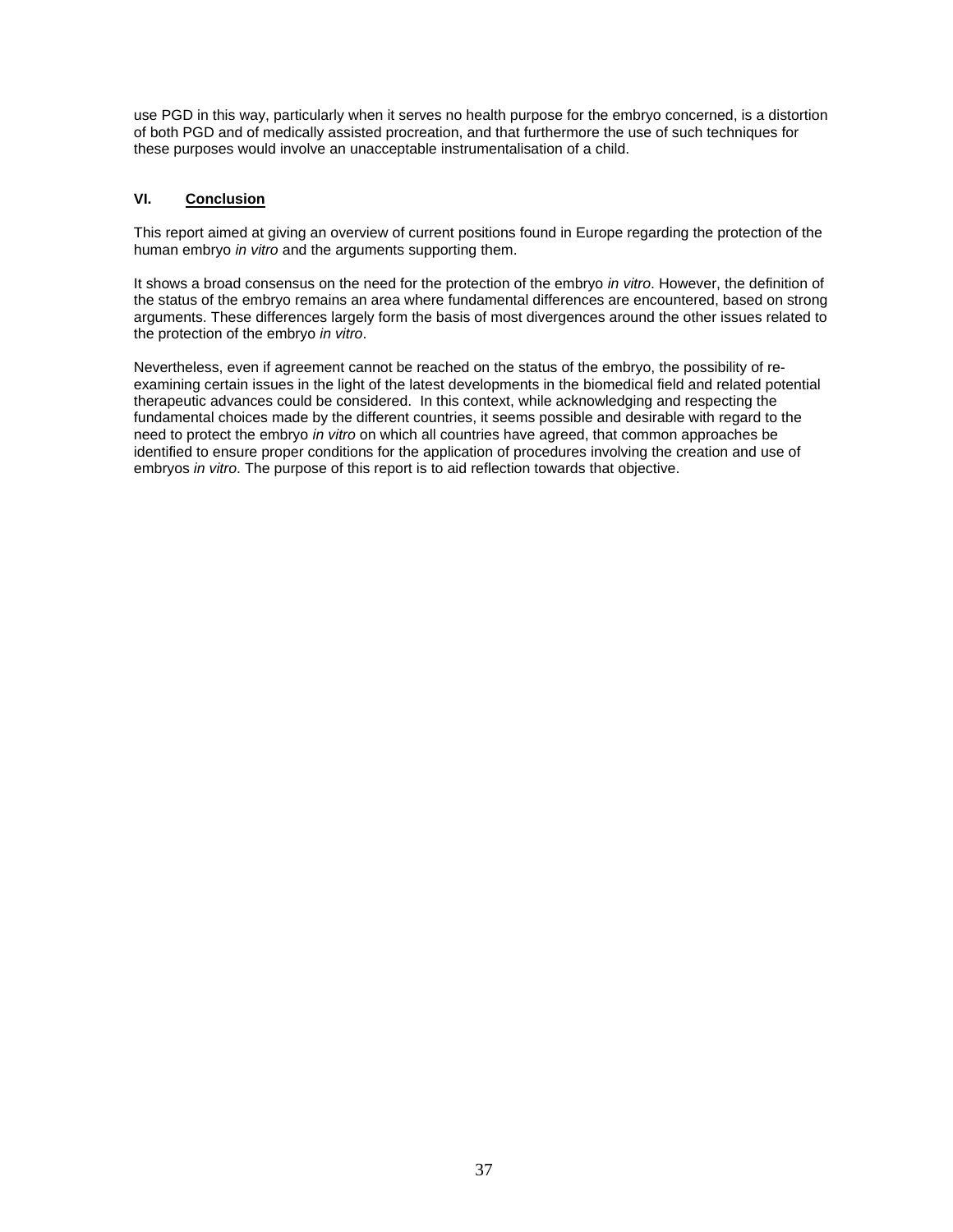# **APPENDIX I**

# **Figure 1**

# **Chronology of embryo development until implantation**

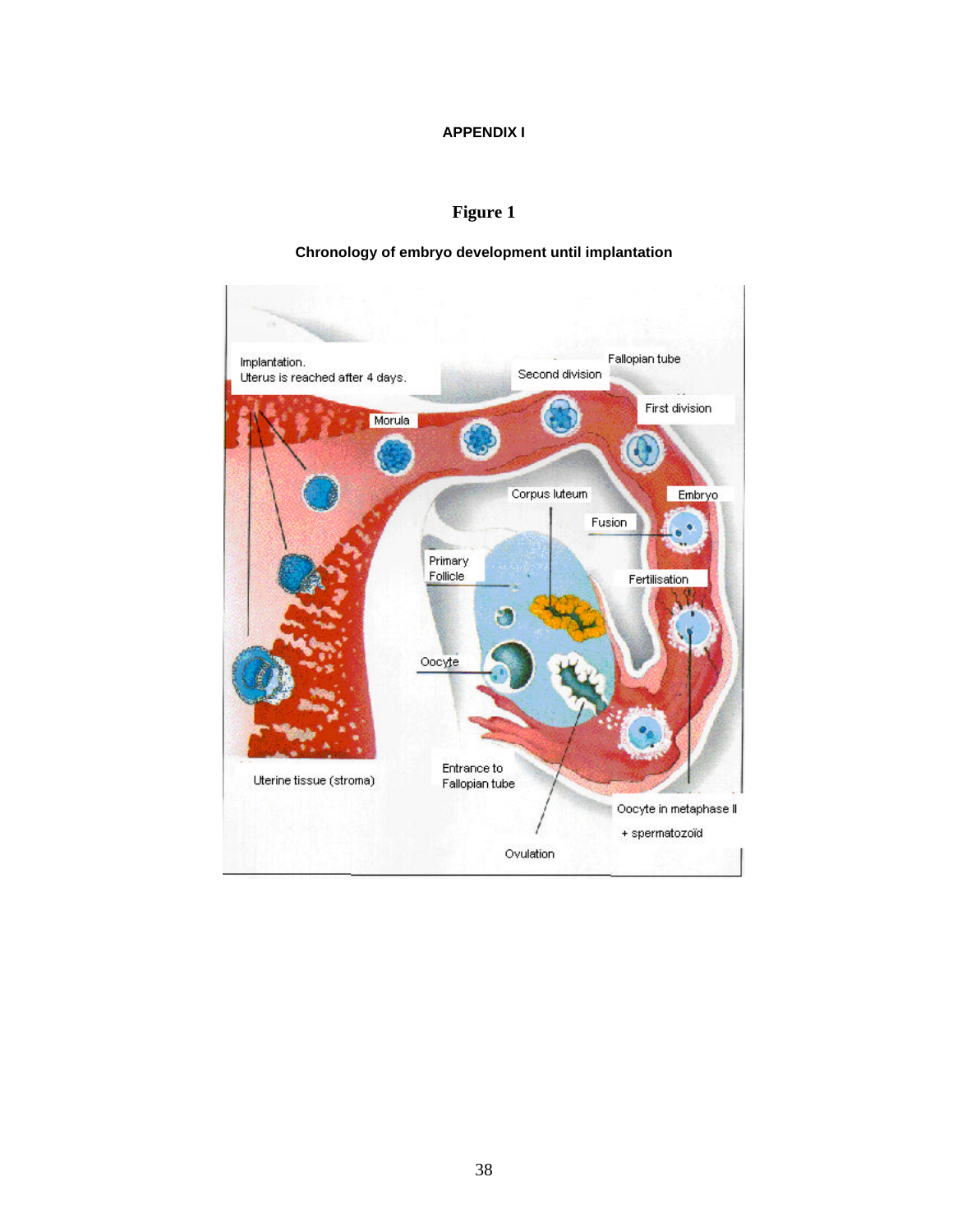# **Figure 2**

# **First stages of embryo development**

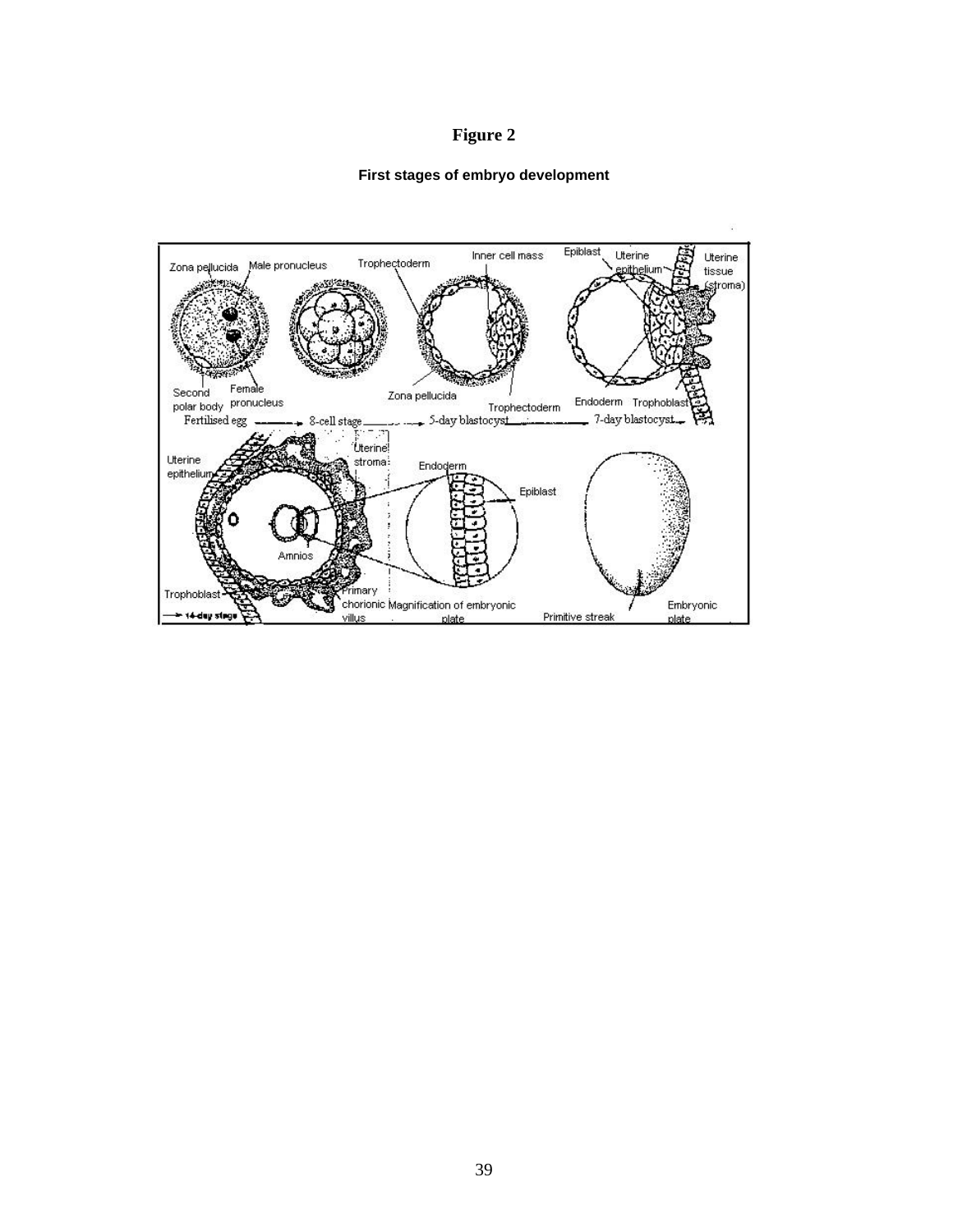# **APPENDIX II**

#### **Glossary**

- ß **Aneuploidy** a condition in which the number of chromosomes in the cell differs from the normal number.
- ß **Blastomeres** cells into which an embryo divides during cleavage stage.
- ß **Blastocyst** the stage normally reached 5 to 7 days after fertilisation; the stage at which implantation process in the uterus begins.
- ß **Embryonic stem cells (ES cells)** embryonic cells that can proliferate indefinitely and differentiate into many different tissues.
- ß **Cell nuclear transfer** cloning technique where the nucleus of a cell from the organism (e.g. animal) which we want to clone is transferred into an oocyte whose own nucleus has been removed.
- **Cell differentiation** the progressive restriction in potential cell fates, until acquisition of a specialised function is achieved.
- **Endometriosis** presence of endometrial tissue (normally restricted to uterus) in abnormal locations such as Fallopian tubes, ovaries or the peritoneal cavity.
- ß **Fertilisation** begins when the male gamete penetrates the oocyte and ends when male and female chromosomes come together to form the zygote.
- **Folliculogenesis** the entire maturation process of the follicle in the ovary.
- **Implantation** process which lasts about one week, beginning when the blastocyst attaches to the wall of the uterus of the woman and ending when the embryo is fully embedded in the wall of the uterus**,** or exceptionally in an extrauterine place.
- **Inner cell mass** group of cells in the blastocyst which would make up the fetus and some of the surrounding membranes.
- **Karyotype** analysis of the number, size and shape of an individual's chromosomes.
- ß **Meiosis** the process by which germ cells (i.e. reproductive cells from the ovary or the testes) divide to produce haploid gametes (i.e. which contain only one set of chromosomes which results from the recombination between the maternal and paternal chromosome set).
- **Monozygotic** derived from one zygote.
- ß **Ovarian hyperstimulation syndrome** results from an overstimulation of the ovary by hormonal treatment. In its moderate form, it is characterised in particular by enlarged ovaries due to big ovarian cysts. In its more severe form it can be potentially life threatening.
- **Oocyte** the mature oocyte, also called ovum or egg, is the female gamete, possessing a genome reduced by half (haploid genome), ie normally 23 chromosomes.
- ß **Oocyte in the process of fertilisation** the result of the penetration of a male gamete into an oocyte; it contains two nuclei (pronuclei), a male pronucleus containing the set of chromosomes of the male gamete, and a female pronucleus, containing the set of chromosomes of the female gamete.
- **Penetrance factor** the frequency with which persons carrying a genetic characteristic responsible for a disease show signs of the disease.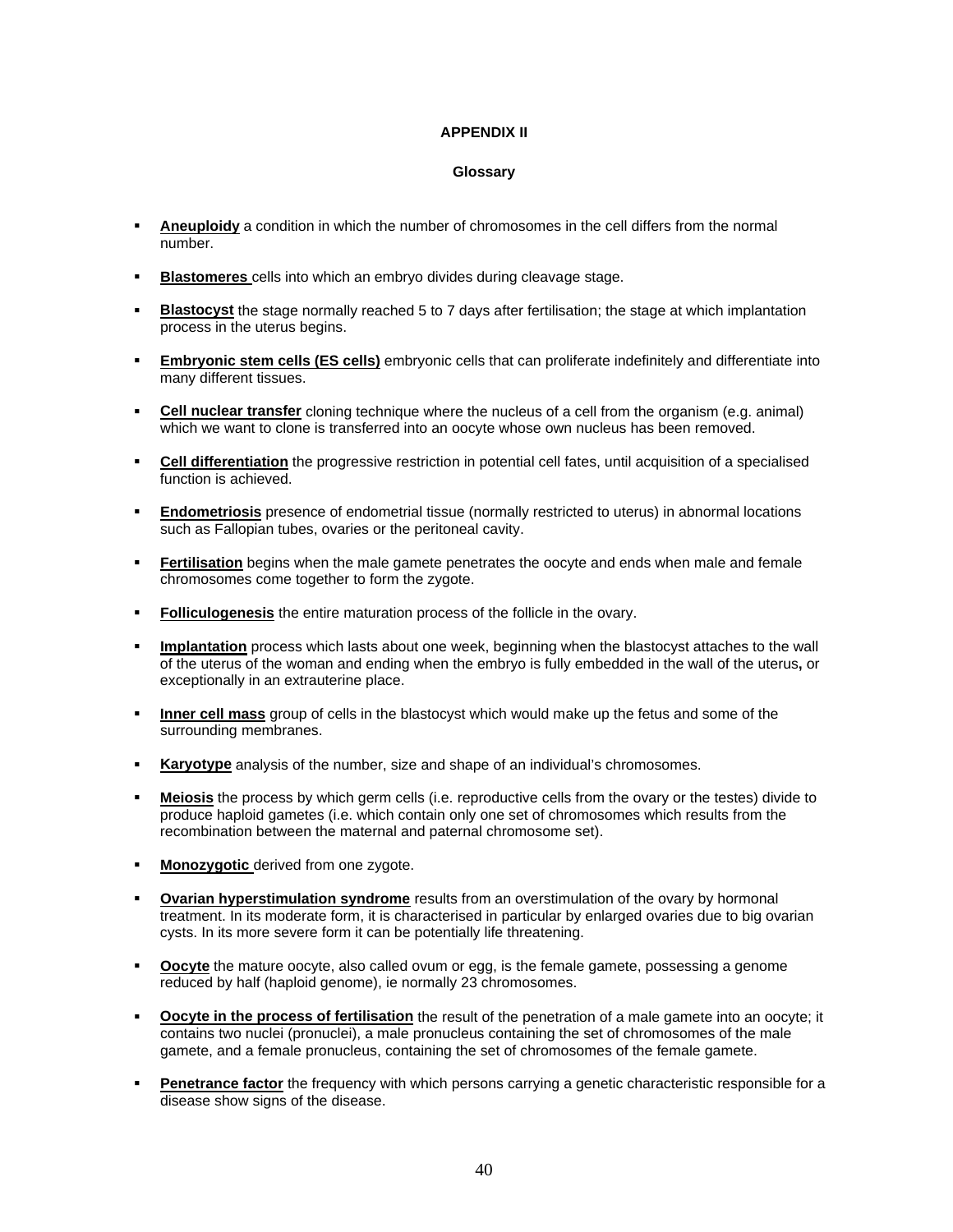- **Polyploid** which contains three or more sets of chromosomes rather that the normal two sets (more than 46 chromosomes in human beings).
- **Pronuclei** the haploid nuclei of the oocyte and the spermatozoa after fertilisation but before the **dissolution** of their membrane and the first division of the fertilised egg.
- **Pluripotent** a cell possessing the potential to become any tissue in the final organism.
- ß **Somatic cells** all body cells that are not part of the germ line.
- **Spermatid** haploid (one set of chromosomes) germ cell resulting from the second meiotic division of spermatogenesis which will then differentiate into spermatozoa.
- **Spermatocyte** diploid (two sets of chromosomes) germ cell which will undergo two meiotic divisions to give haploid spermatids.
- **Totipotent** a cell from which an entire organism can be formed.
- **Exygote** the final stage of fertilisation, the single cell formed when the two sets of chromosomes, one from the male gamete, the other from the female gamete, have joined.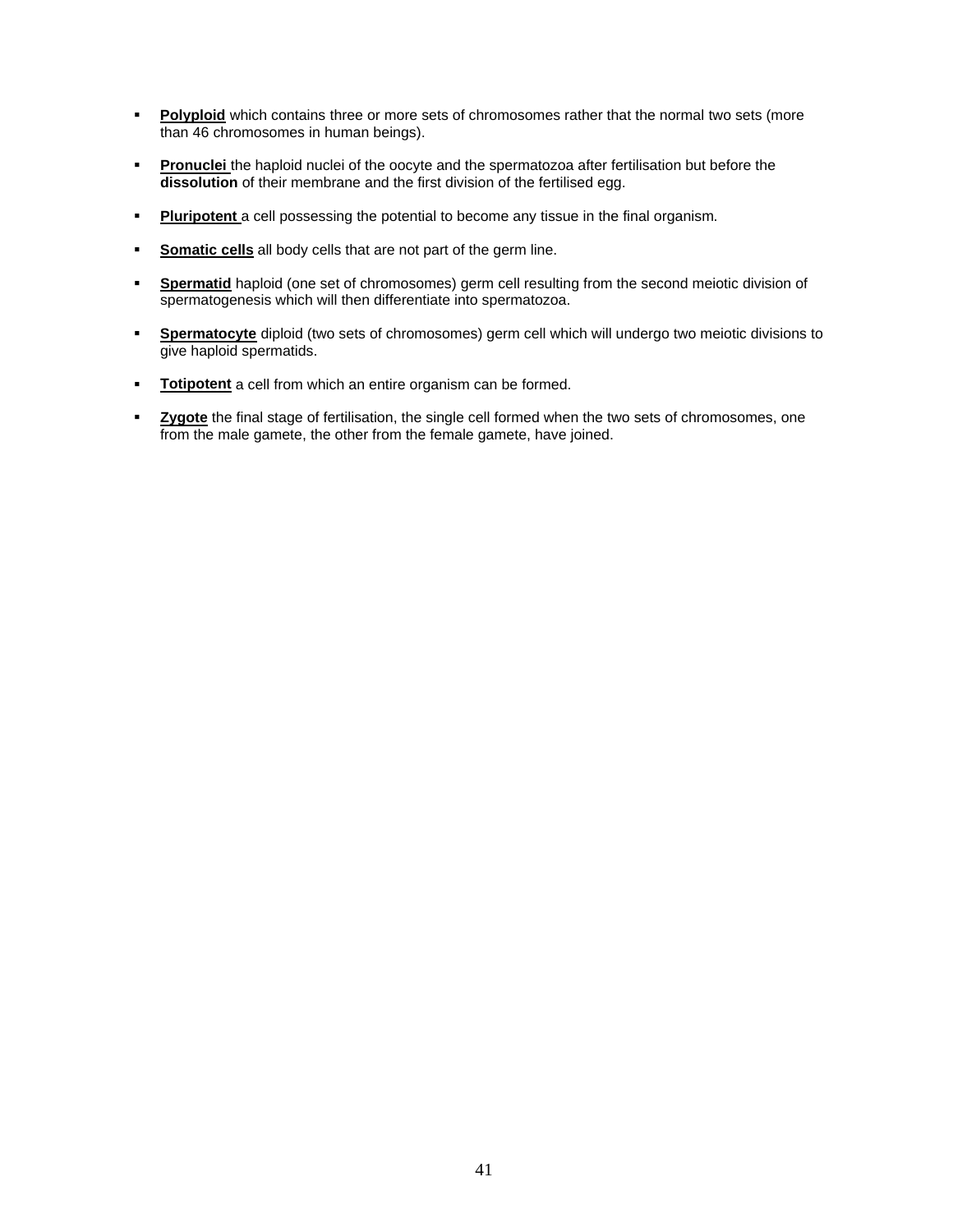# **APPENDIX III**

#### **Selected European reference documents**

• Convention for the protection of human rights and dignity of the human being with regard to the application of biology and medicine: Convention on human rights and biomedicine (Oviedo, 4.iv.1997) .......................................................................................................................................... *ETS n° 164* http://conventions.coe.int/Treaty/EN/WhatYouWant.asp?NT=164&CM=7&DF=

• Additional Protocol to the Convention for the protection of human rights and dignity of the human being with regard to the application of biology and medicine, on the prohibition of cloning human beings............. *.......................................................................................................................................... ETS n° 168* http://conventions.coe.int/Treaty/EN/WhatYouWant.asp?NT=168&CM=7&DF=

• Medically assisted procreation and the protection of the human embryo: comparative study on the situation in 39 states Cloning comparative study on the situation in 44 states........................................................*CDBI/INF (98) 8* http://www.coe.int/T/E/Legal%5FAffairs/Legal%5Fco%2Doperation/Bioethics/Texts%5Fand%5Fdocuments/ CDBI-INF(98)8PMA.pdf

• IIIrd Symposium on Medically Assisted Procreation and Protection of the Human Embryo........... *..................................................................................................................... 15-18 December 1996* http://www.coe.int/T/E/Legal%5FAffairs/Legal%5Fco%2Doperation/Bioethics/Conferences%5Fand%5Fsym posium/Symposium%20Embryo%201996%20Programme.asp#TopOfPage

• Ethical aspects on cloning .................................................................*Opinion no. 9 of 28 May 1997 ...................................from the European Group on Ethics in Science and New Technologies (EGE)* http://europa.eu.int/comm/european\_group\_ethics/gaieb/en/opinion9.pdf

• Ethical aspects of human stem cells research and use *............Opinion no. 15 of 14 November 2000 .................................. from the European Group on Ethics in Science and New Technologies (EGE)* http://europa.eu.int/comm/european\_group\_ethics/docs/avis15\_en.pdf

• Report on human embryonic stem cell research (European Commission)............. *SEC(2003)441* http://europa.eu.int/comm/research/conferences/2003/bioethics/pdf/sec2003-441report\_en.pdf

• Universal Declaration on the Human Genome and Human Rights.................. *11 November 1997* http://unesdoc.unesco.org/images/0010/001096/109687eb.pdf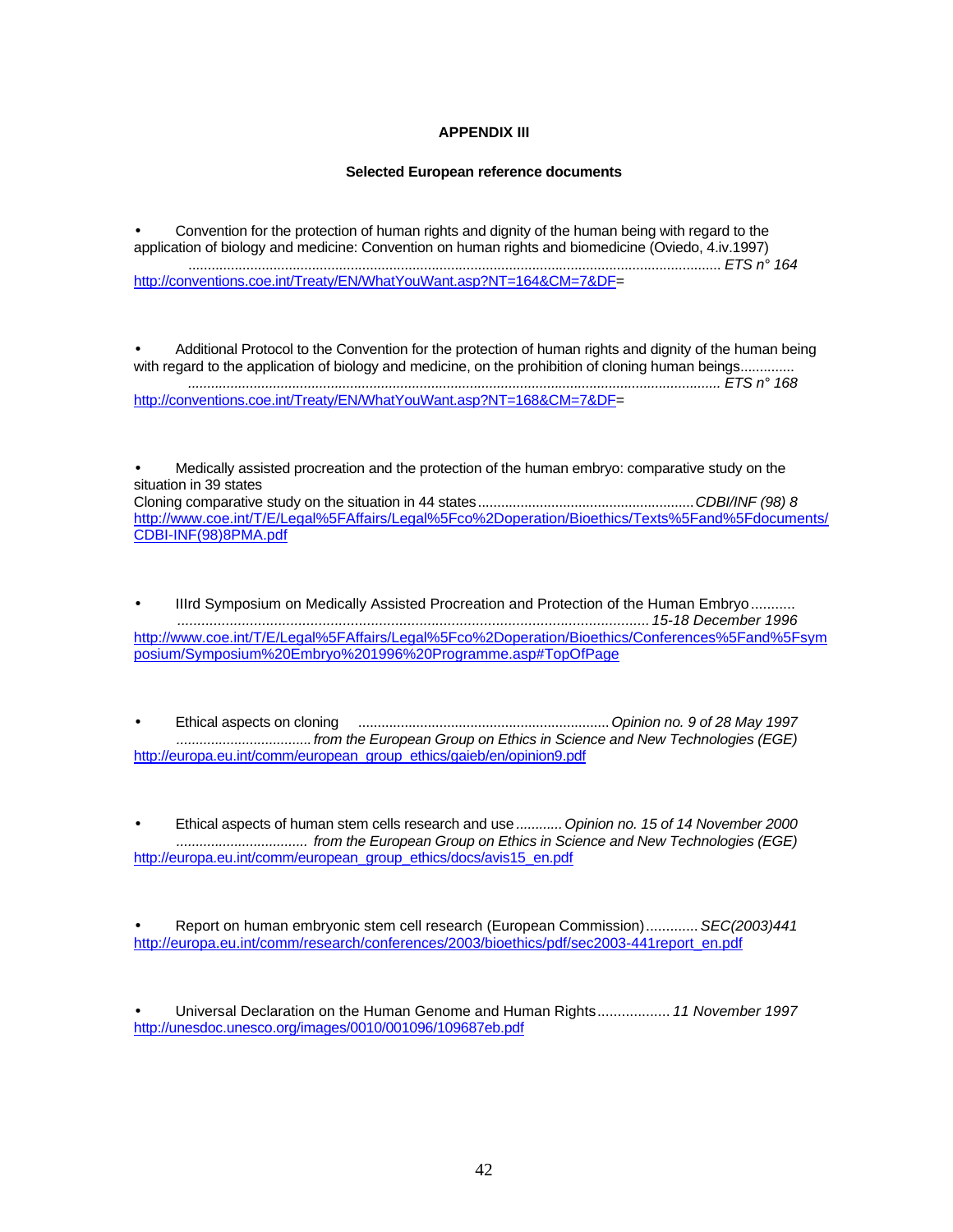#### **APPENDIX IV**

#### **Experts**

#### **MEMBERS OF THE WORKING PARTY ON THE PROTECTION OF THE HUMAN EMBRYO AND FETUS**

Prof. Yvon ENGLERT, Président du Groupe HEF, Clinique de Fertilité Erasme, Route de Lennik 808, B-1070 BRUXELLES *(until 2001)*

Mme Sylviane FRIART, Conseiller, Ministère de la Justice, 115 bd de Waterloo, B-1000 BRUXELLES

Mrs Grete GJERTSEN, Adviser, Ministry of Health and Social Affairs, PO Box 8011 Dep., N-0030 OSLO 1

Mrs Ellen A. M. DE HILSTER, Counsellor of Legislation, Ministry of Justice, Schedeldoekshaven 100, Postbox 20301, 2500 EH DEN HAGUE *(until 2001)*

Mrs Ljubov KURILO, National Research Centre for Medical Genetics Russian Academy of Medical Sciences, PO Box Moskvorechie str. 1, 115478 MOSCOW

Dr Anne McLAREN, Principal Research Associate, Wellcome/CRC Institute, Tennis Court Road, Cambridge CB2 1QR

M. Jean MICHAUD, ancien Conseiller à la Cour de Cassation, membre du Comité Consultatif National d'Ethique, 2 rue Ernest Renan, 75015 PARIS

Prof. Dr. theol. Dietmar MIETH, Abteilung f. Theologische Ethik, der Universität Tübingen, Blumenstrasse 3, 72149 TÜBINGEN

Dr Miguel PARDO, Scientific Director, Centro Internacional Medicine Avanzada, C/Osi, 14-16, 1°1<sup>a</sup> 08034 BARCELONA

M. Daniel SERRÃO (Chair), M. D., Ph. D, Professeur de bioéthique et d'éthique médicale à la Faculté de Médecine de Porto, Laboratoire d'Anatomie pathologique, Rua de São Tomé 746, P-4200 PORTO

Ms Sylvia TOMOVA, Conseiller juridique en chef, Université de Médecine, 15 bd Dimitar Nestorov 15, BG-1000 SOFIA

COMITE EUROPEEN DE LA SANTE (CDSP) : Professor Helge BOMAN, Department of Medical Genetics, Haukeland University Hospital, University of Bergen, PO BOX 1, 5021 BERGEN, Norway

*(until 2000)*

#### EUROPEAN COMMISSION

Dr. Line MATTHIESSEN, Principal Scientific Officer, Commission Européenne, Direction Générale de la Recherche, Direction B.0 – Biotechnology, agriculture and food, SDME Bureau 9/8, Rue de la Loi 200, B-1049 Bruxelles

M. Hugh WHITTALL, Scientific Officer, DG XII-E5, Office SDME 8/03, Commission des Communautés Européennes, rue de la Loi 200, B-1049 BRUXELLES *(until 1999)*